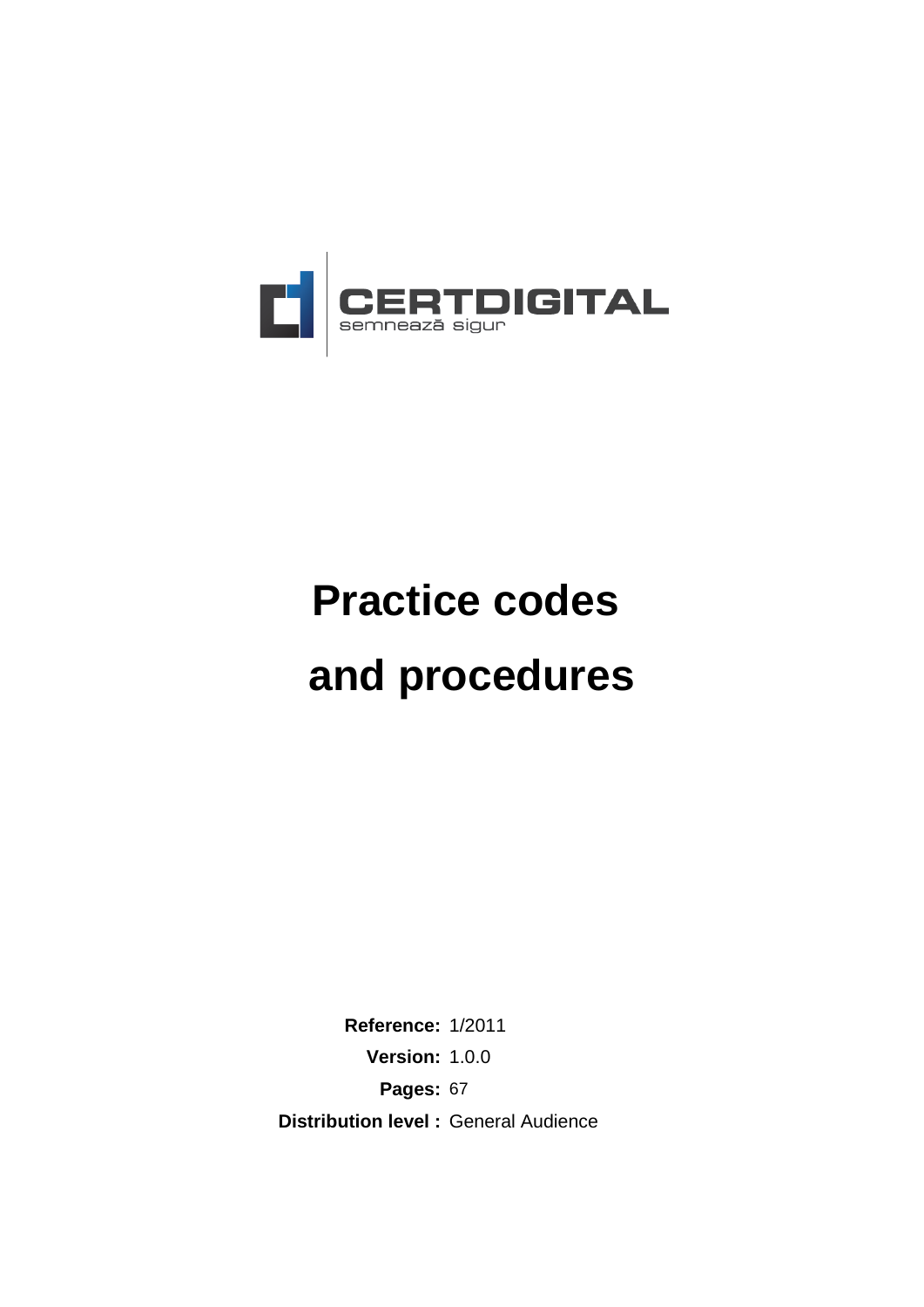**Practice codes and procedures** 

| <b>ISSUED BY:</b>  |                        |                  |             |
|--------------------|------------------------|------------------|-------------|
| <b>DEPARTMENT</b>  | <b>NAME</b>            | <b>SIGNATURE</b> | <b>DATE</b> |
| <b>CERTDIGITAL</b> | <b>DEPARTMENT HEAD</b> |                  | 17/3/2011   |

| <b>APPROVED BY:</b> |                 |                  |             |  |
|---------------------|-----------------|------------------|-------------|--|
| <b>DEPARTMENT</b>   | <b>NAME</b>     | <b>SIGNATURE</b> | <b>DATE</b> |  |
| <b>CERTDIGITAL</b>  | DEPARTMENT HEAD |                  | 17/3/2011   |  |

| <b>HISTORY OF MODIFIERS:</b> |                                  |                                            |           |  |  |
|------------------------------|----------------------------------|--------------------------------------------|-----------|--|--|
| <b>VERSION</b>               | <b>AUTHOR</b>                    | <b>MODIFICATION DETAILS</b>                | DATE:     |  |  |
| 1.0.0                        | <b>DEPARTMENT</b><br><b>HEAD</b> | PUBLICATION OF THE FIRST<br><b>VERSION</b> | 17/3/2011 |  |  |
|                              |                                  |                                            |           |  |  |
|                              |                                  |                                            |           |  |  |
|                              |                                  |                                            |           |  |  |
|                              |                                  |                                            |           |  |  |
|                              |                                  |                                            |           |  |  |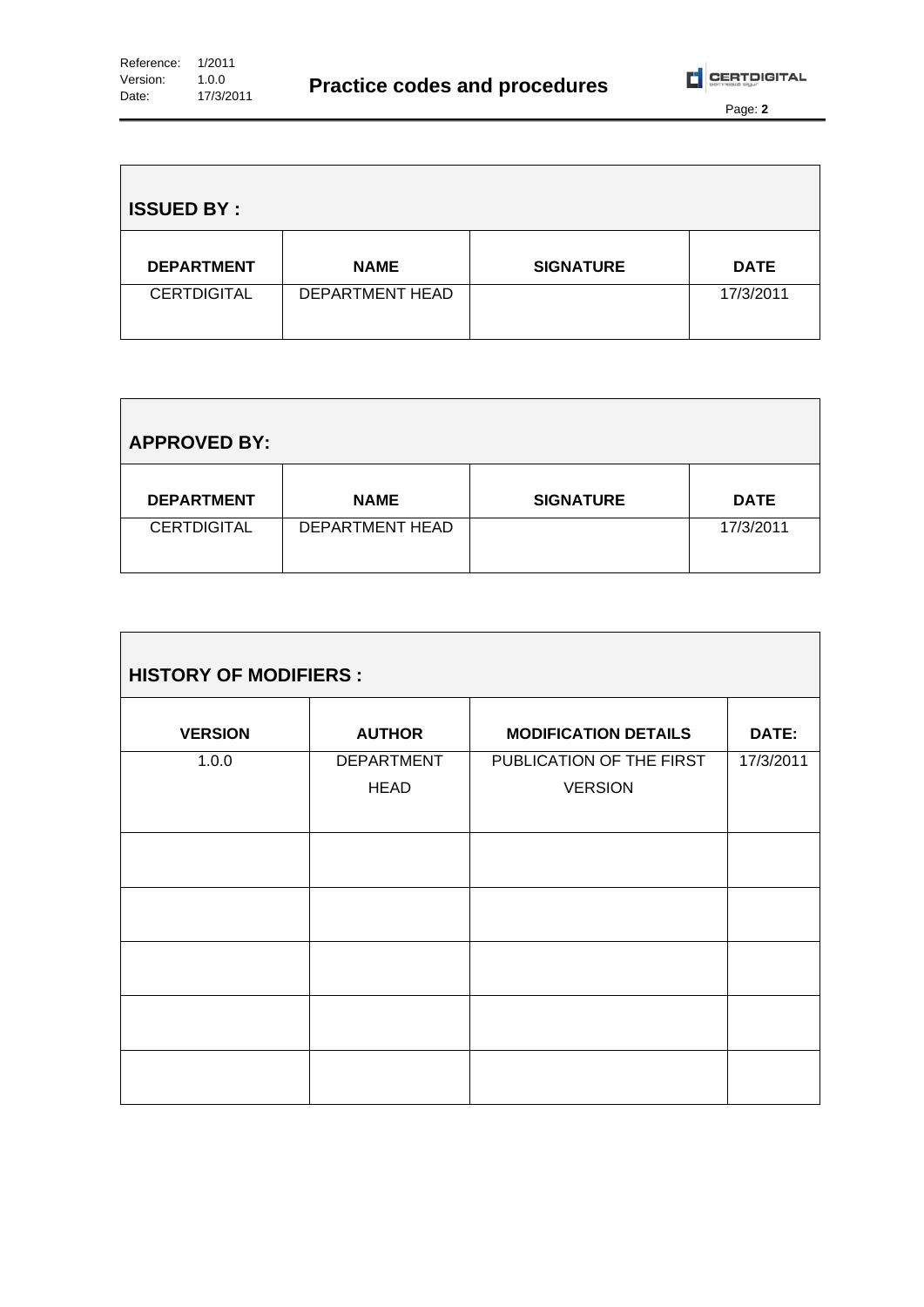**CERTDIGITAL** 

## **Content**

| 1. |        |                                                                     |  |
|----|--------|---------------------------------------------------------------------|--|
|    | 1.1.   |                                                                     |  |
|    | 1.2.   |                                                                     |  |
|    | 1.3.   |                                                                     |  |
|    | 1.4.   |                                                                     |  |
|    | 1.4.1. |                                                                     |  |
|    | 1.4.2. |                                                                     |  |
|    | 1.5.   |                                                                     |  |
|    | 1.6.   |                                                                     |  |
|    | 1.7.   |                                                                     |  |
| 2. |        |                                                                     |  |
|    | 2.1.   |                                                                     |  |
|    | 2.1.1. |                                                                     |  |
|    | 2.1.2. |                                                                     |  |
|    | 2.1.3. |                                                                     |  |
|    | 2.2.   |                                                                     |  |
|    | 2.2.1. |                                                                     |  |
|    | 2.2.2. |                                                                     |  |
|    | 2.2.3. |                                                                     |  |
|    | 2.3.   |                                                                     |  |
|    | 2.3.1. |                                                                     |  |
|    |        |                                                                     |  |
|    | 2.3.3. |                                                                     |  |
|    | 2.4.   |                                                                     |  |
|    | 2.4.1. | Fees for the issuance or extension of a certificate of dormancy  23 |  |
|    | 2.4.2. |                                                                     |  |
|    | 2.5.   |                                                                     |  |
|    | 2.5.1. |                                                                     |  |
|    | 2.5.2. |                                                                     |  |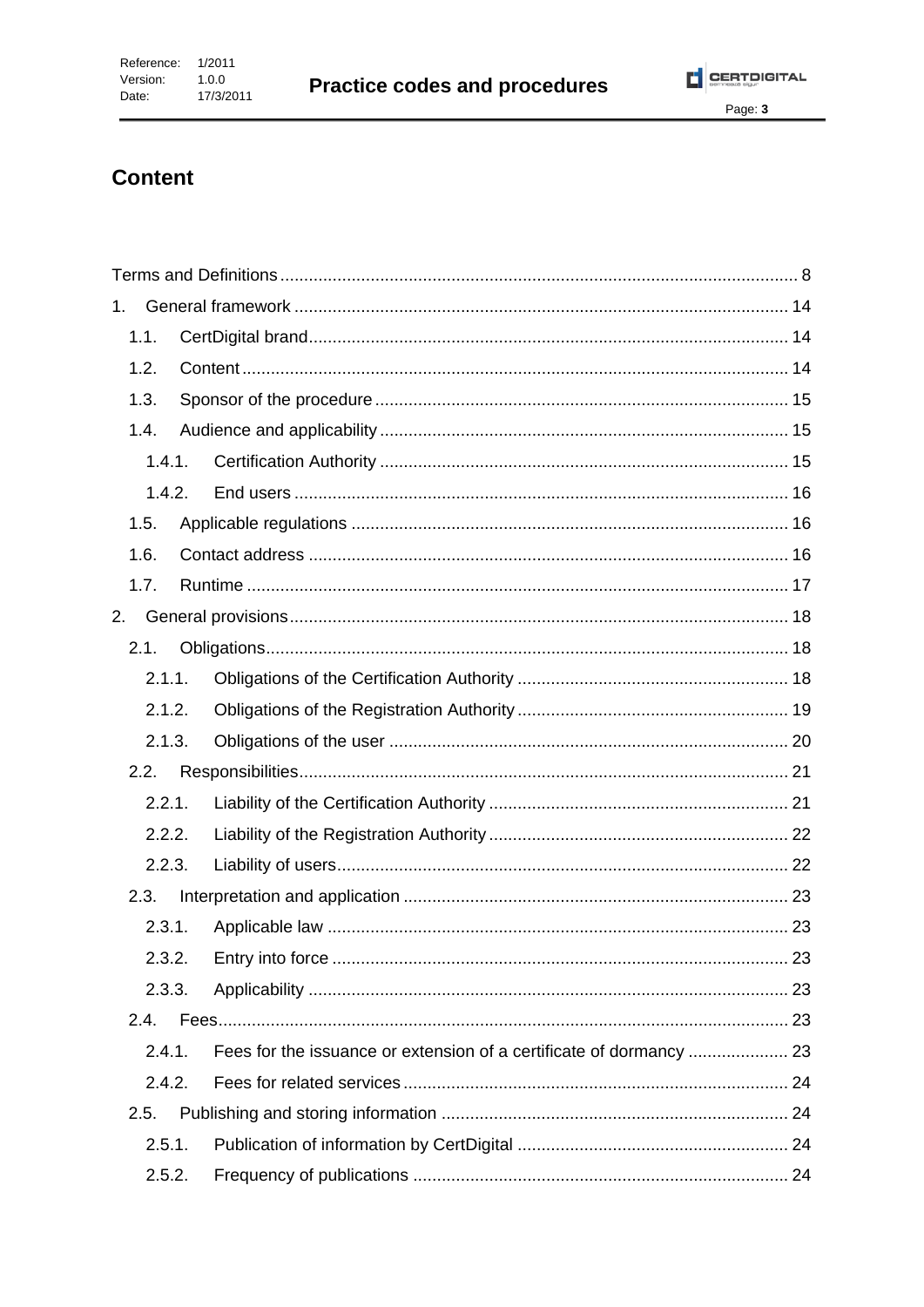|    | 2.5.3. |                                                                        |  |
|----|--------|------------------------------------------------------------------------|--|
|    | 2.6.   |                                                                        |  |
|    | 2.7.   |                                                                        |  |
|    | 2.8.   |                                                                        |  |
| 3. |        |                                                                        |  |
|    | 3.1.   |                                                                        |  |
|    | 3.1.1. |                                                                        |  |
|    | 3.1.2. |                                                                        |  |
|    | 3.1.3. |                                                                        |  |
|    | 3.1.4. |                                                                        |  |
|    | 3.1.5. | Procedure for resolving disputes arising out of the use of the name 29 |  |
|    | 3.2.   |                                                                        |  |
|    | 3.3.   |                                                                        |  |
|    | 3.4.   |                                                                        |  |
|    | 3.5.   |                                                                        |  |
|    | 3.6.   |                                                                        |  |
|    | 3.6.1. |                                                                        |  |
|    | 3.6.2. |                                                                        |  |
|    | 3.6.3. |                                                                        |  |
|    | 3.7.   |                                                                        |  |
|    | 3.8.   |                                                                        |  |
| 4. |        |                                                                        |  |
|    |        |                                                                        |  |
|    | 4.1.1. |                                                                        |  |
|    | 4.1.2. |                                                                        |  |
|    | 4.1.3. |                                                                        |  |
|    | 4.1.4. |                                                                        |  |
|    | 4.1.5. |                                                                        |  |
|    | 4.2.   |                                                                        |  |
|    | 4.2.1. |                                                                        |  |
|    | 4.2.2. |                                                                        |  |
|    | 4.2.3. |                                                                        |  |
|    | 4.3.   |                                                                        |  |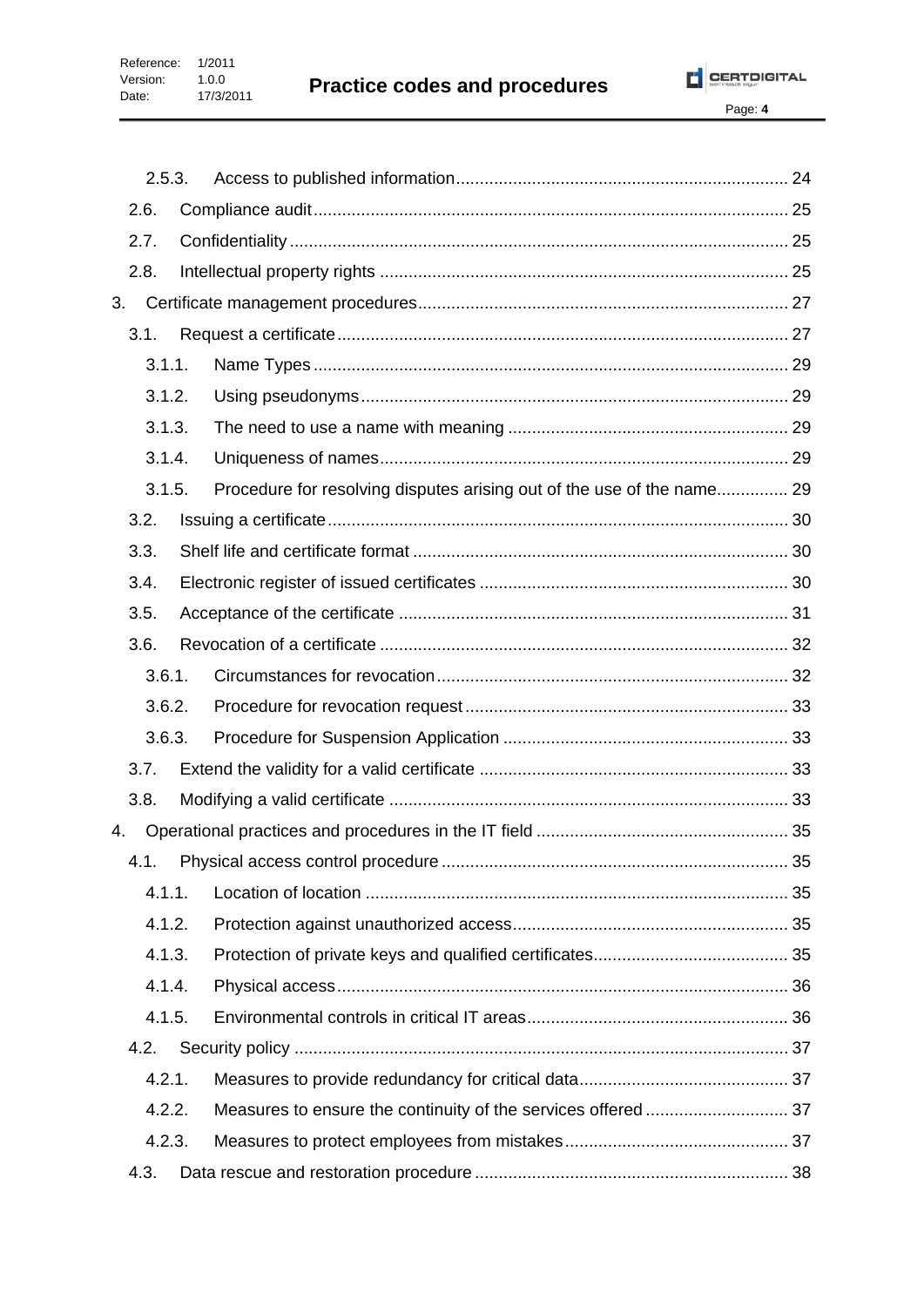|    |      | 4.3.1. |                                                                   |    |
|----|------|--------|-------------------------------------------------------------------|----|
|    |      | 4.3.2. |                                                                   |    |
|    | 4.4. |        |                                                                   |    |
|    |      | 4.4.1. |                                                                   |    |
|    |      | 4.4.2. |                                                                   |    |
|    |      | 4.4.3. |                                                                   |    |
|    | 4.5. |        | The administration procedure for users with privileged rights  42 |    |
|    |      | 4.5.1. |                                                                   |    |
|    |      | 4.5.2. |                                                                   |    |
|    | 4.6. |        |                                                                   |    |
|    |      | 4.6.1. |                                                                   |    |
|    |      | 4.6.2. |                                                                   |    |
|    | 4.7. |        |                                                                   |    |
|    |      | 4.7.1. |                                                                   |    |
|    |      | 4.7.2. |                                                                   |    |
|    | 4.8. |        |                                                                   |    |
|    |      | 4.8.1. |                                                                   |    |
|    |      | 4.8.2. |                                                                   |    |
|    |      | 4.8.3. |                                                                   |    |
|    | 4.9. |        |                                                                   |    |
|    |      | 4.9.1. | Past experience, qualifications, experience and acceptance 48     |    |
|    |      | 4.9.2. |                                                                   |    |
|    |      | 4.9.3. |                                                                   | 49 |
|    |      | 4.9.4. |                                                                   |    |
|    |      | 4.9.5. |                                                                   |    |
|    |      | 4.9.6. |                                                                   |    |
|    |      | 4.9.7. |                                                                   |    |
| 5. |      |        |                                                                   |    |
|    | 5.1. |        |                                                                   |    |
|    |      | 5.1.1. |                                                                   |    |
|    |      | 5.1.2. |                                                                   |    |
|    |      | 5.1.3. |                                                                   |    |
|    |      | 5.1.4. |                                                                   |    |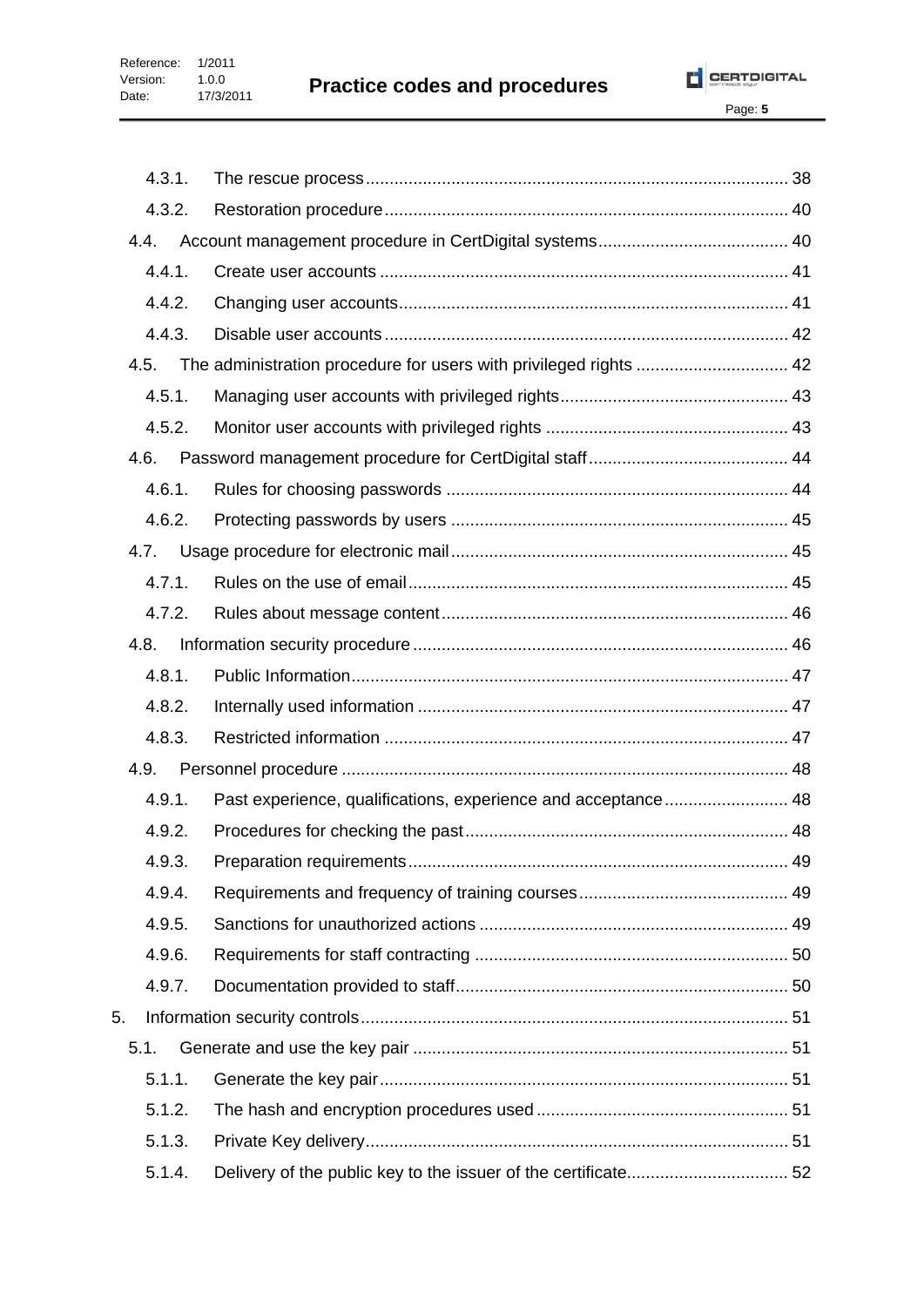|    | 5.1.5. |        |  |
|----|--------|--------|--|
|    | 5.1.6. |        |  |
|    | 5.1.7. |        |  |
|    | 5.2.   |        |  |
|    | 5.2.1. |        |  |
|    | 5.2.2. |        |  |
|    | 5.2.3. |        |  |
|    | 5.2.4. |        |  |
|    | 5.2.5. |        |  |
|    | 5.2.6. |        |  |
|    | 5.2.7. |        |  |
|    | 5.2.8. |        |  |
|    | 5.2.9. |        |  |
|    | 5.3.   |        |  |
|    | 5.3.1. |        |  |
|    | 5.3.2. |        |  |
|    | 5.4.   |        |  |
|    | 5.4.1. |        |  |
|    | 5.4.2. |        |  |
|    | 5.5.   |        |  |
|    | 5.6.   |        |  |
|    | 5.6.1. |        |  |
|    |        | 5.6.2. |  |
|    | 5.7.   |        |  |
| 6. |        |        |  |
|    | 6.1.   |        |  |
|    | 6.1.1. |        |  |
|    | 6.1.2. |        |  |
|    | 6.1.3. |        |  |
|    | 6.1.4. |        |  |
|    | 6.1.5. |        |  |
|    | 6.2.   |        |  |
|    | 6.2.1. |        |  |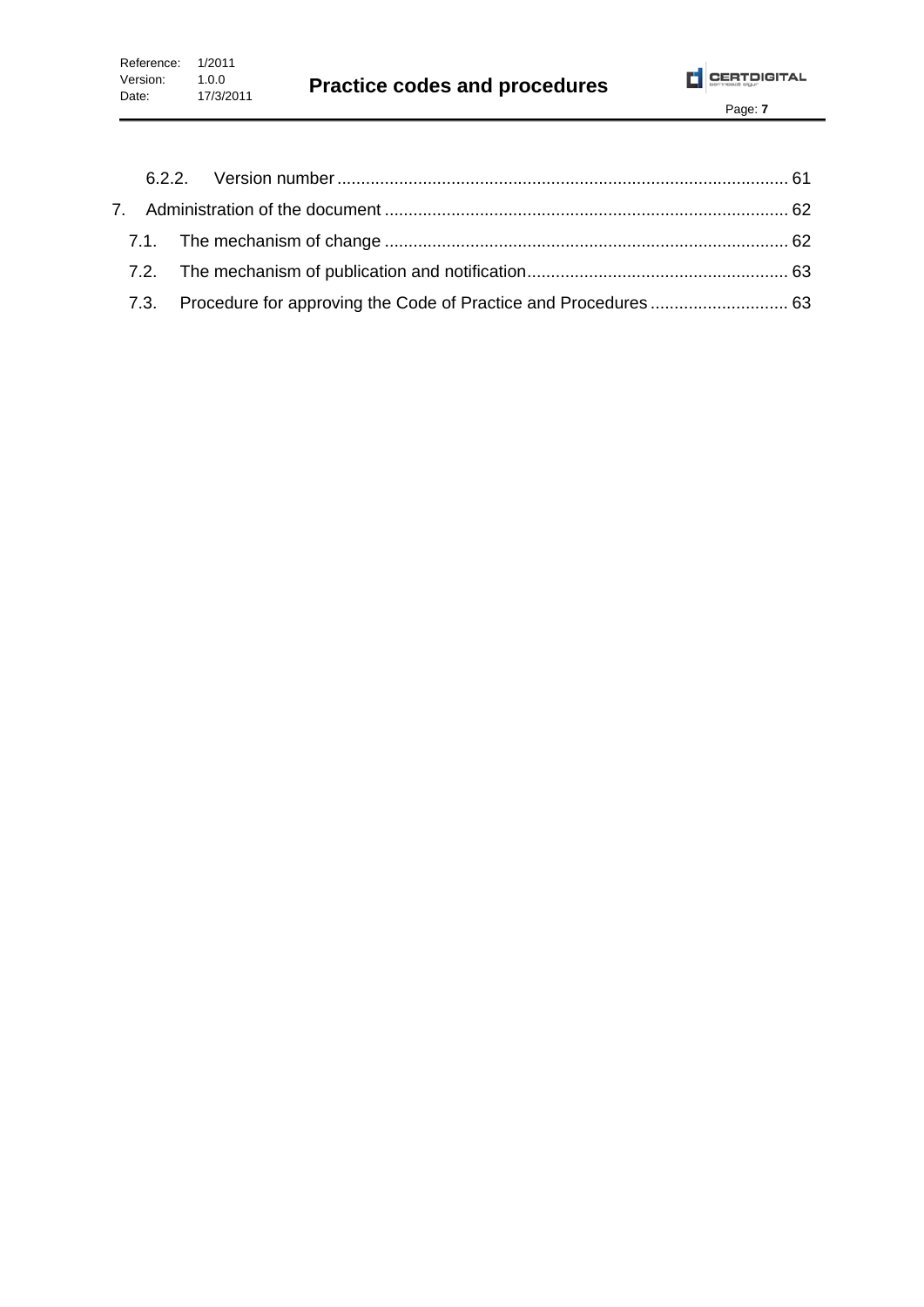Page: **8**

## <span id="page-7-0"></span>**Terms and Definitions**

| Access                         | The possibility of using an information resource based<br>on an acquired right                                                                                                                                                     |
|--------------------------------|------------------------------------------------------------------------------------------------------------------------------------------------------------------------------------------------------------------------------------|
| Administrator                  | A user who is authorized to use administrative or<br>privileged accounts to perform their service tasks.<br>Generally, the administrator has the right to<br>manage other types of users.                                          |
| Employee                       | Any person who has a commitment relationship with<br>CertDigital under a signed employment contract.                                                                                                                               |
| Compliance audit               | Periodic review of certain processes, which establishes<br>the degree of compliance with the required standards                                                                                                                    |
| Authentication                 | Validating the identity of a user or entity. The<br>authentication process verifies whether the entity is the<br>one claiming to be and, depending on the result<br>obtained, whether or not access to the requested<br>resources. |
| <b>Certification Authority</b> | Reliable institution issuing certificates for eligible<br>applications. For this process, the Certifying Authority<br>checks the information specified by the applicant in the<br>application for certificate issuance             |
| <b>Registration Authority</b>  | Institution that is responsible for identifying and<br>authenticating the subject of a certificate                                                                                                                                 |
| a certificate                  | Request for issuance of   Electronic document containing details of the<br>certificates to be created by the Certification Authority<br>and registered by the Registration Authority                                               |
| Certificate                    | Data collection in electronic form proving the link<br>between electronic signature verification data and a<br>person, confirming the identity of that person                                                                      |
| <b>Qualified certificate</b>   | Certificate issued by a certification service provider<br>under the conditions provided for in Art. 18 of Law no.<br>455/2001 on electronic signature                                                                              |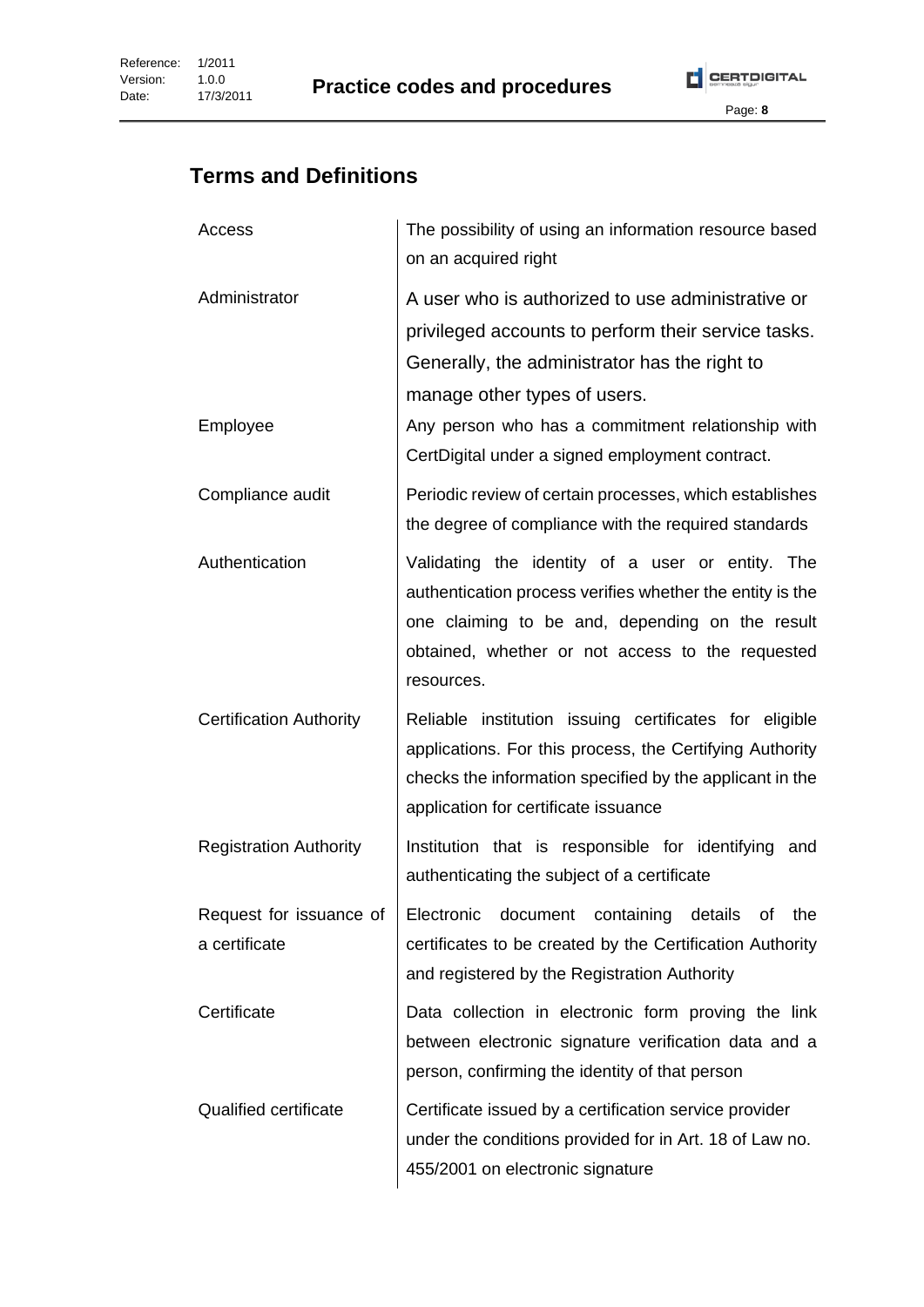#### Reference: 1/2011 Version: Date: 1.0.0<br>17/3/2011

| Digital certificate                | It is an electronic identity document used to authenticate and<br>certify a user's identity when remote accessing resources.                                                                                                              |
|------------------------------------|-------------------------------------------------------------------------------------------------------------------------------------------------------------------------------------------------------------------------------------------|
| Certificate revoked                | Public Key Certificate included in the Certificate<br><b>Revocation List</b>                                                                                                                                                              |
| Valid certificate                  | Certificate of public publication by a Certification<br>Authority, accepted by the applicant and not subject to<br>the revocation process                                                                                                 |
| Private key                        | A unique digital code generated by a hardware and / or<br>specialized software device. In the context of digital<br>signatures, the private key is the data for the creation<br>of the electronic signature, as they appear in the law    |
| Public key                         | Digital ID, the private key pair required to verify the<br>electronic signature. In the context of the digital<br>signature, the public key represents the verification<br>data of the electronic signature, as they appear in the<br>law |
| Code of Practice and<br>Procedures | Document regulating the certification service delivery<br>activity                                                                                                                                                                        |
| Collaborator                       | Any person who has a commitment relationship with<br>CertDigital on the basis of a collaboration agreement<br>signed between CertDigital and CertDigital or between<br>CertDigital and the company for which the person<br>works          |
| Compromise                         | A violation of a security policy that leads to the loss of<br>control of sensitive information                                                                                                                                            |
| Confidentiality                    | It is a security principle that restricts data access only<br>to authorized persons.                                                                                                                                                      |
| Access control                     | Limiting and checking access to information systems to<br>eliminate unauthorized use of information systems                                                                                                                               |
| Encryption                         | Transforming clear text into encrypted text to hide the                                                                                                                                                                                   |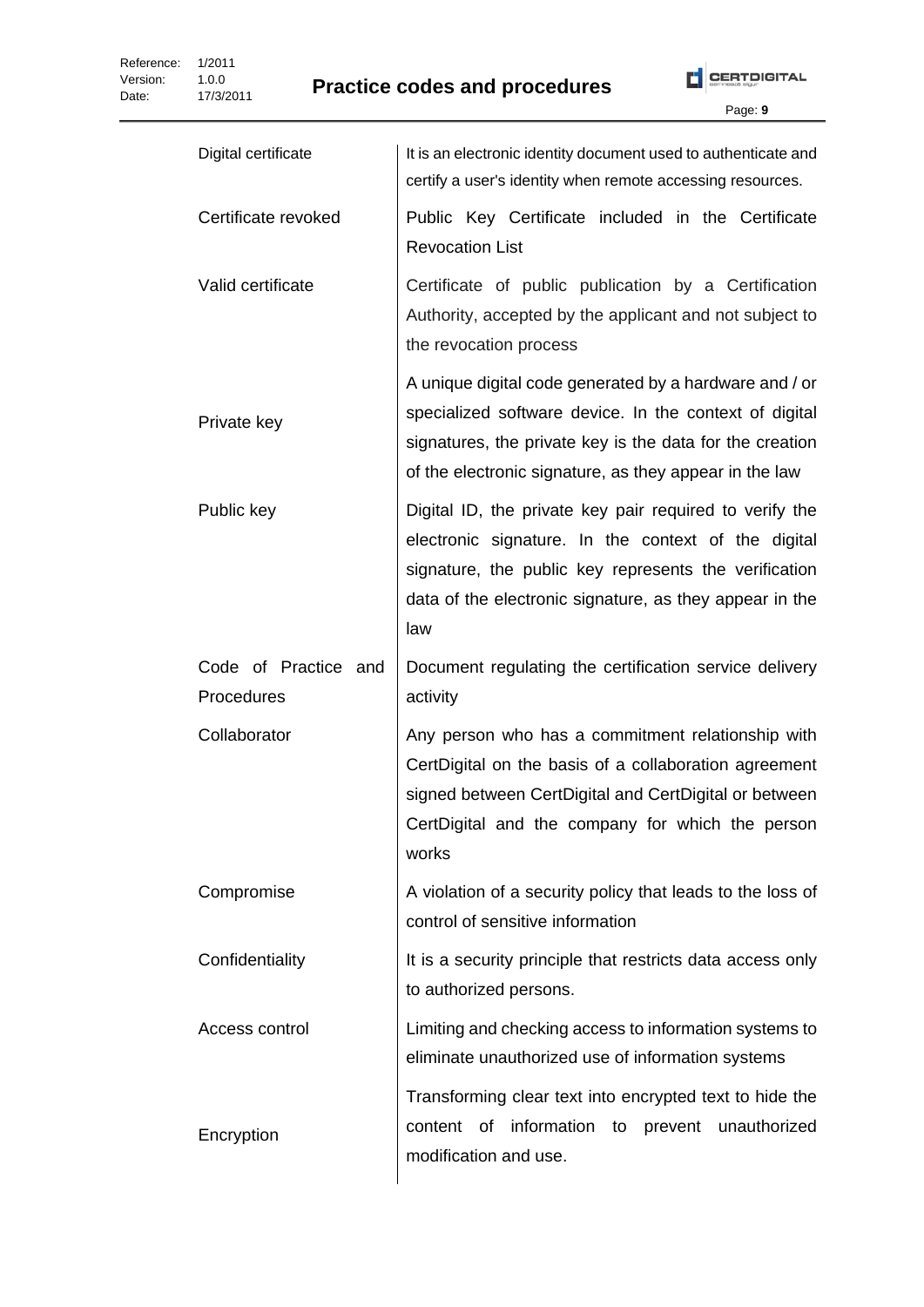| Electronic data                                   | Representations of information in a conventional form<br>appropriate to the creation, processing, transmission,<br>receipt or storage of information by electronic means                                                                                                                                 |
|---------------------------------------------------|----------------------------------------------------------------------------------------------------------------------------------------------------------------------------------------------------------------------------------------------------------------------------------------------------------|
| creating<br>Device<br>for<br>electronic signature | Software systems and / or hardware configurations,<br>used to implement electronic signature creation data                                                                                                                                                                                               |
| Entity                                            | Term used to describe a customer. For example, an<br>entity may be a company, a trust, or an individual                                                                                                                                                                                                  |
| <b>Extensions</b>                                 | Extension fields in X.509 v.3 certificates                                                                                                                                                                                                                                                               |
| Firewall                                          | It is a piece of equipment or a set of equipment<br>configured to provide filtering, encryption or trafficking<br>domains<br>between<br>different<br>security<br>based<br><b>on</b><br>predefined rules                                                                                                  |
| Certification<br>service<br>provider              | A trusted authority that provides services for creating,<br>signing and issuing certificates                                                                                                                                                                                                             |
| Key generator                                     | Cryptographic<br>equipment<br>used<br>to<br>generate<br>cryptographic keys                                                                                                                                                                                                                               |
| Hash-code                                         | Function that returns the fingerprint of an electronic<br>document                                                                                                                                                                                                                                       |
| <b>HTTPS</b>                                      | HTTP-like client-to-server communication protocol that<br>allows web pages to be viewed in a secure way based<br>on the encryption of the information transmitted by the<br>server and decryption by the client, using the server<br>certificate that is accepted when the connection is<br>initialized. |
| Information<br>Security<br>Incident               | Accidentally or intentionally triggered event that alters<br>information and / or equipment and causes partial or<br>complete loss of confidentiality / integrity of information<br>or unavailability.                                                                                                   |
| Integrity                                         | A security principle that ensures that information and<br>information systems are not changed accidentally or<br>intentionally.                                                                                                                                                                          |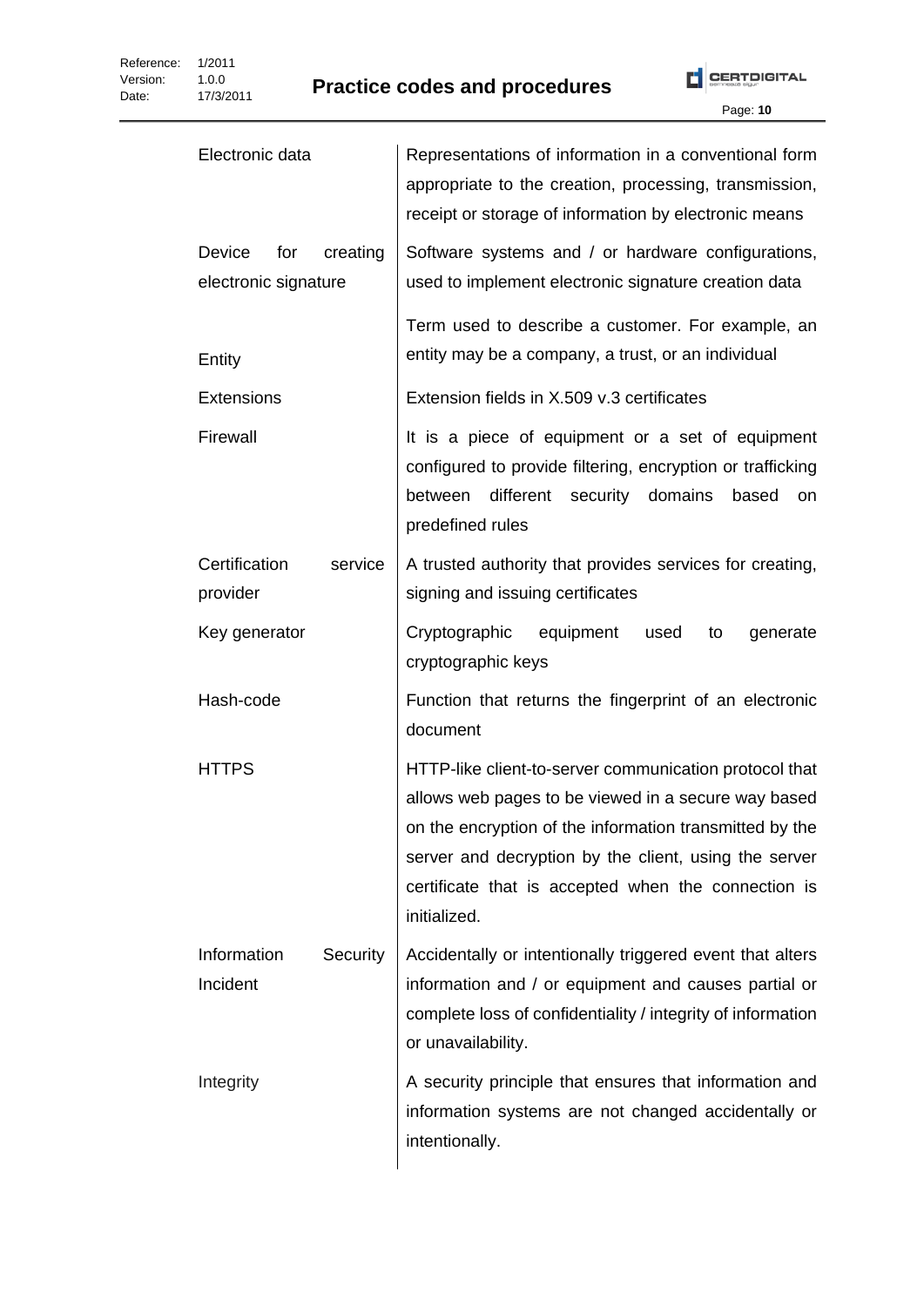| Internet                         | It is a multitude of computers connected in a global<br>network that allows data sharing (from academic<br>institutions, research institutes, private companies,<br>government agencies, individuals, etc.) that can be<br>accessed remotely |  |
|----------------------------------|----------------------------------------------------------------------------------------------------------------------------------------------------------------------------------------------------------------------------------------------|--|
| List of Canceled<br>Certificates | It is a multitude of computers connected in a global<br>network that allows data sharing (from academic<br>institutions, research institutes, private companies,<br>government agencies, individuals, etc.) that can be<br>accessed remotely |  |
| Hardware security mode           | Hardware equipment controlled by software that<br>performs<br>cryptographic<br>operations<br>(including<br>encryption and decryption)                                                                                                        |  |
| Distinct name (ND)               | A group of information of an entity that makes up a<br>distinctive name distinguishing itself from other similar<br>entities                                                                                                                 |  |
| Web page                         | Electronic document available through the Internet                                                                                                                                                                                           |  |
| Pair of keys                     | A complementary pair of encryption keys generated by<br>the Certification Authority and formatted in a private key<br>and a public key. The public key is distributed in a<br>certificate issued by the Certification Authority              |  |
| Pair of asymmetric keys          | Pair of keys in a relationship where the private key<br>defines the private transformation and the public key<br>defines the public transformation.                                                                                          |  |
| Password                         | Unique character string associated with a user in order<br>to validate their identity.                                                                                                                                                       |  |
| Period of validity               | The period between the date of entry into force of the<br>certificate and the expiry date or the date when it is<br>revoked                                                                                                                  |  |
| <b>Trusted person</b>            | Permanent or temporary employee of the organization<br>owning trusted infrastructure management rights within<br>the organization                                                                                                            |  |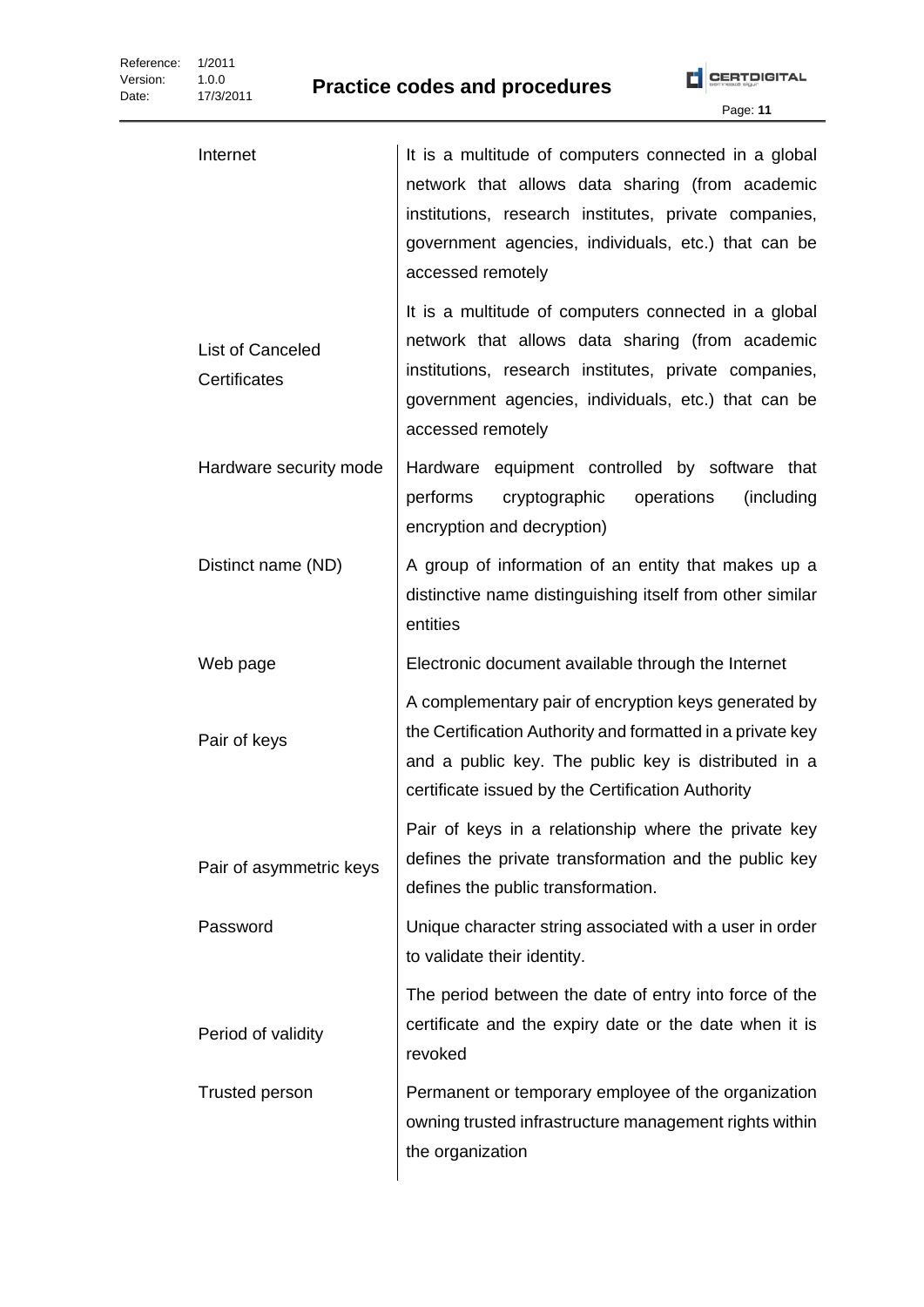

Page: **12**

| PKI                                            | <b>Public Key Infrastructure</b>                                                                                                                                                                                                                                                |
|------------------------------------------------|---------------------------------------------------------------------------------------------------------------------------------------------------------------------------------------------------------------------------------------------------------------------------------|
| PKCS (Public-Key<br>Cryptography<br>Standards) | Cryptography standard for public keys                                                                                                                                                                                                                                           |
| PKCS#10                                        | The standard syntax for certificate applications and<br>public key encryption standard #10, developed by RSA<br>Security Inc.                                                                                                                                                   |
| Information<br>Security<br>Policy              | The policy behind CertDigital's approach to Information<br>Security Management issues.                                                                                                                                                                                          |
| Security of Information                        | Keeping confidentiality, integrity and availability of<br>information and ensuring authenticity, accountability,<br>non-repudiation and accuracy of information to ensure<br>business continuity, minimize risks and maximize<br>operational profit and business opportunities. |
| Signatory                                      | The person specified as the subject of the certificate<br>holding the private key of the public key in the<br>certificate.                                                                                                                                                      |
| Electronic signature                           | Group of data in electronic form attached or logically<br>associated with other data in electronic form and<br>serving as identification method                                                                                                                                 |
| SHA-1                                          | Secure hash-code algorithm                                                                                                                                                                                                                                                      |
| Intrusion<br>Detection<br>System (IDS)         | System used to detect unapproved access in a network<br>or workstation.                                                                                                                                                                                                         |
| Asymmetric<br>signature<br>system              | A system based on asymmetric techniques in which<br>private transformation is used for signing and public<br>transformation is used for verification.                                                                                                                           |
| <b>SSL</b>                                     | Private communication channel between a WEB server<br>and client browser                                                                                                                                                                                                        |
| User                                           | A certification service user who, based on a contract<br>with a certification service provider, hereinafter<br>referred to as a provider, has a key public key public                                                                                                           |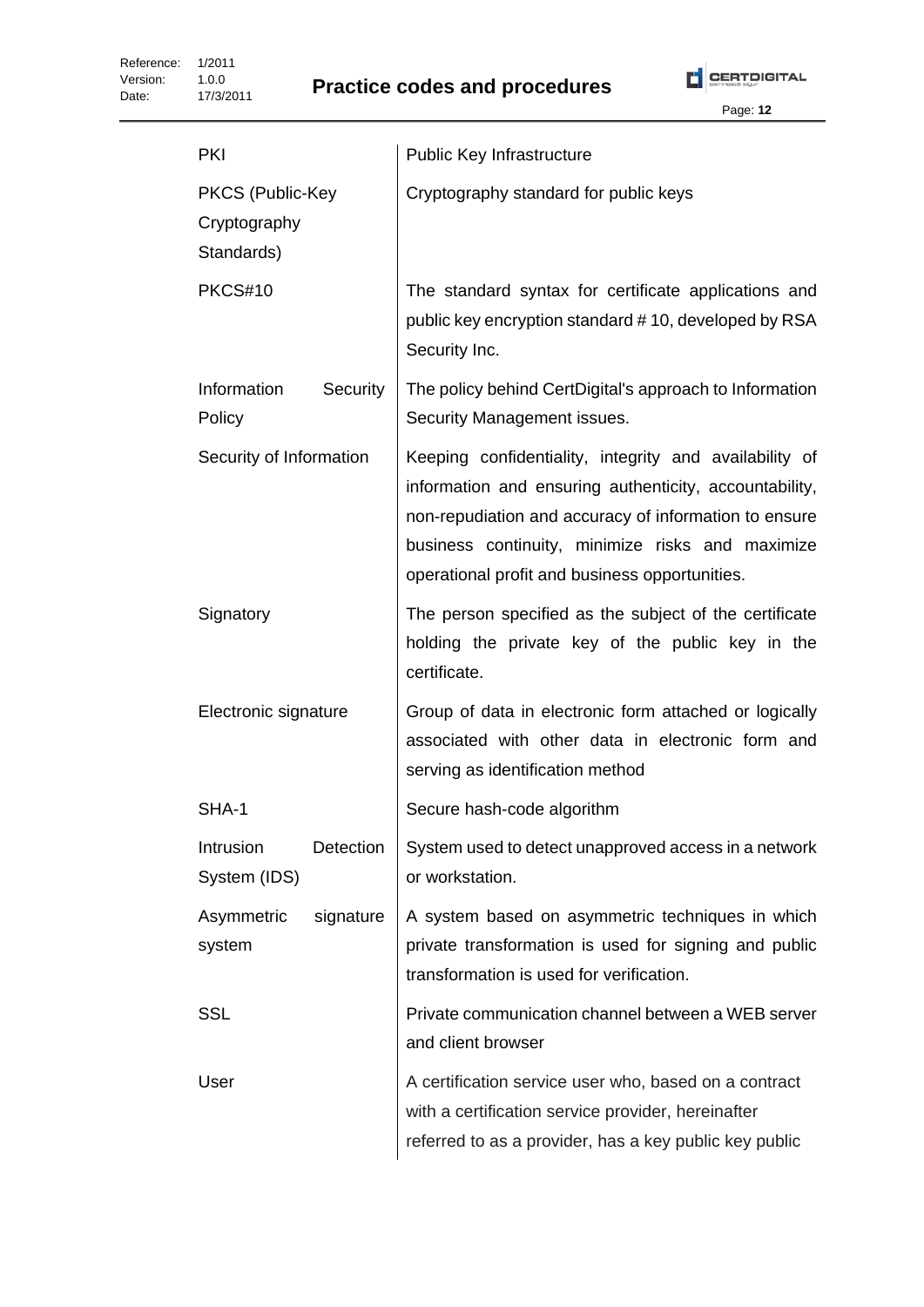

key pair and has a proven identity through a digital certificate issued by that provider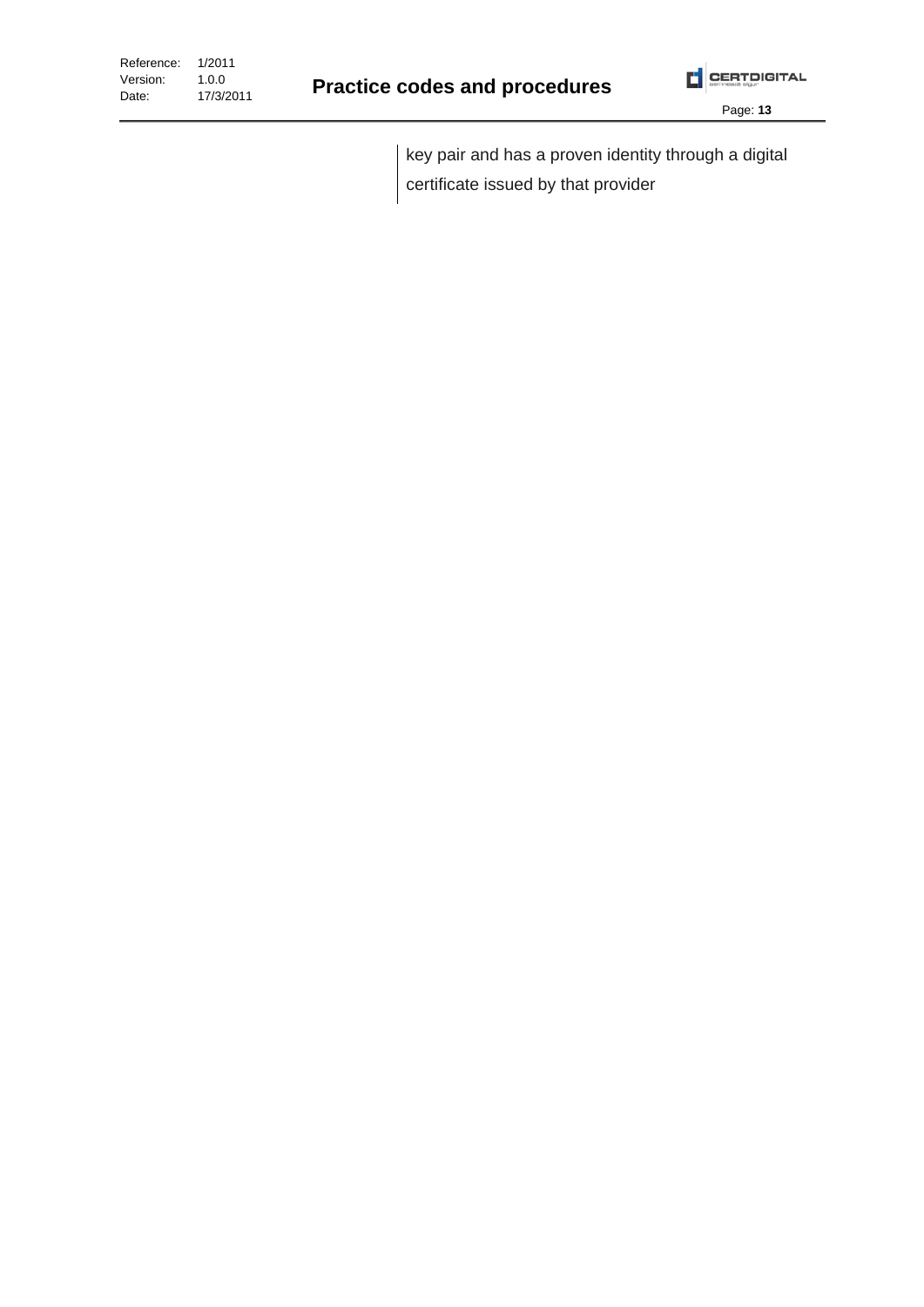#### <span id="page-13-1"></span><span id="page-13-0"></span>**1.1. CertDigital brand**

CertDigital is the registered trademark of S.C. Centrul de Calcul S.A which provides certification services. For this file's content, each reference to CertDigital implies a reference to S.C. Centrul de Calcul S.A

#### <span id="page-13-2"></span>**1.2. Content**

The "Code of Practice and Procedures" document defines the practices and working procedures implemented by S.C. Centrul de Calcul S.A. (Henceforth referred to as "CertDigital") in the process of providing certification services, namely issuing and administering digital certificates in accordance with the applicable legal provisions.

By the nature of the services provided, CertDigital ensures the confidentiality of the processing of the personal data of the clients through a confidentiality statement agreed by the parties.

This document includes among the practices and working procedures defined aspects such as: The obligations and responsibilities of both the certification and registration authority and the digital certificates users;

- Legal aspects regarding the provision of certification services by CertDigital;
- The mechanisms implemented to confirm the identity of the entities that applied to obtain a certificate;
- Description of operational procedures for issuance and administration of certificates;
- CertDigital Security Policy Audit and Review Processes;
- Physical access, security, personnel, and key management controls implemented by CertDigital;
- List of issued certificates, as well as the list of certificates revoked by CertDigital;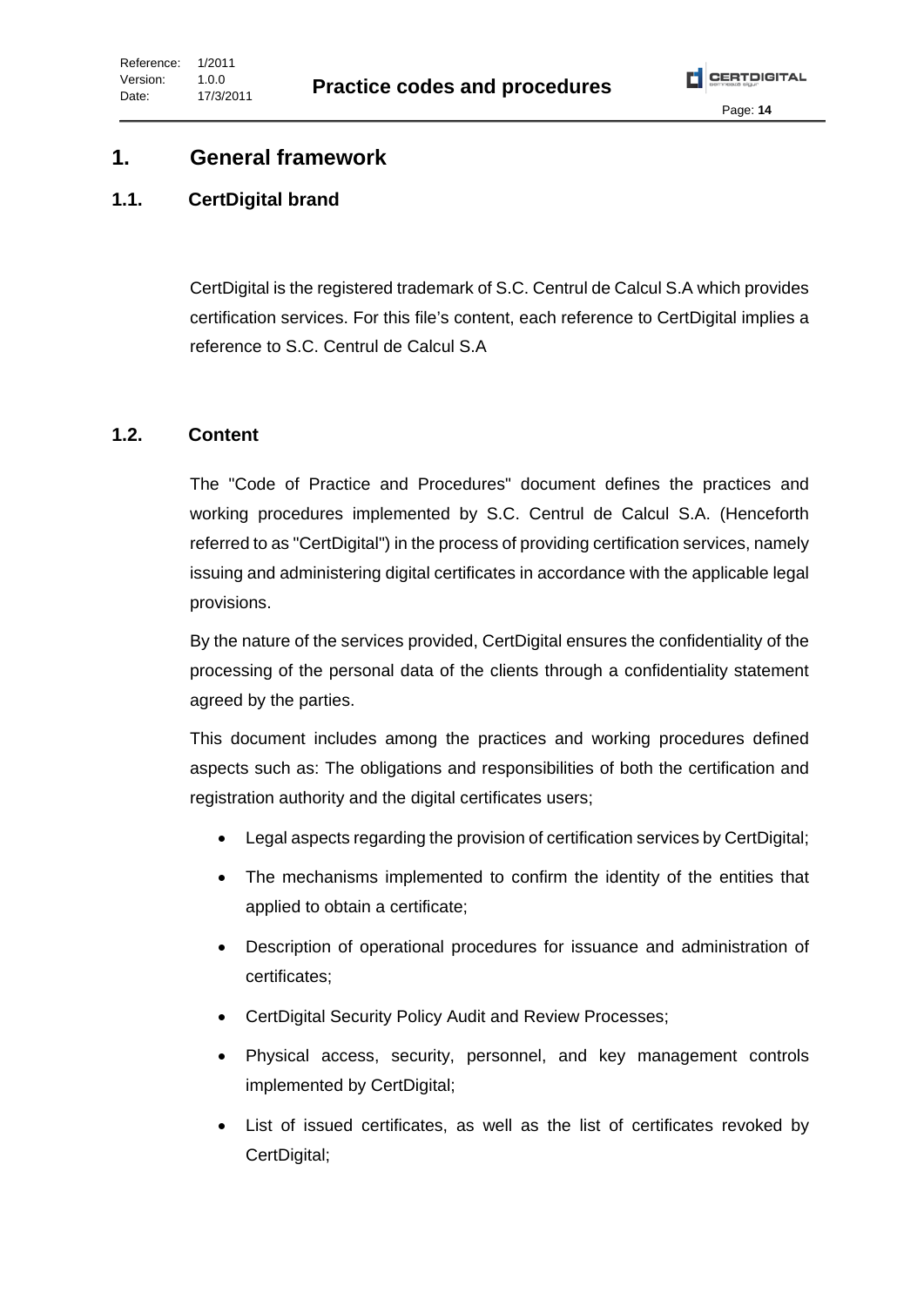• How to administer the Code of Practice and Procedures.

#### <span id="page-14-0"></span>**1.3. Sponsor of the procedure**

The current document is under the sponsorship of CertDigital.

#### <span id="page-14-1"></span>**1.4. Audience and applicability**

The scope of the Code of Practice and Procedures includes all participants in CertDigital Certification Services, namely subscribers, distributors or other contracting parties. This document describes processes related to Qualified Security Certificates for CertDigital users that allow third parties to participate in the electronic communication process to verify digital signatures. Validation of a digital signature or transaction by interacting with the CertDigital digital certificate does not depend on where the certificate is issued or where the digital signature is used or the geographical distribution of the user or certification authority.

#### <span id="page-14-2"></span>**1.4.1. Certification Authority**

Certification Authorities are all entities that issue qualified certificates under their own code of practices and procedures, which, depending on the ACP purpose (primary certification authority), may be the same for each ACP, or may differ from one ACP to another. Certification authorities issuing certificate end-users or other certification authorities are subordinated to the ACP.

#### **Registration Authority**

The registration authority is any CertDigital partner specifically mandated by him to carry out verification and confirmation or rejection processes for digital certificate registration, issuance, renewal or revocation applications.

If the applicant submits the request for registration, issue, renewal or revocation of digital certificates directly to CertDigital's headquarters or through the computer systems provided by him, the Registration Authority will in this case be CertDigital.

By verification, the application data is reviewed for the purpose of authenticating the applicant. In the event of cancellation of a subscriber's application for registration or withdrawal of the certificate, the Registration Authority may submit requests to the corresponding Certification Authority - to cancel the application for registration of a user and to withdraw his / her certificate.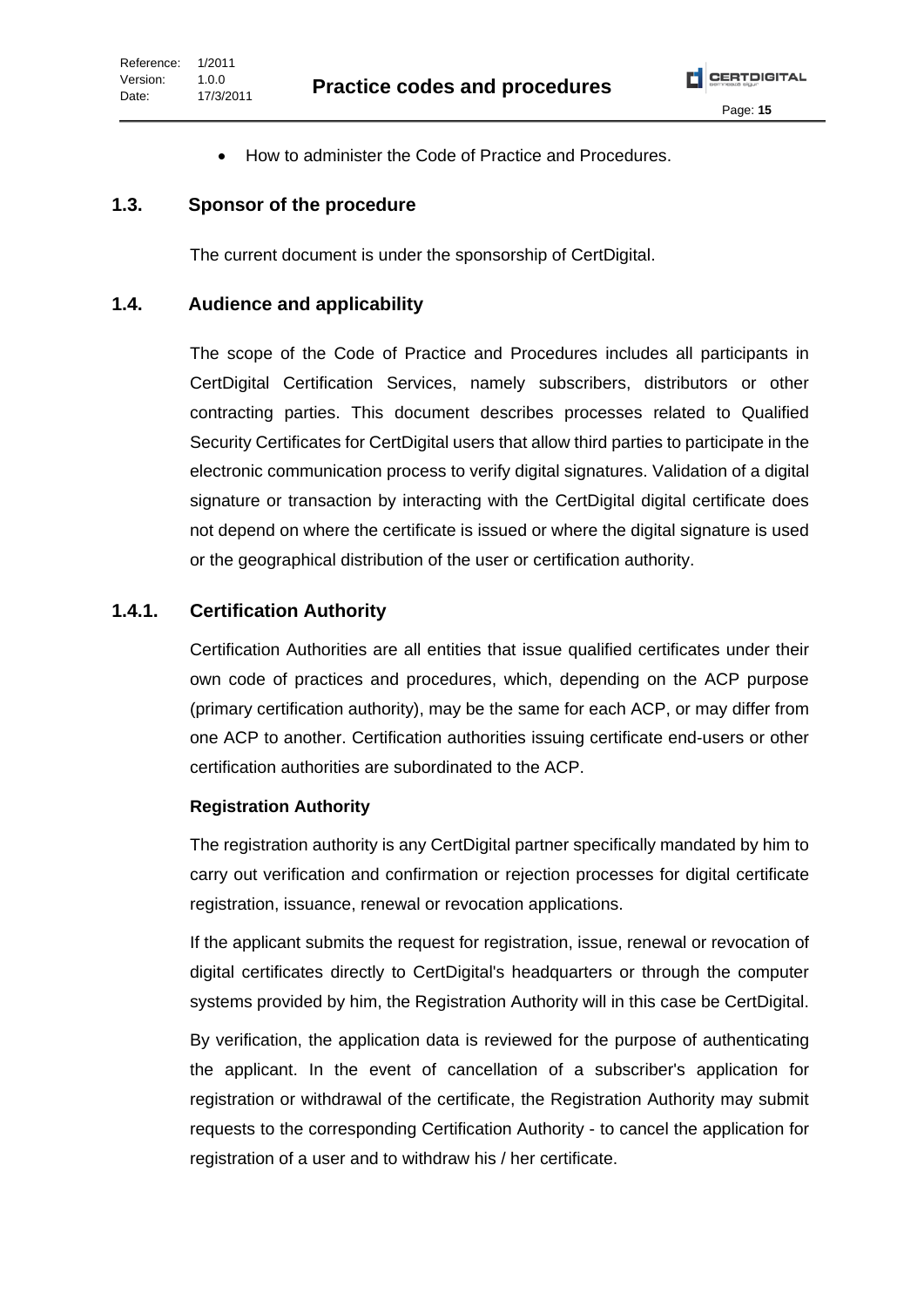#### <span id="page-15-0"></span>**1.4.2. End users**

The scope of end-users includes both digital subscribers and partner entities that use subscriber certificates to authenticate their electronic signatures.

CertDigital digital certificates are provided for any type of user based on applicable legal limits.

#### <span id="page-15-1"></span>**1.5. Applicable regulations**

The practices and procedures described in this document in this document have been developed in accordance with the following legislative acts:

- Law no. 455/2001 on electronic signature;
- Government Decision no. 1259/2001 regarding the approval of the technical and methodological norms for the application of Law no. 455/2001 regarding the electronic signature, with the subsequent amendments;
- Directive 1999/93 / EC of the European Parliament and the European Council and concluded on 13 December 1999 establishing the Community framework for electronic signature, as subsequently amended and supplemented;
- Law no. 677/2001 on the protection of individuals with regard to the processing of personal data and the free movement of such data;
- Law no. 506/2004 on the processing of personal data and the protection of privacy in the electronic communications sector.

#### <span id="page-15-2"></span>**1.6. Contact address**

Address: Str. Tudor Vladimirescu, no. 17, Targu-Jiu, Gorj County

E-mail: sediu@centruldecalcul.ro

Phone: +40 253 214 767

Fax: +40 253 214 767

Further information about the Code of Practice and Procedures can be obtained by e-mail at [sediu@centruldecalcul.ro.](mailto:sediu@centruldecalcul.ro)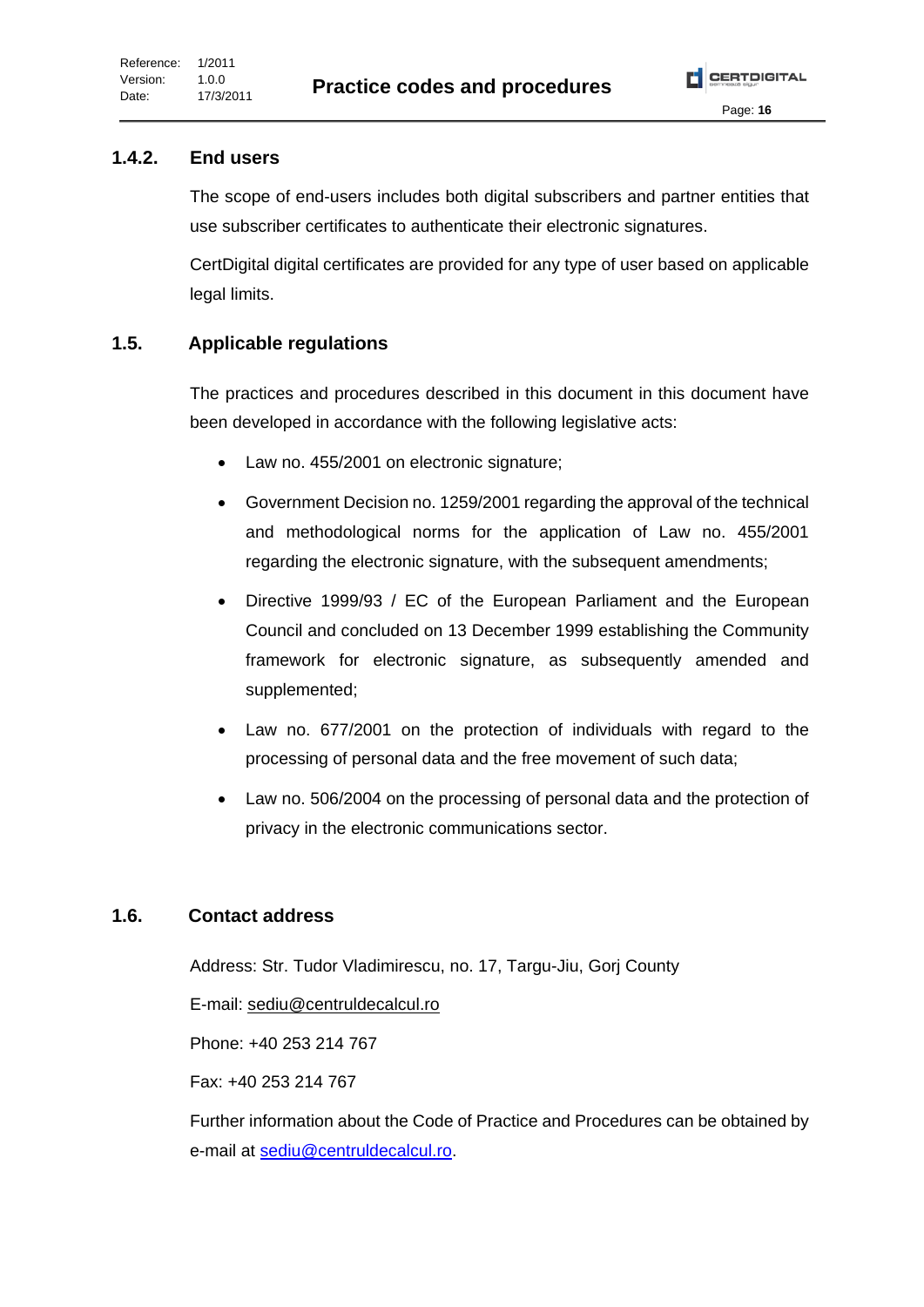

## <span id="page-16-0"></span>**1.7. Runtime**

The program of the CertDigital headquarters is set between 8:00 and 16:00 with the possibility of extension in the situations where it is necessary.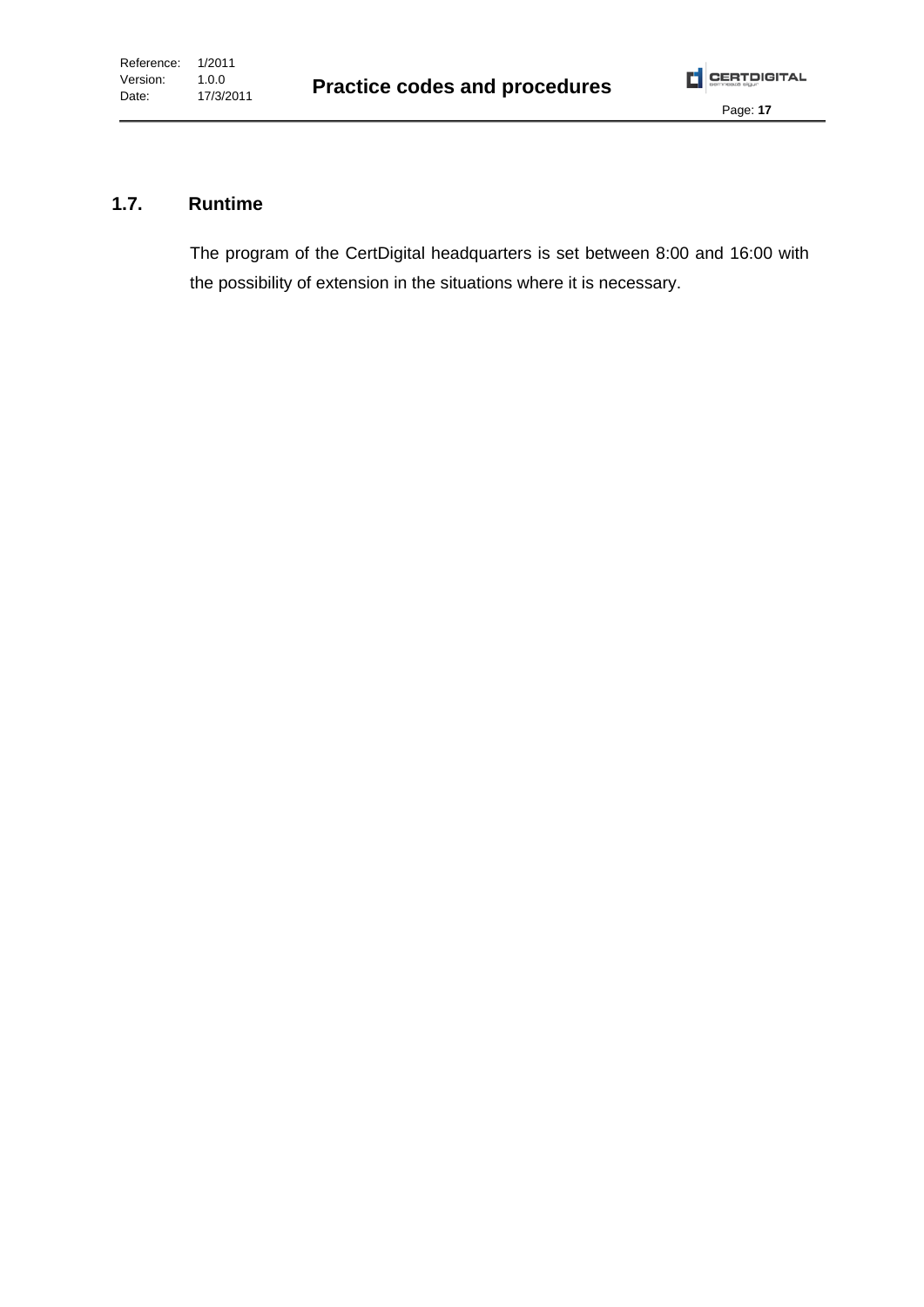## <span id="page-17-0"></span>**2. General provisions**

This chapter regulates the obligations and responsibilities both from the perspective of the certification and registration authorities and from the perspective of the users in terms of subscribers and partner entities.

The obligations and responsibilities set forth below are governed by mutual agreements established between the said parties on the basis of the applicable legislation.

#### <span id="page-17-1"></span>**2.1. Obligations**

#### <span id="page-17-2"></span>**2.1.1. Obligations of the Certification Authority**

By means of an assurance policy and made available to users, a certification authority assigns a number of fundamental obligations as follows:

- Document set up (in particular the Practice and Procedures Code) to define the way of working, general company politic, rights and responsibilities of the parties contracted to be approved by management and published in an accessible environment for the target.
- Carry out the activity in accordance with the procedures described in this Code of Practice and Procedures;
- Implementing reliable hardware and software resources to sustain the smooth running of the business on a permanent basis based on the regulations of the Certification Authorities, as well as in terms of the business environment;
- The processing of certificate issuance applications only through a Registration Authority with which there is a contractual association and which also operates in the manner established by this Code of Practice and Procedures;
- Ensuring the protection of personal data in accordance with Law no. 677/2001 on the protection of personal data and Law no. 506/2004 on the processing of personal data and the protection of privacy in the electronic communications sector;
- Informing users about their obligations under this document, but also about the risk they incur by not complying with these obligations;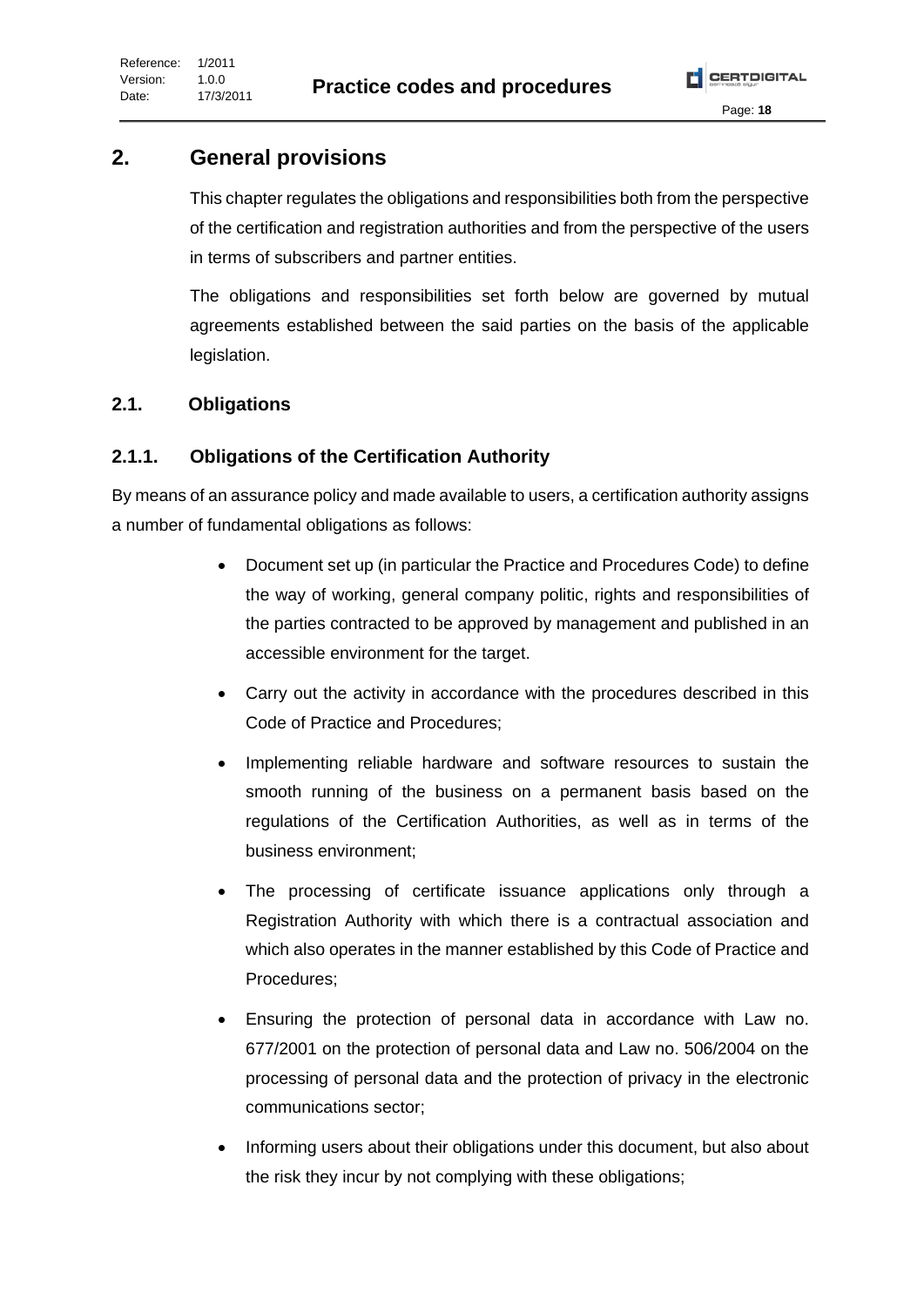- Revocation of digital certificates if the data contained in the certificate is no longer up to date, if the private key corresponding to the certificate is compromised or if the user of the certificate has acted contrary to the regulations stipulated by this document. This situation requires the Certification Authority to notify the user of the measures taken;
- Ensure an infrastructure that allows the use of registration, issuance and entry into possession of certificates exclusively by electronic means;
- Creation and permanent management of a Certificate Registry Register issued by all Subordinate Primary Certification Authorities to allow access to information on issued certificates at any time.

#### <span id="page-18-0"></span>**2.1.2. Obligations of the Registration Authority**

The Registration Authority defines its activity around the validation, approval or rejection of certificate applications by requesting the revocation of certificates and by approving renewal requests.

The Registration Authority is responsible for the information collected, which is why the security requirements imposed on the certification authorities are similar to those imposed on any registration authority.

Among the obligations of the Registration Authority are:

- Implementing reliable hardware and software resources to support the smooth running of your business on a permanent basis;
- Carry out the activity in accordance with the procedures described in this Code of Practice and Procedures;
- Ensuring the protection of personal data in accordance with Law no. 677/2001 on the protection of personal data and Law no. 506/2004 on the processing of personal data and the protection of privacy in the electronic communications sector;
- Ensuring the correctness of user data that is validated and sent to the Certification Authority to be included in the certificate;
- Providing clients with the contracts to be signed to obtain a certificate;
- Use of the private keys of the operators only for the purposes stated in the Code of Practice and Procedures;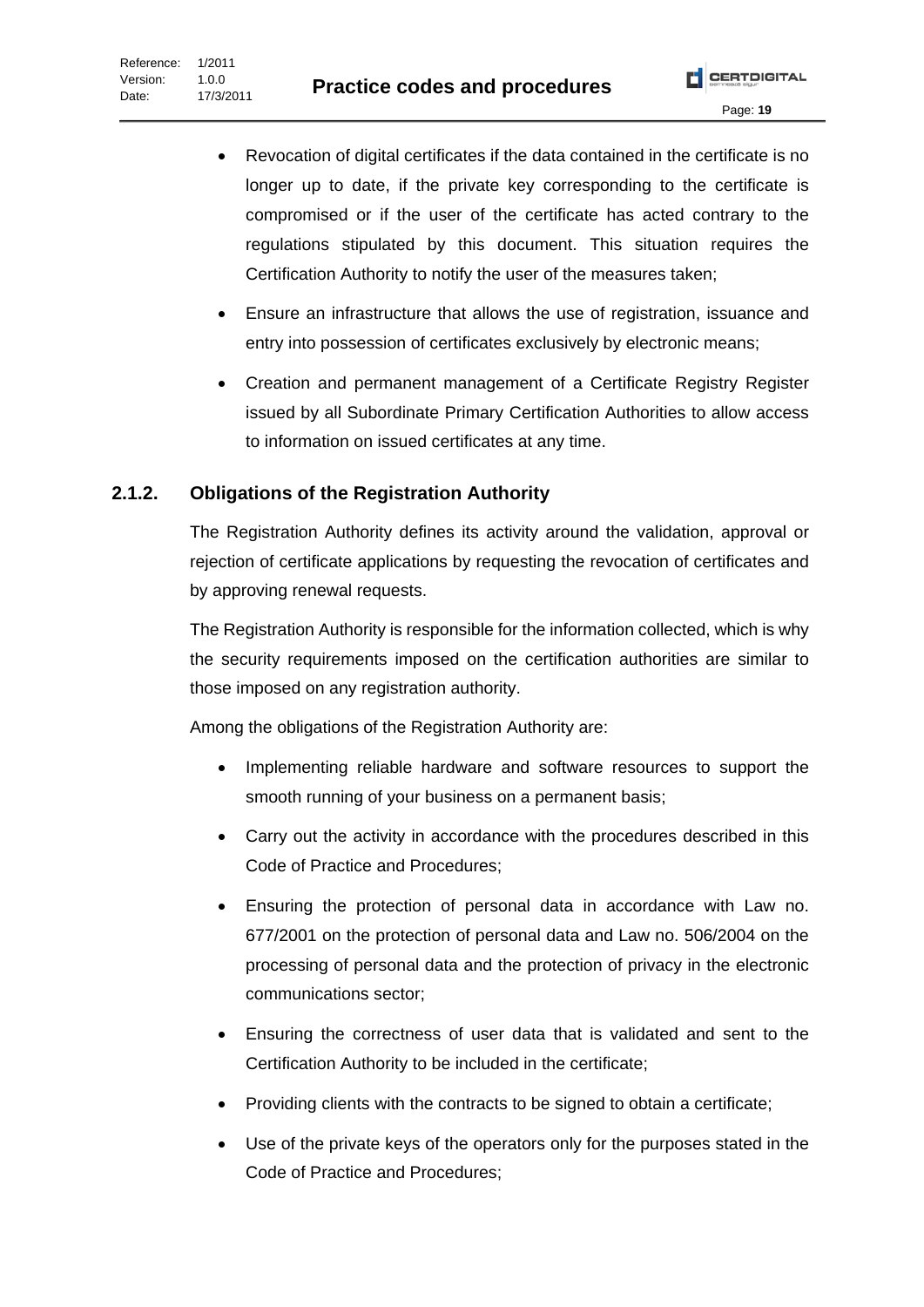- Delivery of keys and / or certificates to subscribers;
- Protection of the PIN code and private key to be delivered to a subscriber against possible interceptions.

#### <span id="page-19-0"></span>**2.1.3. Obligations of the user**

This document is an integral part of the contract between the Certification Services Provider and the user of the certificate. Thus, based on this agreement, the user expresses the consent of his / her integration into the certification system in accordance with the norms specified in this document and is subject to the following obligations:

- Subscription to contract terms;
- Subject to the rules and procedures described in this Code of Practice and Procedures;
- Know general information about certificates, electronic signatures and PKI.
- Obtaining public key certificates from certification and registration authorities;
- Providing valid data to certification and registration authorities. Users are required to understand the consequences that may result from the use of forged data;
- Acceptance of the electronic signature created by a private key and associated with an approved certificate containing a public key as its own signature and acknowledgment that the certificate was not invalid (out of date), revoked or suspended when creating the signature;
- Approval of the certificate that was issued to it. By this approval, the CertDigital guarantees and obligations are being applied to the user in connection with a certain type of certificate;
- Use of public key certificates and private keys only for the purposes defined by the certificate and in accordance with the areas of applicability and the restrictions established by the Code of Practice and Procedures
- Adopting the necessary measures to safely store the private key in a key pair;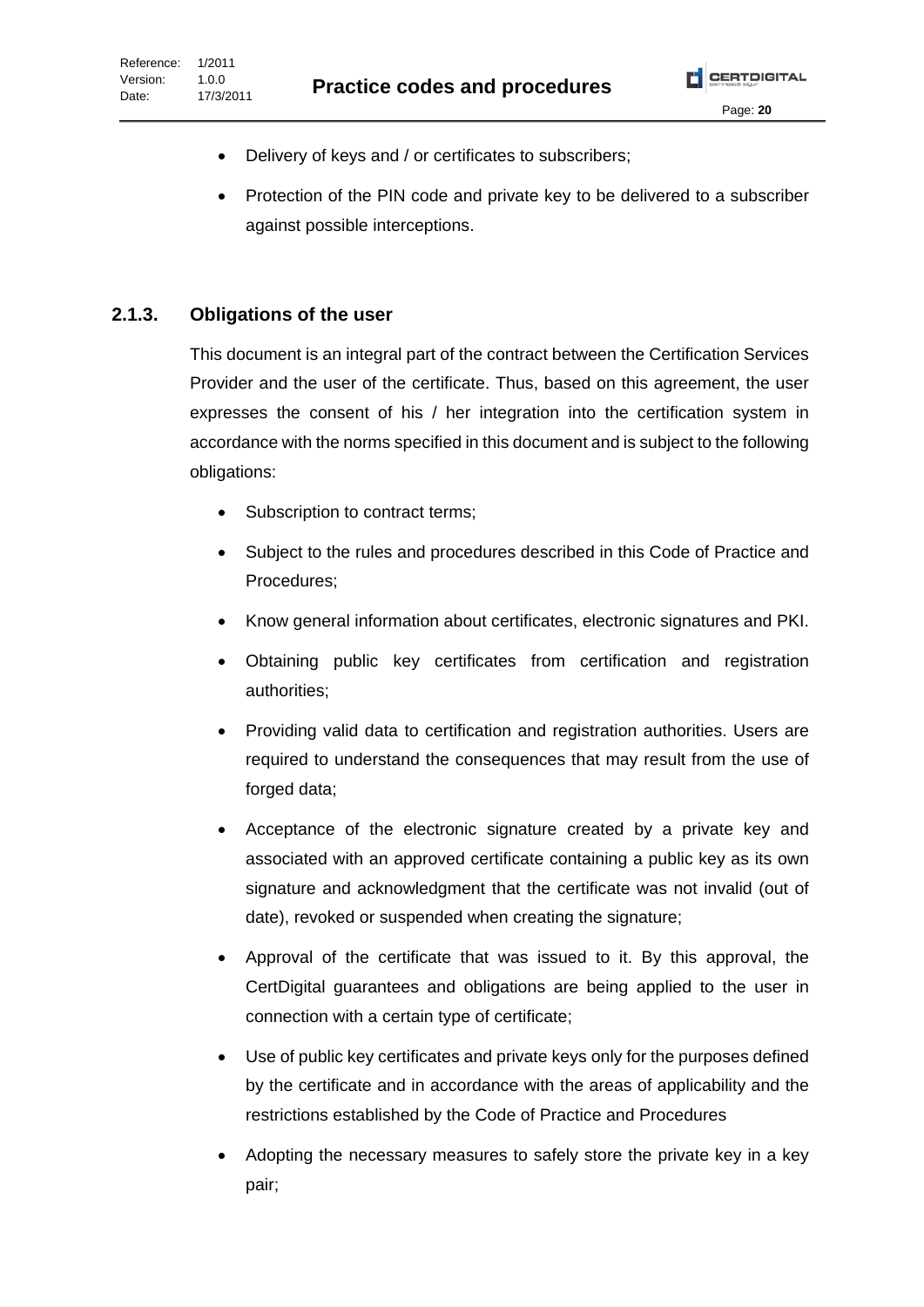**CERTOIGITAL** 

• Notification of the issuer of the certificate when it finds the breach of security of the private keys or has suspicions about this fact;

#### <span id="page-20-0"></span>**2.2. Responsibilities**

#### <span id="page-20-1"></span>**2.2.1. Liability of the Certification Authority**

In accordance with the regulations on the liability of certification service providers under Law no. 455/2001 regarding the electronic signature, CertDigital, as a Certification Service Provider, who issues certificates presented as being qualified or who guarantees such certificates, is liable for the prejudice to any person who bases its conduct on the legal effects of the respective certificates (art. 41 of Law 455/2001 on Electronic Signature):

- As to the accuracy, when issuing the certificate, of all the information contained;
- As regards the assurance that at the time the certificate was issued, the signatory identified in it contained the signature-generating data corresponding to the signature verification data specified in that certificate;
- As regards ensuring that signature-generating data correspond to signature verification data, if the certification service provider generates both;
- With regard to the suspension or revocation of the certificate, in cases and subject to the conditions stipulated in art. 24 par. (1) and (2);
- As regards the fulfillment of all the obligations stipulated in art. 13-17 and art. 19-22, unless the Certification Service Provider proves that, although he did the necessary diligence, he could not prevent the injury.

Upon receipt of the application for issuance of the certificate, the supplier concerned shall verify, before issuing the certificate, the following aspects (Article 24 of Law 455/2001 on Electronic Signature):

- If the applicant for the certificate is the person identified in the application, by the appropriate procedure for the category to which the certificate belongs;
- If the applicant for the certificate holds the private key corresponding to the public key listed in the certificate;
- If the information listed in the certificate is accurate.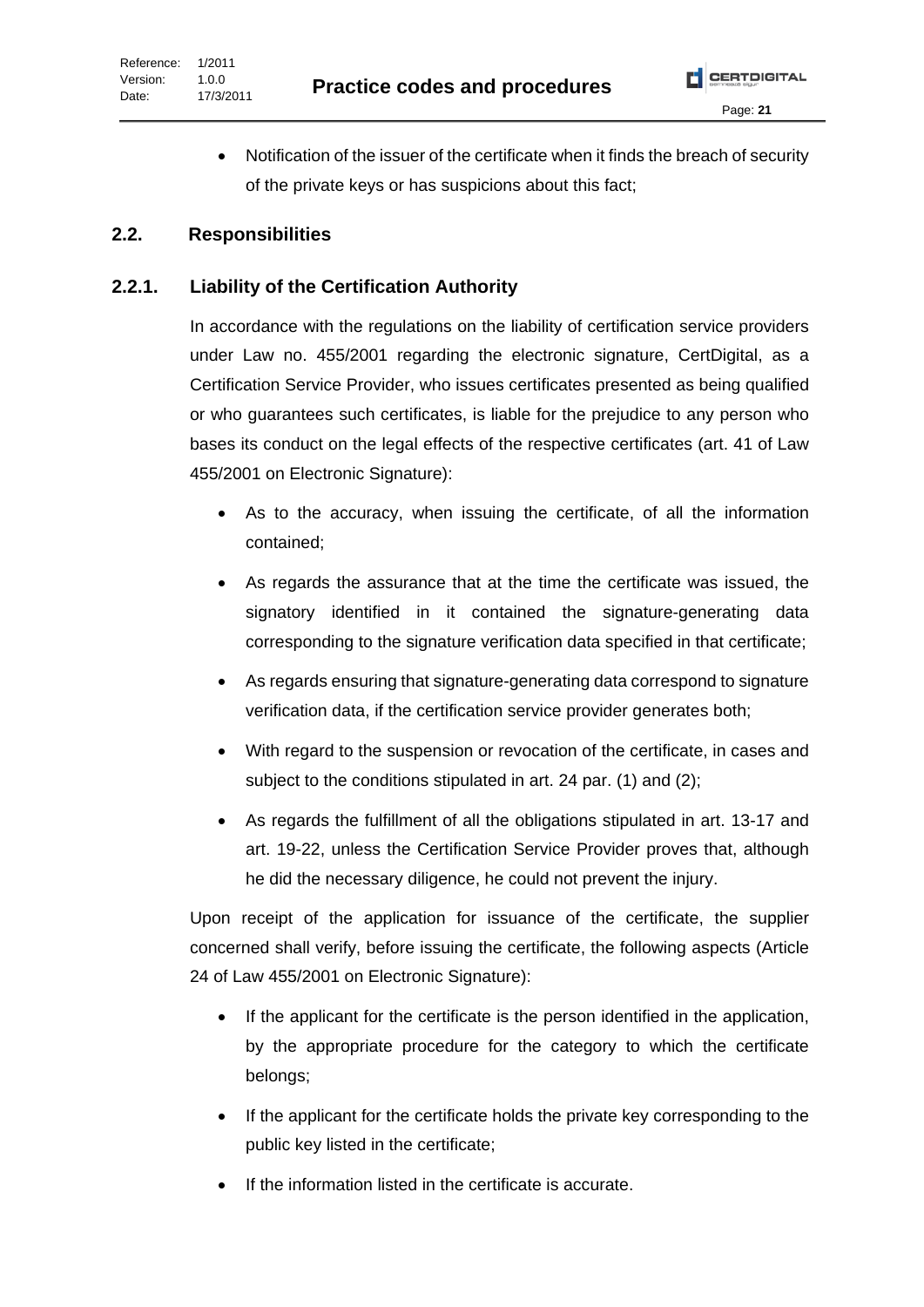Based on art. 42 under the same law, the certification service provider may indicate in the contents of a qualified certificate restrictions on its use and limitations of the value of the operations for which it may be used, provided that such restrictions may be known by third parties.

The Certification Service Provider will not be liable for damages resulting from the use of a Qualified Certificate in breach of the restrictions contained therein.

CertDigital has adequate financial, material, technical and human resources to guarantee the security, reliability and continuity of the certification services offered.

Thus, CertDigital has concluded a Third Party Liability Insurance Policy in accordance with the requirements of Law 455/2001, which guarantees the payment to third parties of any damages incurred as a result of carrying out the activity of providing qualified certification services. The values of the dispatch comply with the requirements of the aforementioned law and its methodological norms.

From a technical point of view, CertDigital has taken all the measures in force in the field of electronic signature to guarantee to its customers the continuity of the certification services as well as the restriction of the unauthorized access to the data managed by the computer systems used. These measures correspond to best practices in the field of information security, defined in Standards such as ISO 27001, COBIT or ITIL.

From the point of view of the human resources used, CertDigital has staff with experience in the field of information security and electronic signatures.

#### <span id="page-21-0"></span>**2.2.2. Liability of the Registration Authority**

The Registration Authority holds strict responsibility for the issues that relate to the subject matter of its activity.

The relationship between the user and the certificate issuing authorities regarding the guarantees and limits of liability between the parties is subject to and is governed by the Agreements Agreed and applicable Legislation.

#### <span id="page-21-1"></span>**2.2.3. Liability of users**

The issues mentioned in Chapter 2.1.3 on User Obligations and Warranties constitute the legal basis for users' liability. The Digital Certificate Supply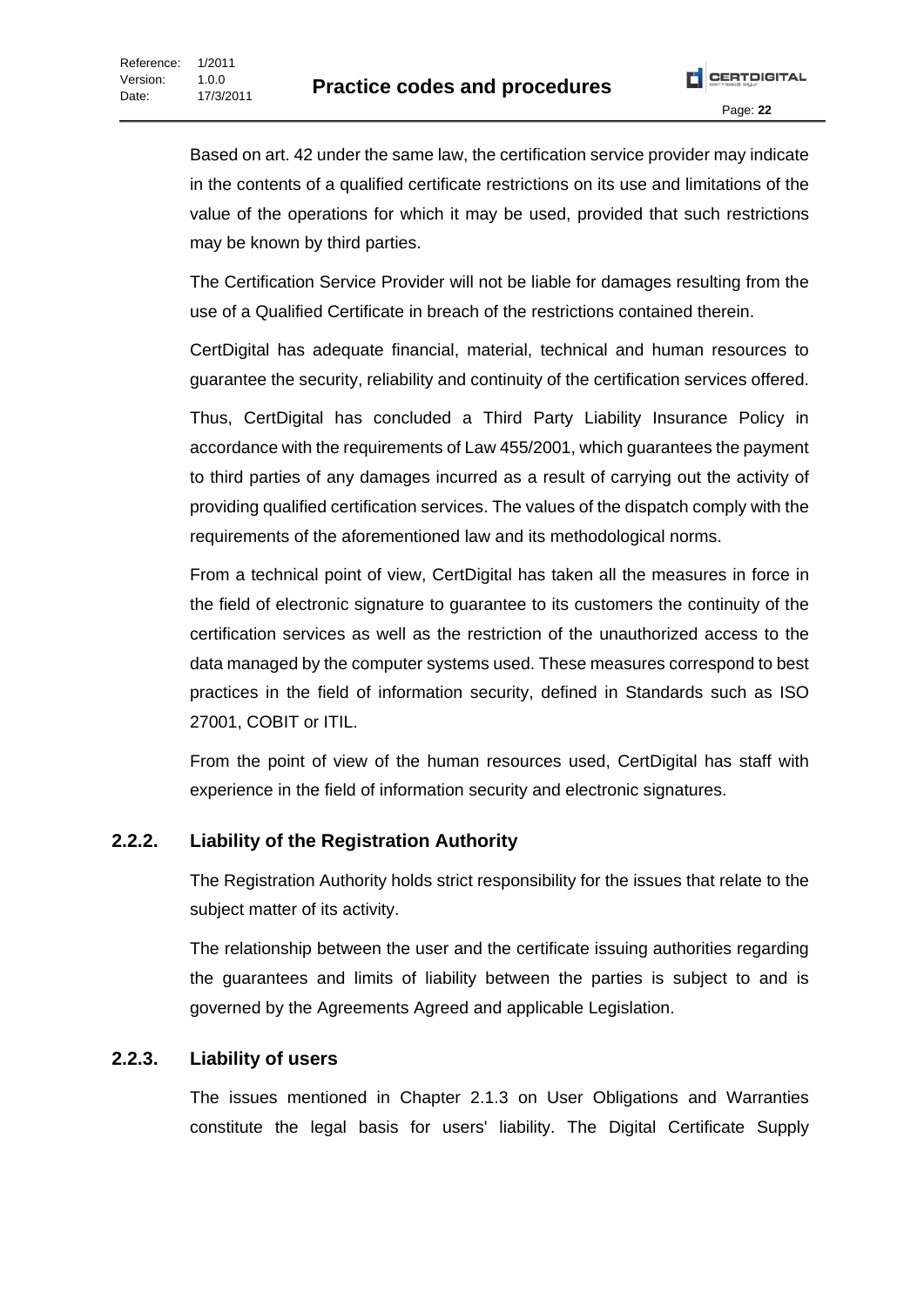Agreement concluded between the customer and CertDigital includes the circumstances in which this liability occurs.

The Certification Services Provider CertDigital will claim damages for customers in violation of the provisions of this Code of Practice and Procedures as follow:

- Provide false information for issuing the certificate;
- Using a name that significantly contravenes the intellectual property rights of a third party;
- Ignoring security measures on the private key resulting in the loss, compromise or unauthorized use of the private key;

#### <span id="page-22-0"></span>**2.3. Interpretation and application**

#### <span id="page-22-1"></span>**2.3.1. Applicable law**

The provisions and activities carried out under this document will comply with the provisions of the Romanian legislation in force in the field of certification services.

The regulations for the provision of certification services for qualified certificates are in particular defined in Law no. 455/2001 on electronic signature.

#### <span id="page-22-2"></span>**2.3.2. Entry into force**

Entry into force of the Code of Practice and Procedures is made on the date of notification to the Regulatory and Supervisory Authority and is valid until the date of issue of a new version.

#### <span id="page-22-3"></span>**2.3.3. Applicability**

The rules specified in this Code of Practice and Procedures are applicable to the issuance of certificates on the basis of the obligations mentioned in Chapter 2.1 and to users when concluding a contract in accordance with the provisions of this document.

#### <span id="page-22-4"></span>**2.4. Fees**

#### <span id="page-22-5"></span>**2.4.1. Fees for the issuance or extension of a certificate of dormancy**

CertDigital services are provided with a cost, and the exact rates are set according to the nature and complexity of the services offered.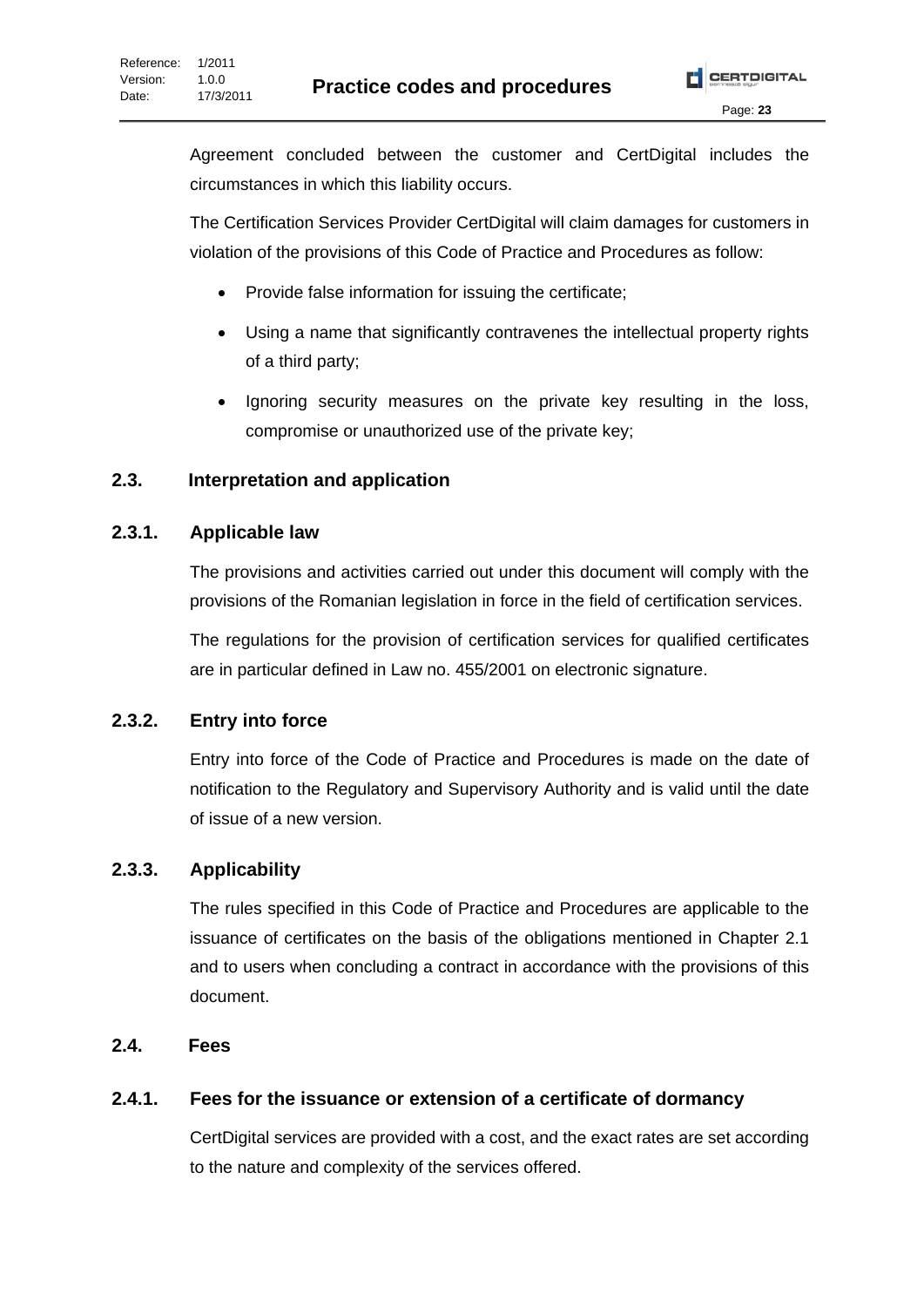#### <span id="page-23-0"></span>**2.4.2. Fees for related services**

CertDigital reserves the right to charge additional tariffs for services provided (egg implementation services, consultancy, training, etc.) if they are subject to the agreement between the parties.

#### <span id="page-23-1"></span>**2.5. Publishing and storing information**

#### <span id="page-23-2"></span>**2.5.1. Publication of information by CertDigital**

For publishing public interest information, CertDigital implements a dedicated interface accessible at ca.certdigital.ro, which includes the following types of information:

- CertDigital Code of Practice and Procedures (version in force and previous version);
- Confidentiality statement for processing and storing personal information;
- Audit reports:
- Issued certificates;
- List of revoked certificates.

#### <span id="page-23-3"></span>**2.5.2. Frequency of publications**

Publishing updates for the above information is done as follows:

- Code of Practice and Procedures is published in accordance with the provisions of Chapter 7 ("Document Management");
- Audit reports along with their delivery by the auditor;
- Issued certificates are published immediately after issue;
- List of revoked certificates is published after each revocation of a certificate within a maximum of one day.

#### <span id="page-23-4"></span>**2.5.3. Access to published information**

All information published by CertDigital through the online interface is public and no special rights are required for viewing.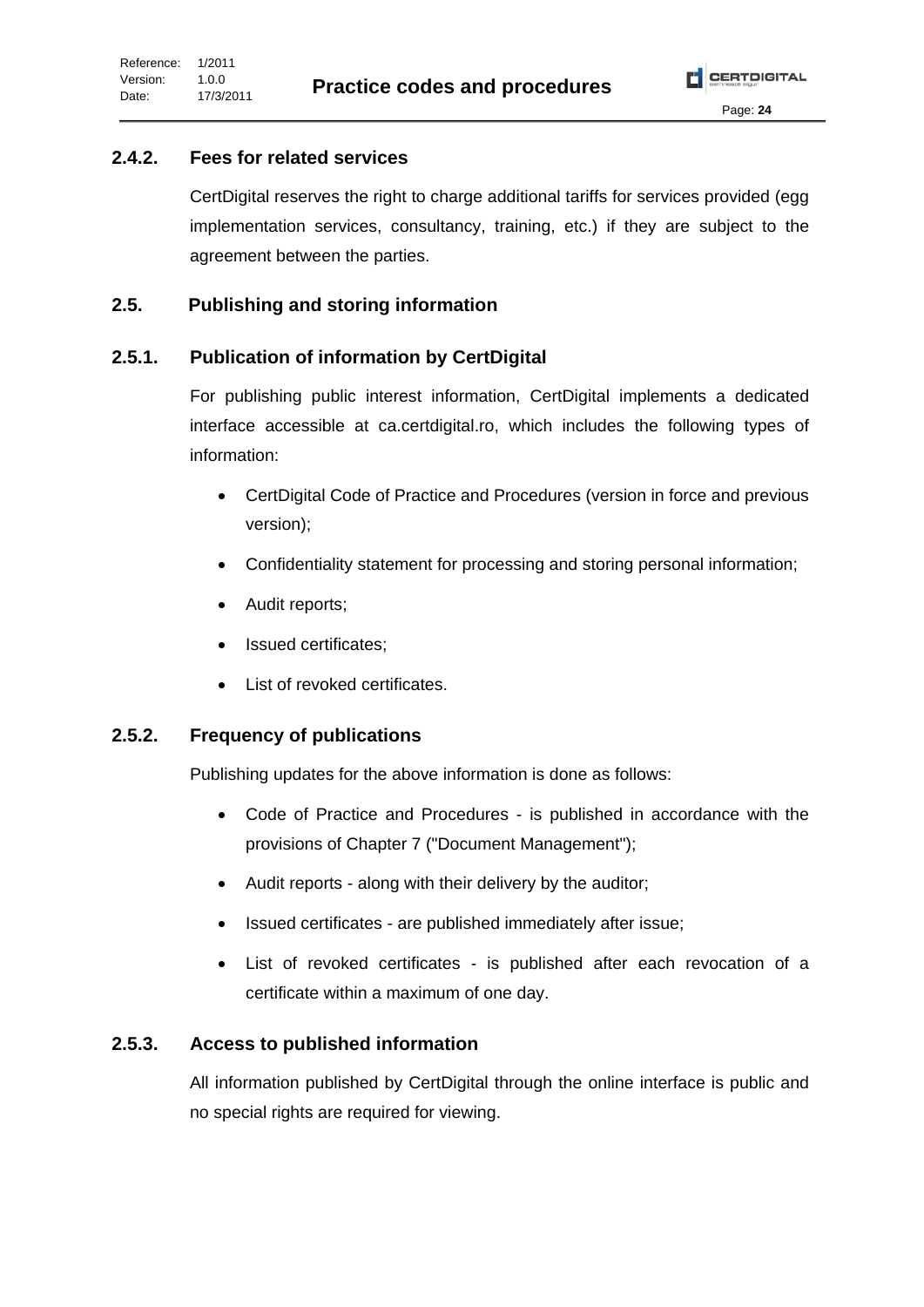To prevent unauthorized access to the information storage, CertDigital has implemented a number of logical and physical measures that protect against the addition, modification, or deletion of published information.

#### <span id="page-24-0"></span>**2.6. Compliance audit**

CertDigital outsourced IT auditing services to enhance maximum security and compliance with documented policies and practices.

As a result of the audit process, CertDigital aims to obtain additional risk management reviews.

The external audit of CertDigital's compliance with CertDigital policies and procedures is supported by a public entity independent of CertDigital, which has auditors of computer systems certified by ISACA (Association for Audit and Control of Information Systems)

#### <span id="page-24-1"></span>**2.7. Confidentiality**

CertDigital's proprietary information is obtained, stored and processed in accordance with Law 677/2001 on the Protection of Individuals with regard to the Processing of Personal Data and the Free Movement of such Data, Law no. 506/2004 on the processing of personal data and the protection of privacy in the electronic communications sector and other legal regulations in force.

Access to Qualified Certificates can only be obtained if the certificate holder has agreed to publish the certificate.

The use and processing of personal data by CertDigital is carried out strictly to the extent that this activity is required to issue a qualified certificate.

CertDigital provides all protection against unauthorized access to personal and organization-related data not included in the certificate, including during the signature-creation process.

#### <span id="page-24-2"></span>**2.8. Intellectual property rights**

This Code of Practice and Procedures is the intellectual property of CertDigital.

CertDigital owns all intellectual property rights on Qualified Certificates issued by it, and reproduction of certificates is permitted only with the CertDigital.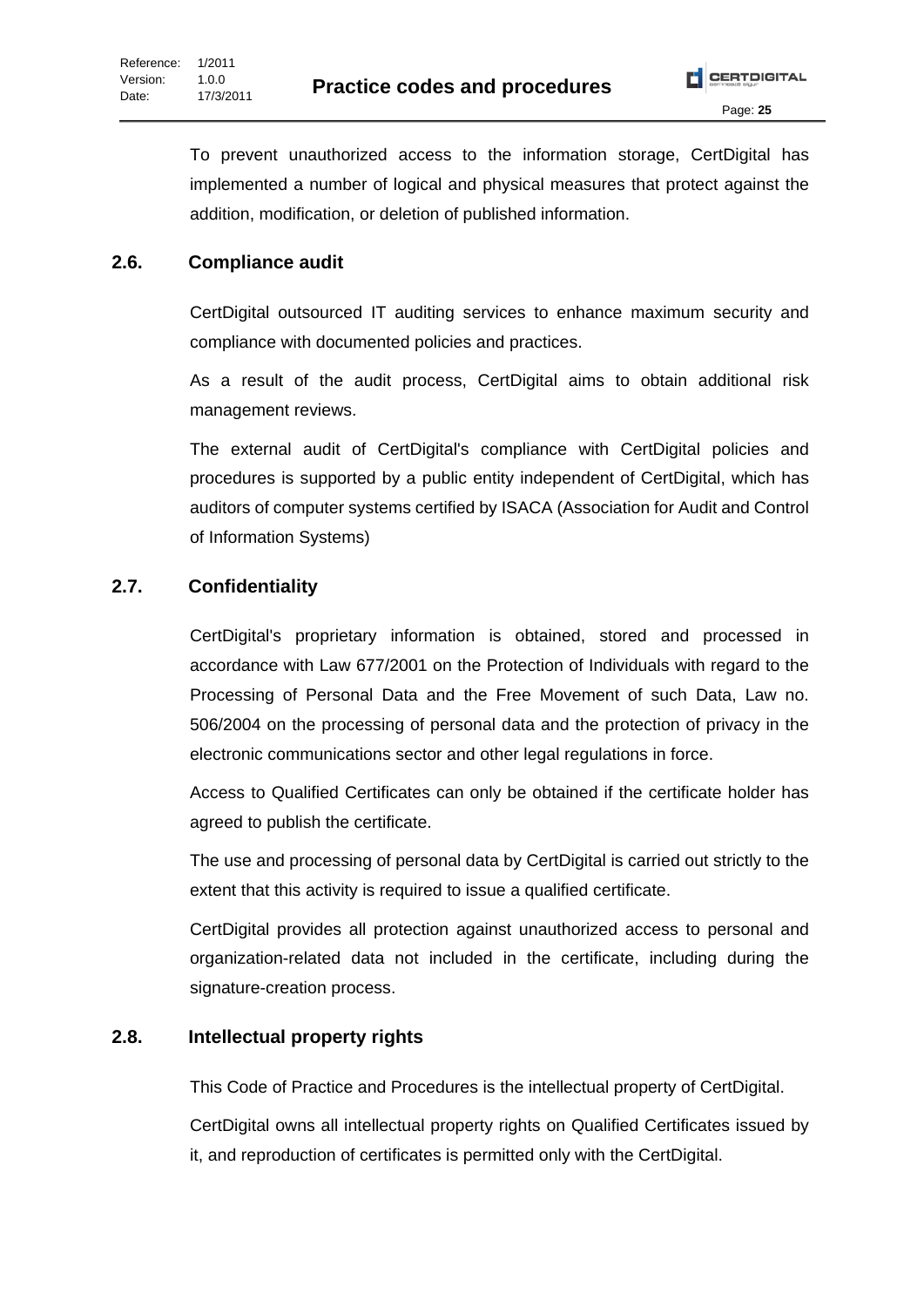The key pairs corresponding to CertDigital Qualified Certification Authority certificates are the property of CertDigital.

The key pairs corresponding to the signatories' certificates are the property of the signatories specified in these certificates.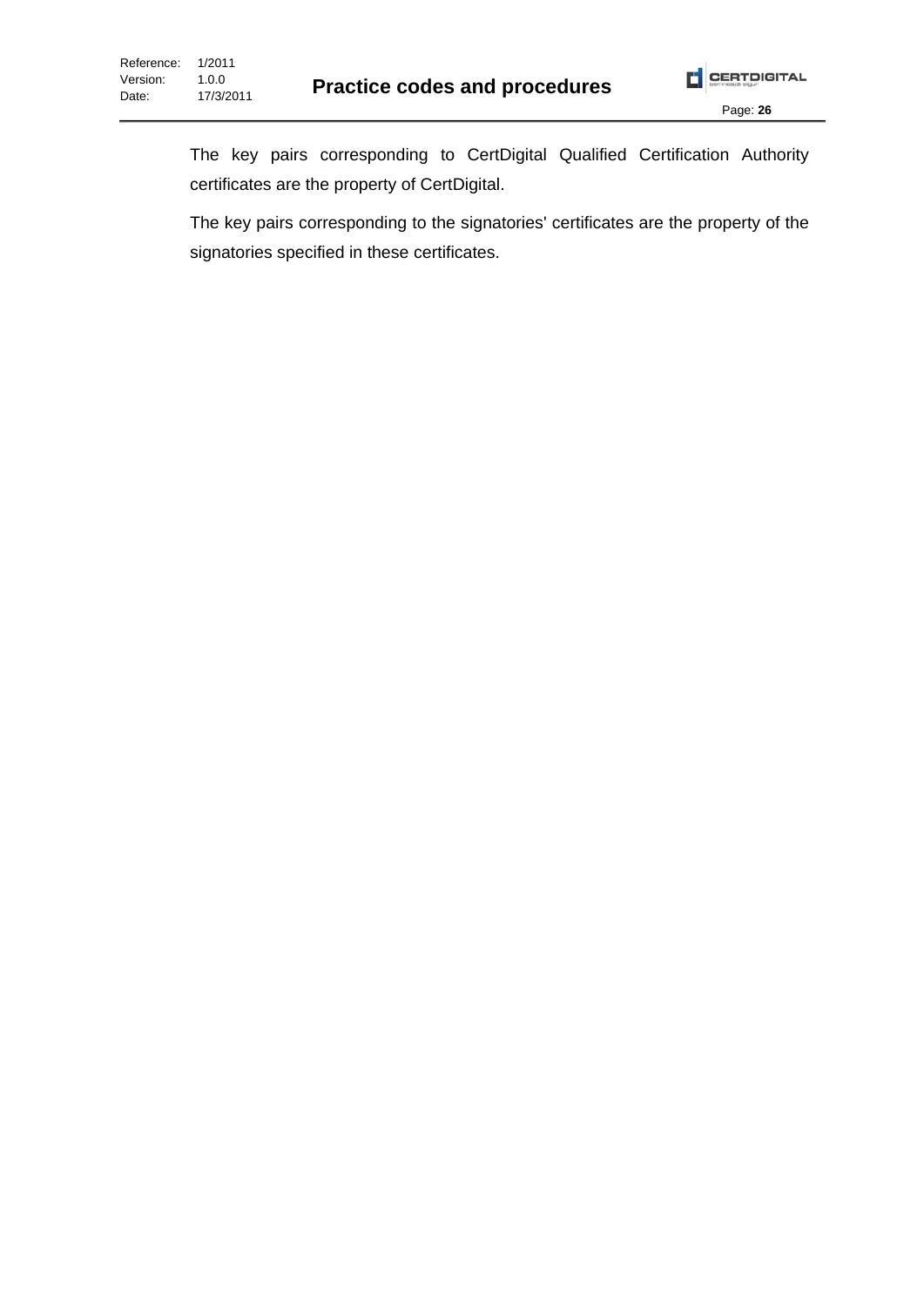

### <span id="page-26-0"></span>**3. Certificate management procedures**

Obtaining a qualified digital certificate is done in several stages, each stage having a well-defined role and being carried out under the responsibility of the applicant, the Registration Authority or the Certification Authority.

#### <span id="page-26-1"></span>**3.1. Request a certificate**

If an entity wishes to obtain a digital certificate, it must submit a request to CertDigital following the procedure described in this Code of Practice and Procedures. These requests are processed by the CertDigital Certification Authority and, as the case may be, are approved or not.

Key generation takes place in a secure environment and can be done by the Certification Authority, the Registration Authority or by the signatory. To generate the keys, secure and approved devices are used for the purpose of creating electronic signatures. The functionality of these devices does not include the export of privately generated keys.

In connection with obtaining a certificate, the client will enter into an agreement with CertDigital that includes an agreement to make known the obligations the client has, an agreement on the publication of the certificate issued to the CertDigital depositor and a statement on the truthfulness of the information provided.

CertDigital also provides the customer with the confidentiality statement that ensures the protection of personal information.

The process of registering a user is based on policies and procedures by which the Certification Authority obtains all necessary data to identify an entity before issuing a qualified certificate.

User registration is done only once, and will be included on the list of authorized users after pre-checking the provided data.

Recording customer data is the point of entry into the system and has the role of registering a qualified certificate application. Two categories of information are received in this process:

- Information about the applicant and the required certificate;
- Documents required for the issue of the qualified certificate.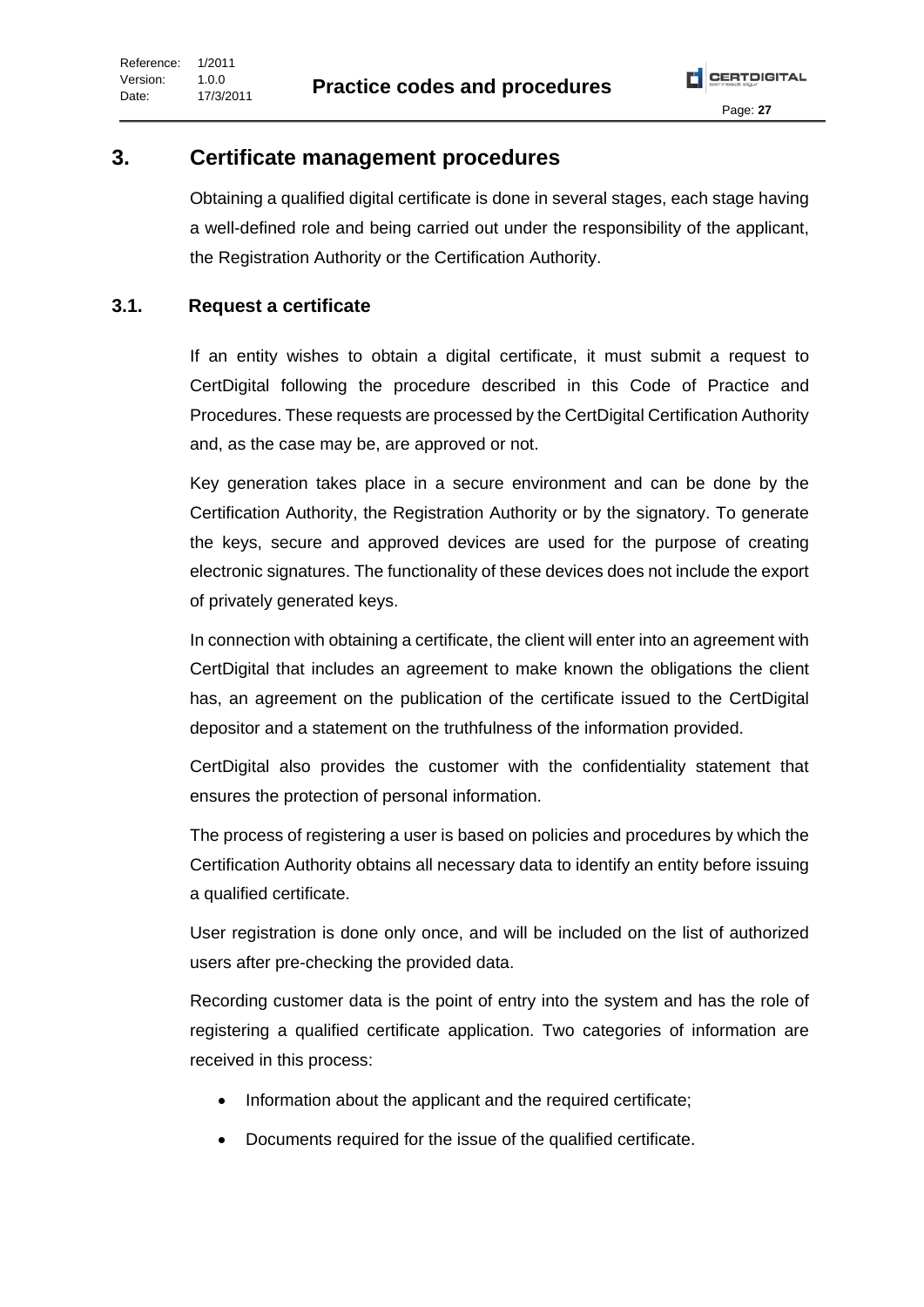The registration authority has the obligation to make copies of the original documents received from the applicant and to keep them on the basis of the methodology of archiving personal information. These methodologies are defined in the internal procedures for the protection of personal information.

Within the web form, information is requested in several steps about the applicant, the institution he represents and the certificate.

- **Step 1:** Enter the CNP of the client, or for non-Romanian citizens, enter the unique identification code. Depending on this code, the system will check whether the client is in the database or is a new client. Depending on this check, go to the next step.
- **Step 2**: If the customer is a new user of CertDigital certification services, then in this step you will need to complete all your personal data (name, surname, address, serial and ID number, other contact information etc.). If the client is already in the database, then he will be required to update those fields, if applicable.
- **Step 3** The information related to the certificate to be issued is entered: the e-mail address, the institution, the function and optionally the location and address of the client. During this step, through a Java signed applet, DCSC (Secured device for electronic signature creation) is being accessed and it needs to be connected to the computer. The DSCS will generate a pair of keys that will be related to the certificate to be issued. The public key is packaged in a PKCS # 10 object and is sent with the other information to the Certification Authority server where it is stored in the database.

A client cannot have more than one valid certificate on the same email address. Once this information is complete, the user is notified that they will receive an email with the positive or negative response of the data validation.

For this registration step, a certificate request will be generated, which will wait for a data validator to accept or deny it. This response must be given within 24 hours.

The validation of the data is done after the copies of the documents originally submitted by the client to the Registration Authority or based on copies authenticated by a notary public are sent by post.

The documents required for issuing a certificate are:

• Identity card (identity card, passport);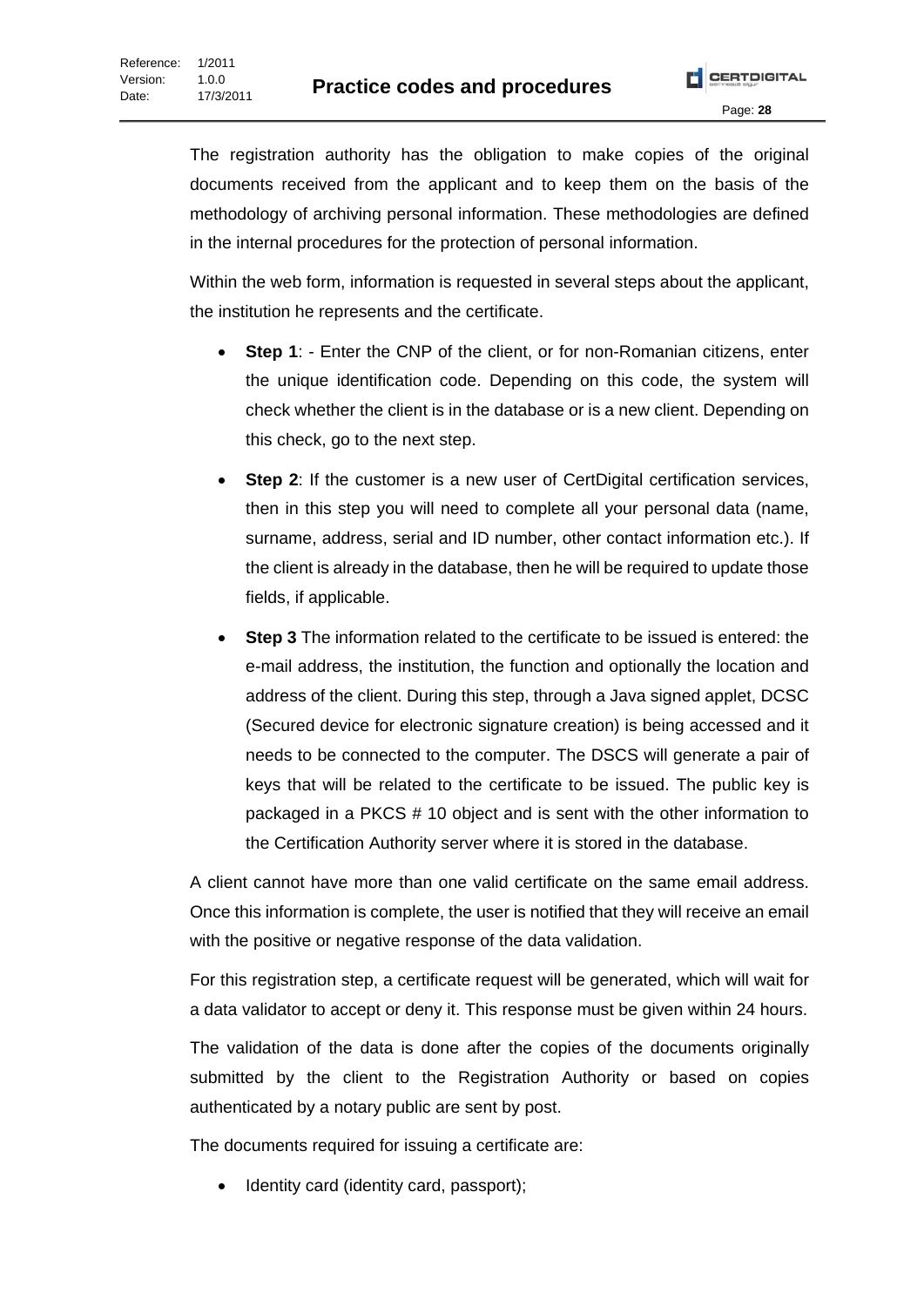- Declaration of responsibility by which the applicant expresses its agreement to CertDigital's general terms and conditions regarding the provision of certification services. The form of this statement can be downloaded from the CertDigital site.
- In case of certificates issued to institutions, a power of attorney or proof that the applicant is entitled to sign on behalf of the institution.

#### <span id="page-28-0"></span>**3.1.1. Name Types**

Each entity must define a Distinct Name in the subject field of the certificate in accordance with the X509 V3.

#### <span id="page-28-1"></span>**3.1.2. Using pseudonyms**

In accordance with Law no. 455/2001 on electronic signature, CertDigital certificates allow the use of pseudonyms as an alternative to the name by filling in an additional field in the registration form.

#### <span id="page-28-2"></span>**3.1.3. The need to use a name with meaning**

The name corresponding to the subject in the certificate must represent the user of the certificate in a simple way and must have a reasonable association with the real name of the authenticated user.

#### <span id="page-28-3"></span>**3.1.4. Uniqueness of names**

The Distinct name must be unique for each subject certified by the Certification Authority CertDigital. If the name presented by the subscriber is not unique, numbers and additional letters are added to the common name to ensure uniqueness.

Users can not alienate the certificates they have been granted.

#### <span id="page-28-4"></span>**3.1.5. Procedure for resolving disputes arising out of the use of the name**

CertDigital Certified Applicants are forbidden to use names that violate intellectual property rights. CertDigital does not verify if a certificate applicant holds intellectual property rights for the name entered on the request and is not responsible for resolving disputes arising out of that claim.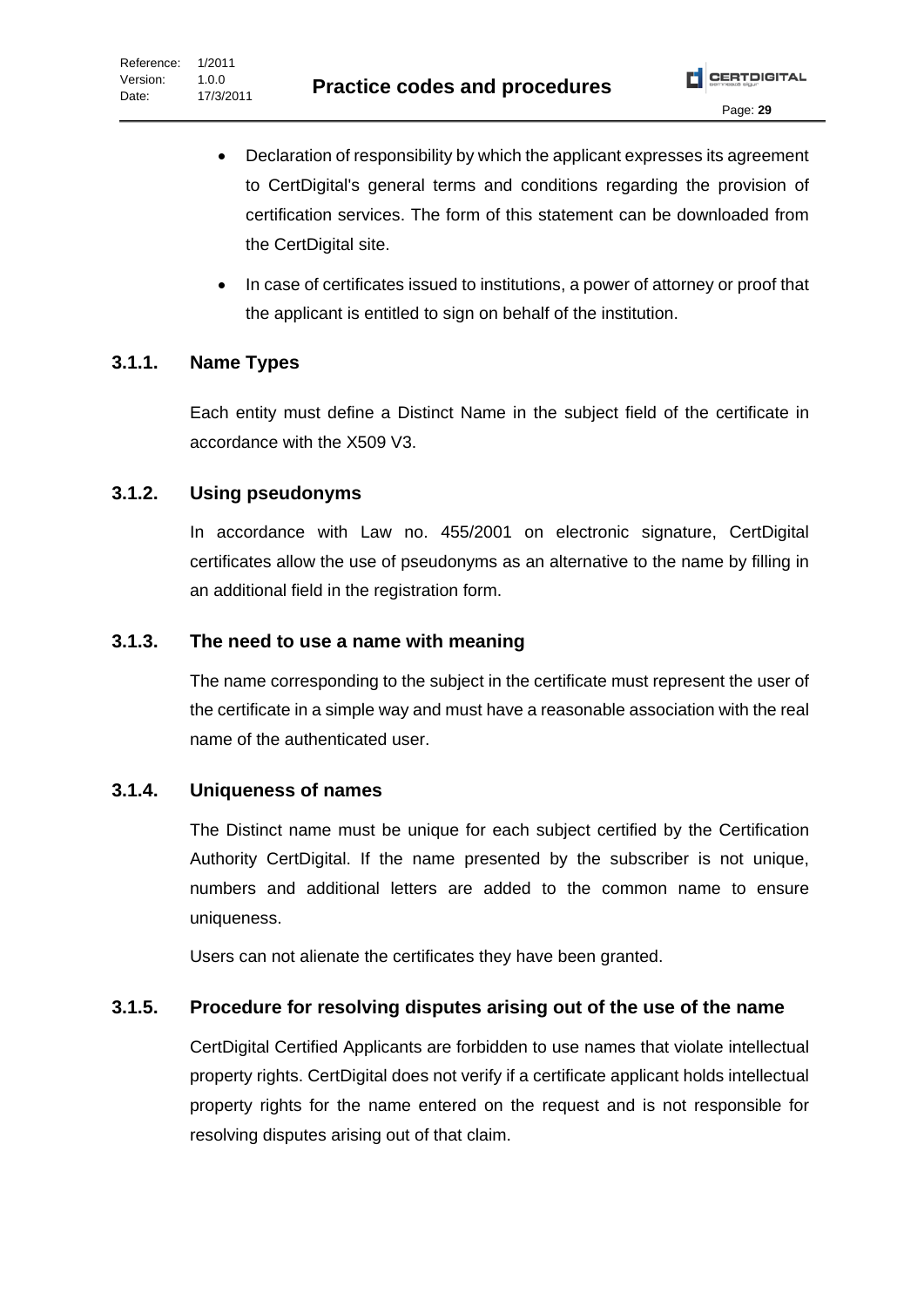CertDigital is entitled to reject or suspend a subscriber's request for conflicts without assuming any responsibility in this respect.

#### <span id="page-29-0"></span>**3.2. Issuing a certificate**

The information provided by the applicant through the request for issuance of the certificate is processed by CertDigital in accordance with the provisions of this document.

This processing is done by a person responsible for validating certificate requests. Validation or refusal to qualify for the Qualified Certificate is made using the same web application described in the registration step, only that person has a special account that gives him increased entitlements to an ordinary client.

Also, at this stage, the payment of certification services is verified, which the applicant has to do using any legally accepted payment method.

If the results of these processes are validated by the authentication conditions, CertDigital approves the request for certificates, respectively rejects it if nonconformities are identified.

If the request has been validated, the system will send an email to the requester, which will contain a URL to a page from where the certificate issued can be downloaded.

#### <span id="page-29-1"></span>**3.3. Shelf life and certificate format**

The period of validity of the Qualified Certificates issued by CertDigital is one year from the date of issue in accordance with Law no. 455/2001 regarding the electronic signature, and the format complies with the X509 standard V.3.

#### <span id="page-29-2"></span>**3.4. Electronic register of issued certificates**

CertDigital permanently maintains an Electronic Register that highlights the issued certificates and can view certificate information:

- the exact date and time at which the certificate was issued;
- the exact date and time when the certificate expires;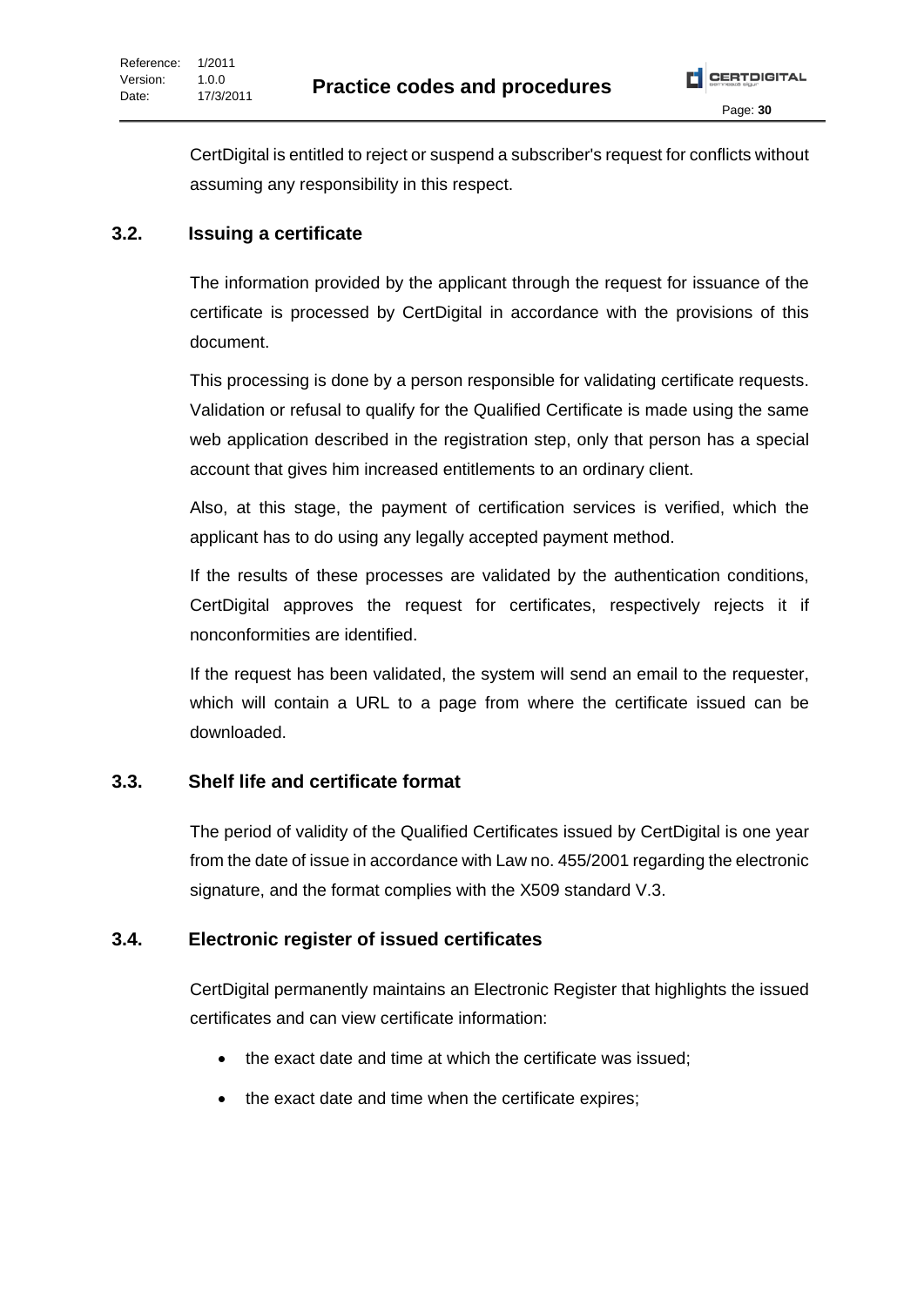• Where applicable, the exact date and time at which the certificate was suspended or revoked, including the causes that led to the suspension or revocation.

The Electronic Certificate Record is always available for consultation via the CertDigital website.

#### <span id="page-30-0"></span>**3.5. Acceptance of the certificate**

CertDigital will send the confirmation of issuing the certificate to the users together with the entry procedures.

Downloading the qualified certificate is done by the certificate applicant and it is necessary that the Secure Device to create the electronic signature be connected to the computer from which these actions are carried out.

This activity is carried out via an Internet connection and requires the use of a secure connection on the HTTPS protocol imposed by the CertDigital server.

Users are required to verify the contents of the certificate upon receipt of the certificate, in particular the correctness of the data and the complementarity of the public key with the private key it owns, and to notify CertDigital of any error in this respect. In such situations, CertDigital undertakes to cancel the issued certificate and ensure the re-issuance of a new certificate.

After a period of 7 days from receipt, the issued certificates are considered validated by the users.

Based on the user-approved agreement at the time of requesting the certificate, CertDigital will publish any new certificate issued in the information warehouse.

Once the certificate is accepted, the user accepts the rules of this Code of Practice and Procedures and is subject to the use of the certificate in accordance with the required conditions.

The Registration Authority stores the copies of the documents and statements submitted by the clients when issuing the certificates. Also, the Registration Authority keeps printed versions of qualified certificates issued.

Existing certificates in the database can be viewed using the search application's certification feature.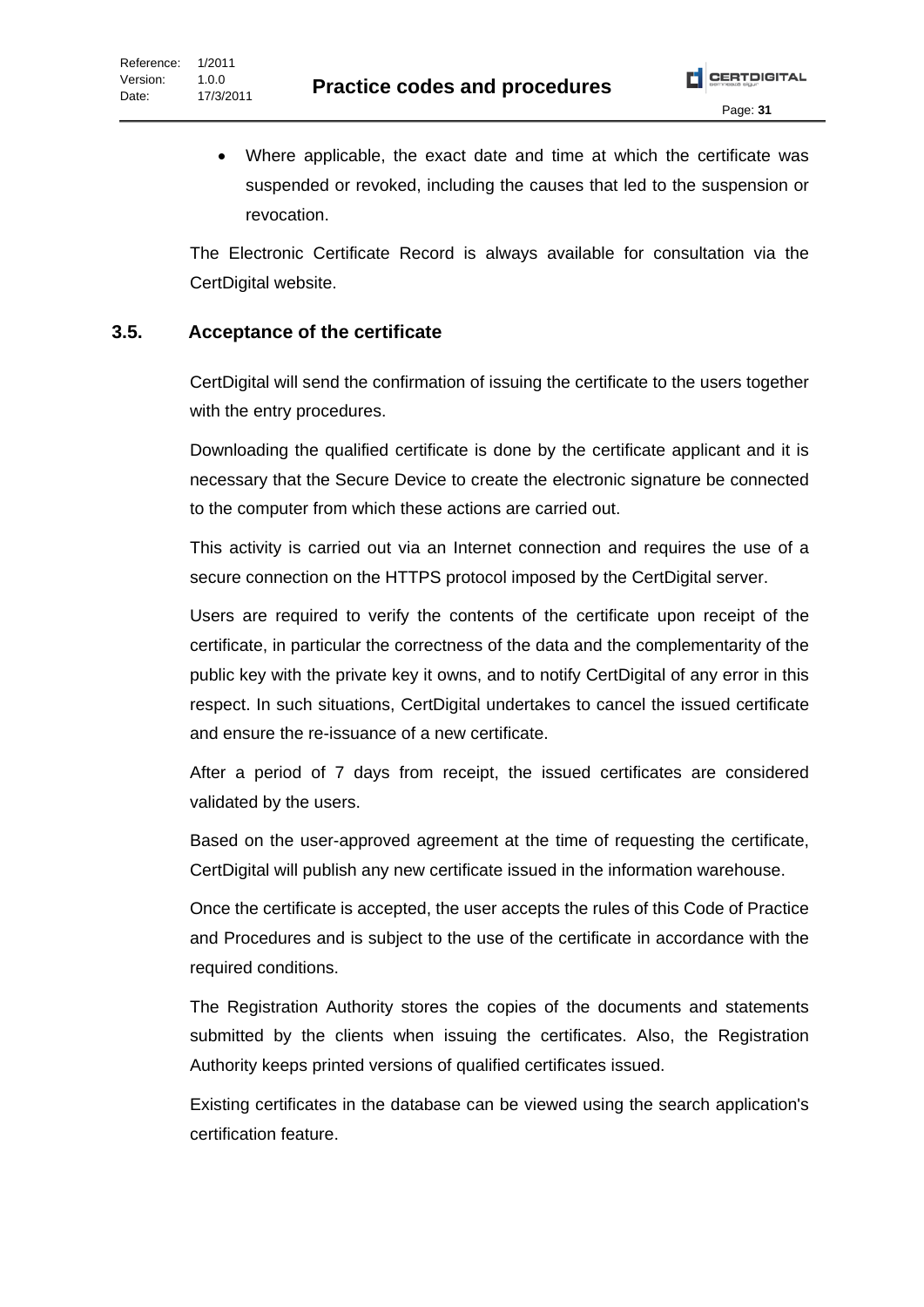#### <span id="page-31-0"></span>**3.6. Revocation of a certificate**

The user of a certificate can revoke the functional capabilities of the certificate if the private key is compromised in an irremediable form or if the information in the certificate no longer corresponds to reality.

The revocation process may be requested by the user or by a person who has revocation rights if the Certification Authority, CertDigital, considers that revocation of the certificate is required under the Electronic Signature Law.

Based on the password introduced in the Qualified Certificate Issuance process, a user can access a specific email address to which they can revoke the certificate by entering the email address and password associated with that certificate.

If the user has forgotten the password or does not have Internet services, he / she will be able to ask Certification Authorities to revoke the certificate. This request will need to be accompanied by a legitimation of the user's identity, who will have to prove that he is the owner of the certificate that is being revoked.

A revocation of the certificate may also take place after a self-certification by the Certification Authority or at the request of certain state authorities under the Electronic Signature Law.

Revocation of a certificate does not affect the transactions made prior to revocation or the obligations resulting from compliance with this Code of Practice and Procedures.

When revoked, the certificate is included in the List of Canceled Certificates of the Electronic Certificate Registry and is considered invalid. Registration of certificate revocation is made immediately after the revocation request is registered.

#### <span id="page-31-1"></span>**3.6.1. Circumstances for revocation**

Revocation of a certificate is made when:

- A request for revocation was issued by the signatory or an authorized entity;
- The agreement between the parties has expired;
- CertDigital ceases to provide these services;
- The information provided by the signatory in the issuing request is false;
- The user's private key is irreparably compromised;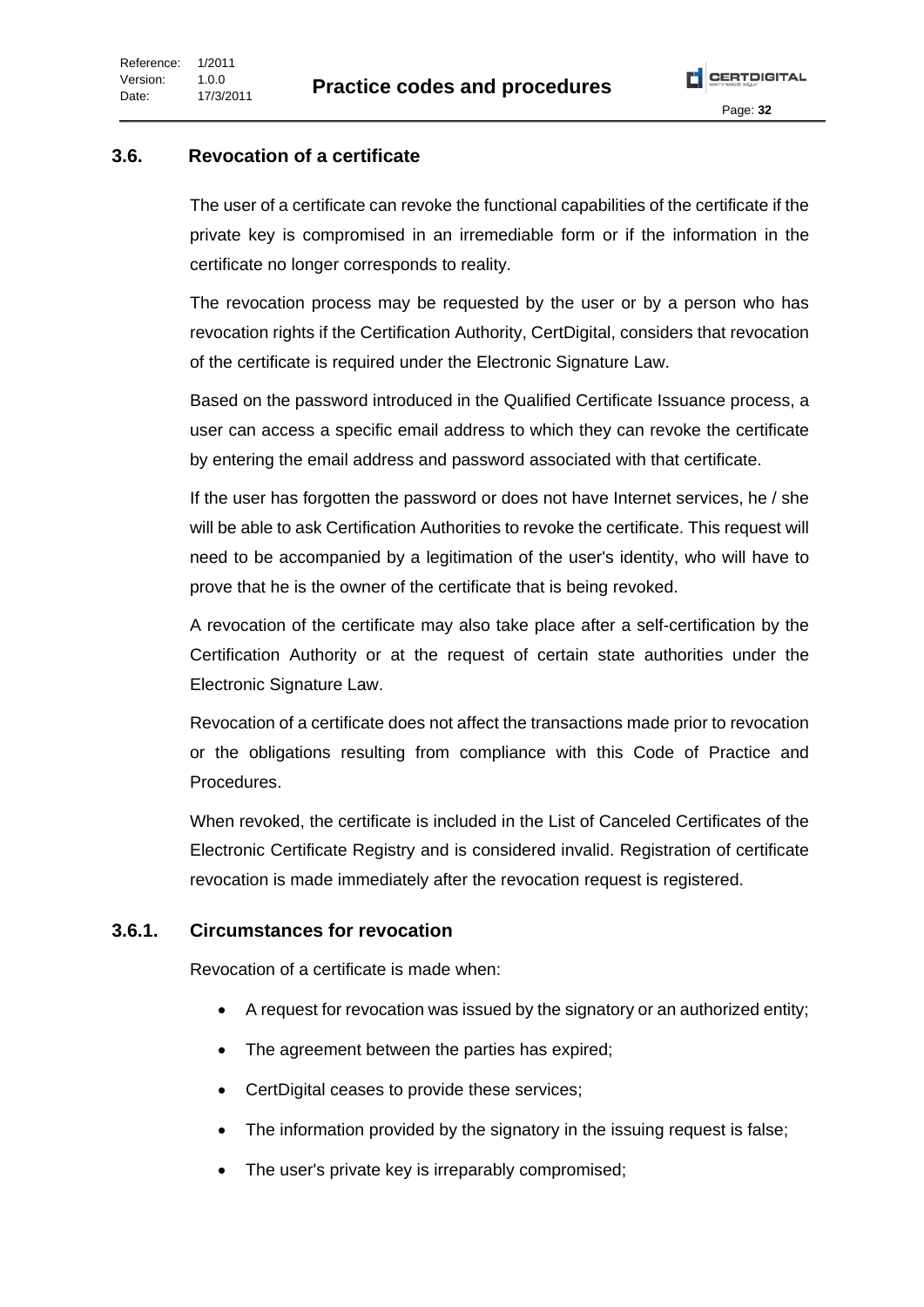- CertDigital decides that the issue of the certificate has not been performed in accordance with the procedures required by the Code of Practice and Procedures;
- CertDigital discovers that the certificate was issued to someone other than the one mentioned in the certificate without its authorization;

#### <span id="page-32-0"></span>**3.6.2. Procedure for revocation request**

The request for revocation may be filed as follows:

- The Signatory or an Authorized Entity requests the revocation of a certificate by a completed and handwritten cancellation form at the CertDigital Certification Authority.
- The Signatory or Authorized Entity requests the revocation of a certificate by an electronic revocation request to CertDigital. In this case, the authentication of the revocation is provided by a qualified electronic signature.
- Online services made available by CertDigital.

#### <span id="page-32-1"></span>**3.6.3. Procedure for Suspension Application**

CertDigital does not offer the possibility to suspend the issued certificates.

#### <span id="page-32-2"></span>**3.7. Extend the validity for a valid certificate**

The process of renewing a certificate and, implicitly, extending the period of validity implies the existence of a valid certificate and a corresponding private key.

By renewing, CertDigital will issue a certificate with the same public key whose information is taken from the previous certificate but with the change of the serial number, issuer's signature and the validity period.

#### <span id="page-32-3"></span>**3.8. Modifying a valid certificate**

If the user requests the issuance of a new certificate due to the modification of some of the existing information, CertDigital will issue based on the existing certificate (if it is valid) a new certificate with a new public key and a new serial number. Issuance of the new certificate is made after previously verified and confirmed information that has undergone changes.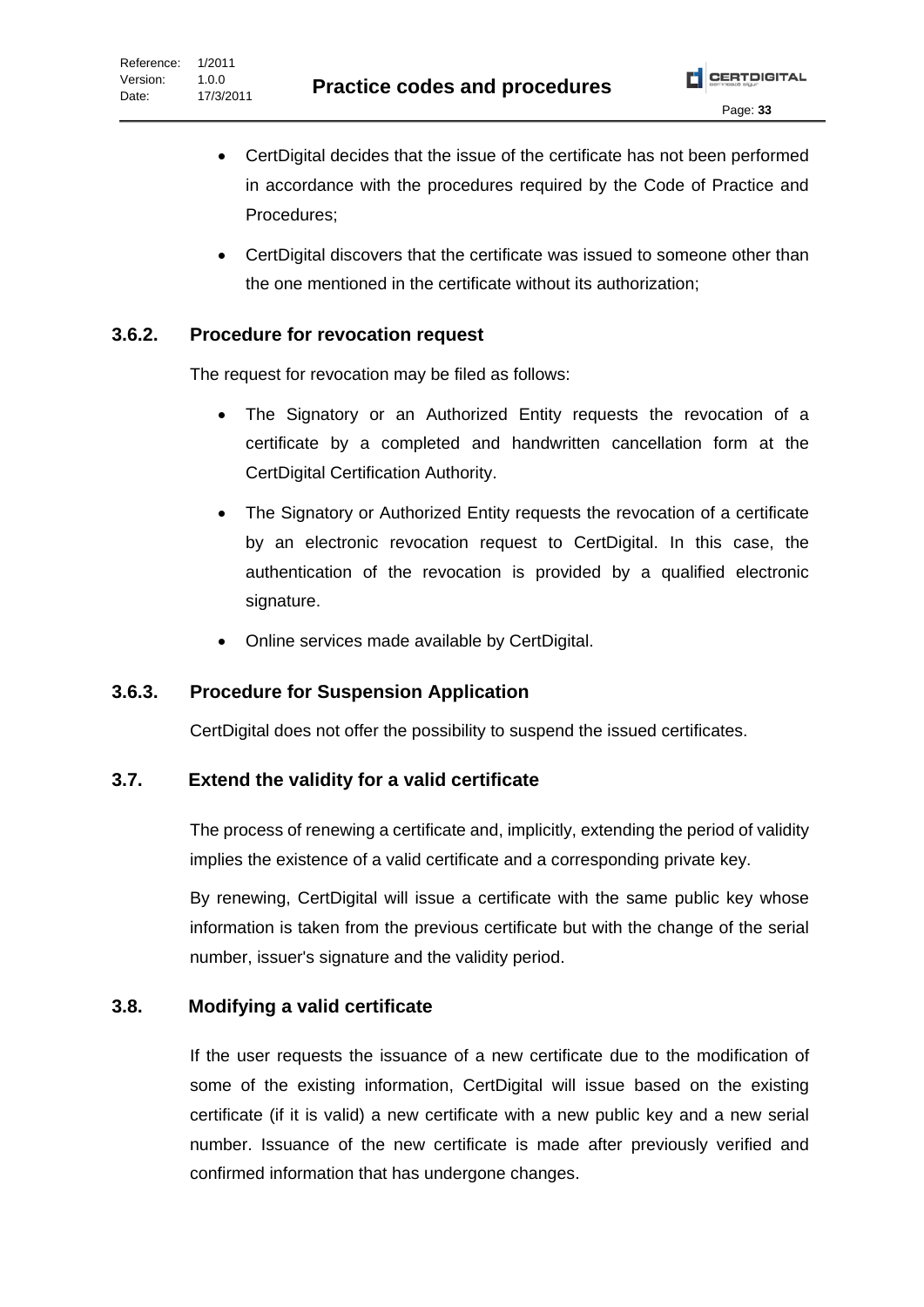Reference : 1/2011 Version: Date: 1.0.0<br>17/3/2011

**CERTDIGITAL** 

Page: **34**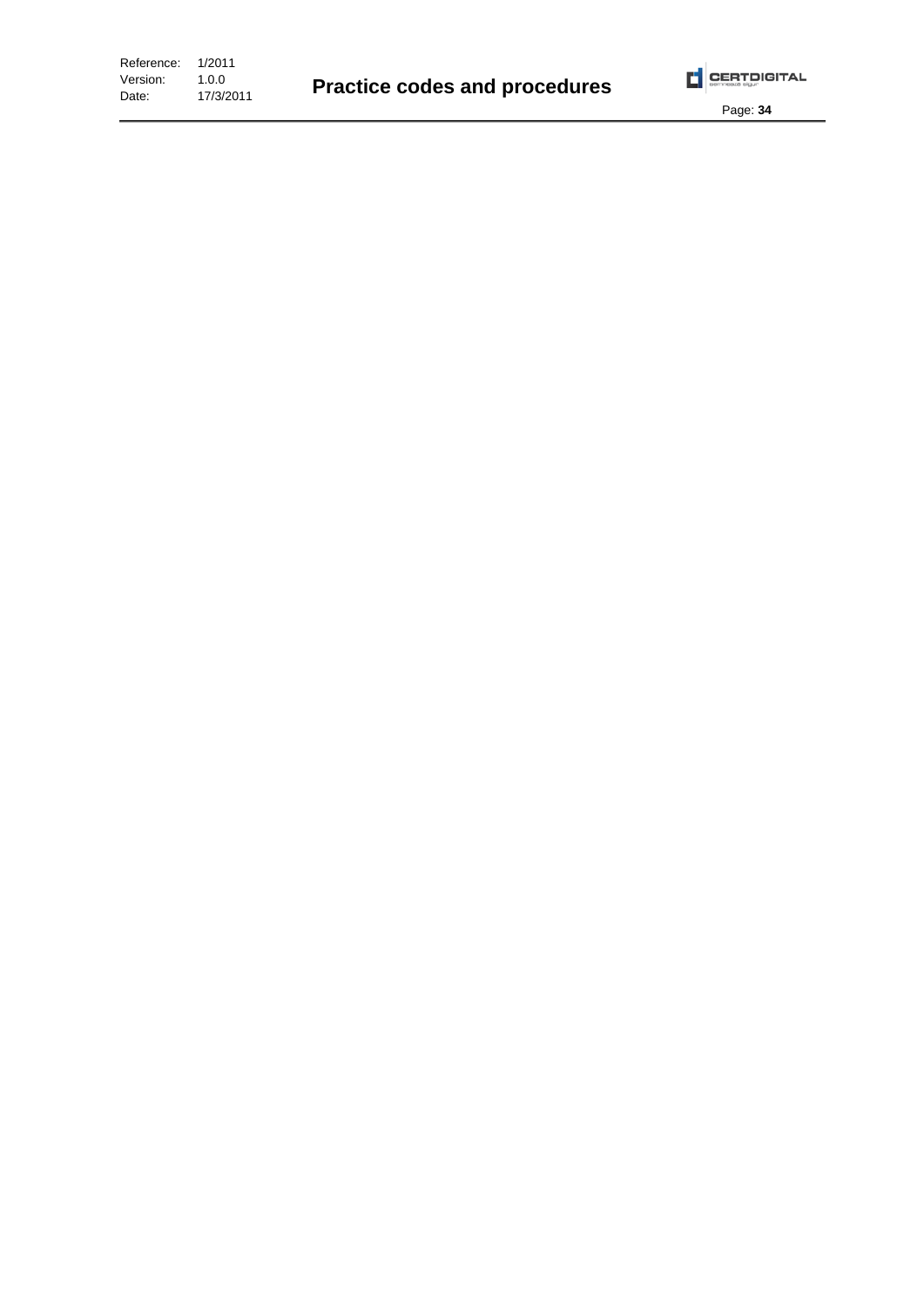## <span id="page-34-0"></span>**4. Operational practices and procedures in the IT field**

#### <span id="page-34-1"></span>**4.1. Physical access control procedure**

The rules on which access control measures are based start from the principle that all rights are generally restricted if there is no explicit approval or authorization in accordance with CertDigital policies and procedures.

#### <span id="page-34-2"></span>**4.1.1. Location of location**

CertDigital Headquarters is located in Tudor Vladimirescu Street, no. 17, Targu-Jiu, Gorj County.

#### <span id="page-34-3"></span>**4.1.2. Protection against unauthorized access**

The Certification Authority's office is equipped with an alarm and access control system (stand-alone DVR, surveillance cameras, access control, proximity reader, motion sensors, smoke, alarms)

CertDigital has entered into a contract with a specialized security firm to ensure the intervention of a crew within 6 minutes of receipt of the anti-burglary, fire or panic.

The Certification Authorities' equipment room is additionally protected by a metallic anti-burglary door, accessed by a magnetic card, by entering a security code and by driving a key, devices that only the system administrator and the CEO can act on.

#### <span id="page-34-4"></span>**4.1.3. Protection of private keys and qualified certificates**

The storage of private keys used to issue certificates is done by secured equipment that is certified to comply with the provisions of Law no. 455/2001 on electronic signature and can not be falsified. To prevent any unauthorized access or tampering of sensitive information, CertDigital implements appropriate, periodically reviewed controls to ensure proper operation.

Qualified certificates are stored on reliable systems that allow only authorized persons to enter and modify certificate information.

Third-party certificates can only be consulted if their owner agrees;

Moreover, the CertDigital systems track every technical change that could jeopardize the implemented security systems. This track is being permanently monitored by authorized personnel of CertDigital.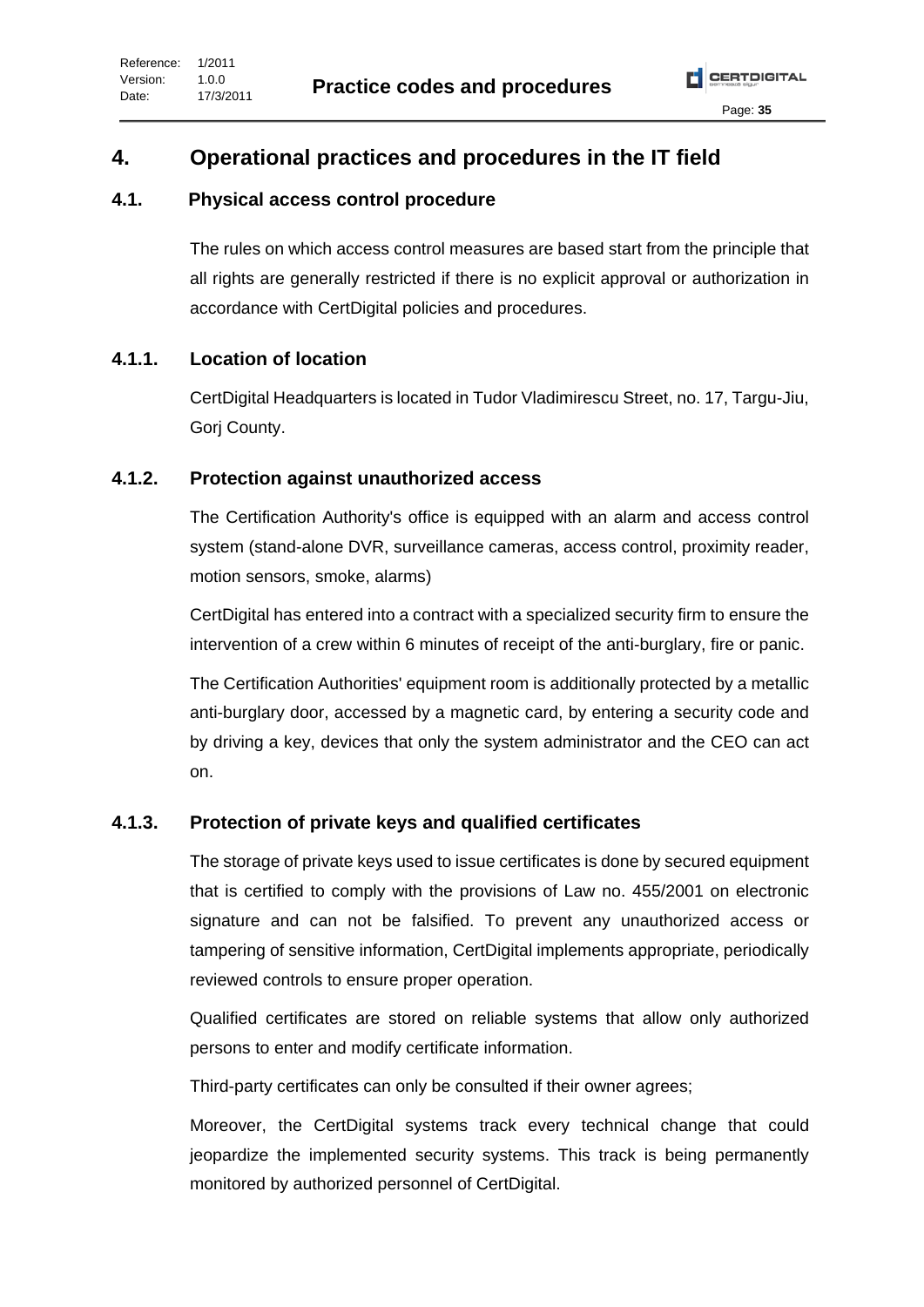#### <span id="page-35-0"></span>**4.1.4. Physical access**

The CertDigital management identifies the access rights required by employees and communicates these rights to the responsible staff for implementation in accordance with the procedures in force.

Access to the premises is based on the following rules:

- Every employee CertDigital has full access to his office:
- Throughout the duration of the program, each employee has access to all areas, except for the areas that the responsible manager has marked as restricted areas;
- Access rights for collaborators, consultants, cleaning staff, etc. Is allowed only in the areas in which it operates. Access will be made by specifying the place and time required and will be approved by the responsible manager;
- Visitors are only allowed access in reception areas and access to secured areas will be done only on the basis of a clearly defined need for the activity and permanent oversight of a CertDigital employee;
- IT staff issues recommendations on access rules for consultants and collaborators of each department who have a business relationship with third parties.

#### <span id="page-35-1"></span>**4.1.5. Environmental controls in critical IT areas**

The following measures were implemented to establish optimal conditions in critical IT areas:

- Air conditioning systems and rack mounted fans that provide optimal operating temperature for IT equipment;
- 4 UPSs each with 1000W power. These UPSs are connected to the four servers, the HSM, the router, the firewall, the internet switches and modems;
- Connection to a separate electrical grid to provide protection against overvoltage;
- To avoid possible threats (such as floods), the equipment in the dedicated Certification Authorities room is placed in a raised rack that is protected by a key lock.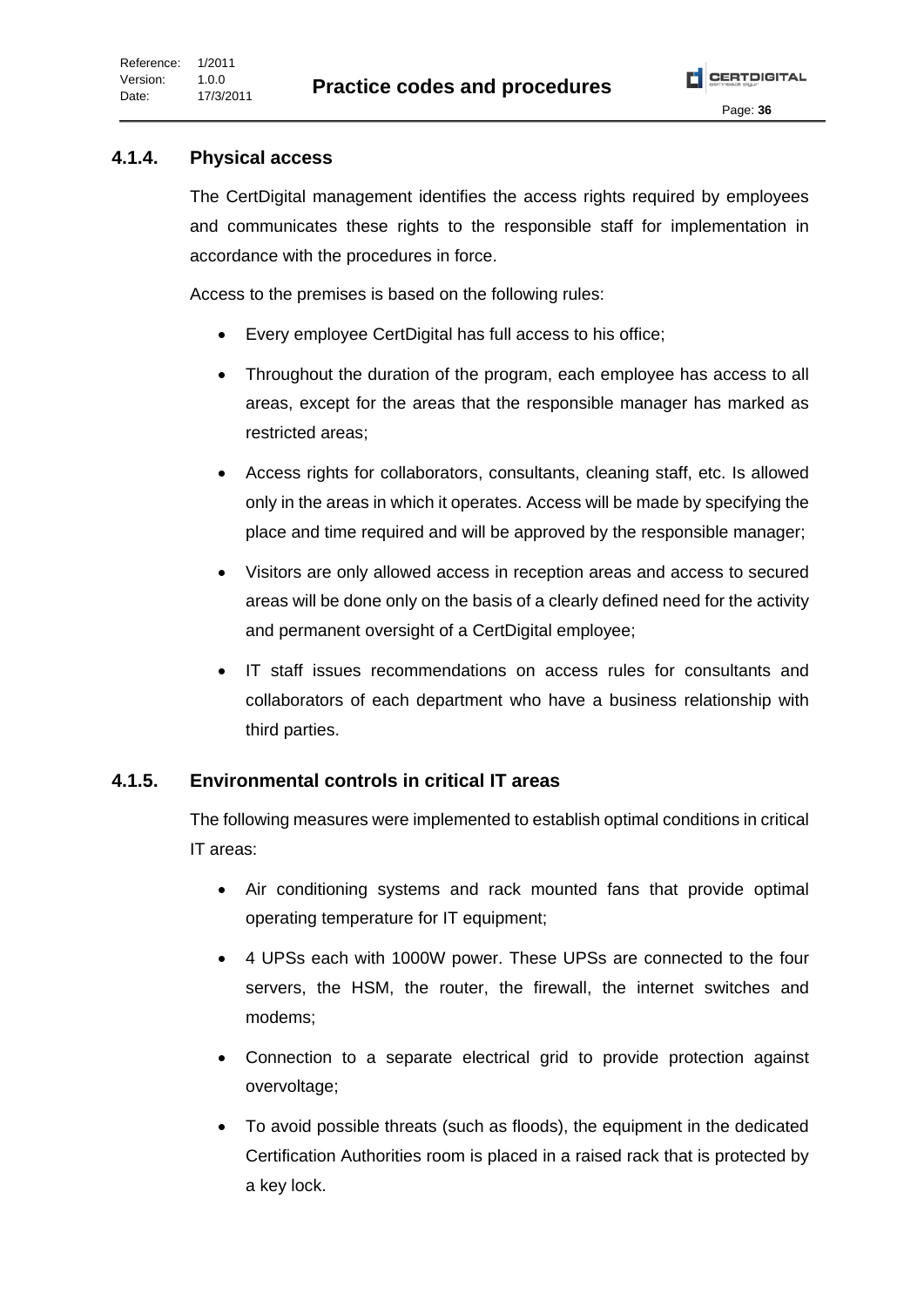• Smoke detection systems and fire extinguishing systems.

#### <span id="page-36-0"></span>**4.2. Security policy**

The security measures implemented by CertDigital, which ensure the performance of qualified certificates issuance in optimal conditions:

- measures to ensure redundancy for critical data;
- measures to ensure the continuity of the services offered;
- protective measures against the mistakes of the hired personnel;

#### <span id="page-36-1"></span>**4.2.1. Measures to provide redundancy for critical data**

#### **Mirroring system for server hard drives**

Data security is provided by systems based on RAID Mirroring matrices made up of two 500GB SATA disks - capacity for each server. Data duplication provides protection against physical loss of information.

#### **Clustering system for the Certification Authority**

The Certification Authority Server (ca.certdigital.ro) is set to work in clustering with another backup server, thus ensuring a high level of availability of services.

#### **Systematic backup process**

The data on the ca.certdigital.ro server as well as the information on HSM are saved and archived periodically in accordance with the provisions of the rescue and restoration procedure.

#### <span id="page-36-2"></span>**4.2.2. Measures to ensure the continuity of the services offered**

In order to ensure the continuity of the services offered, the Certification Authority has an Internet connection through two lines provided by different providers, as follows:

- RDS 2 MB main fiber optic line guaranteed;
- Romtelecom 20MB back-up line of ADSL.

#### <span id="page-36-3"></span>**4.2.3. Measures to protect employees from mistakes**

**Qualified staff in certification activities**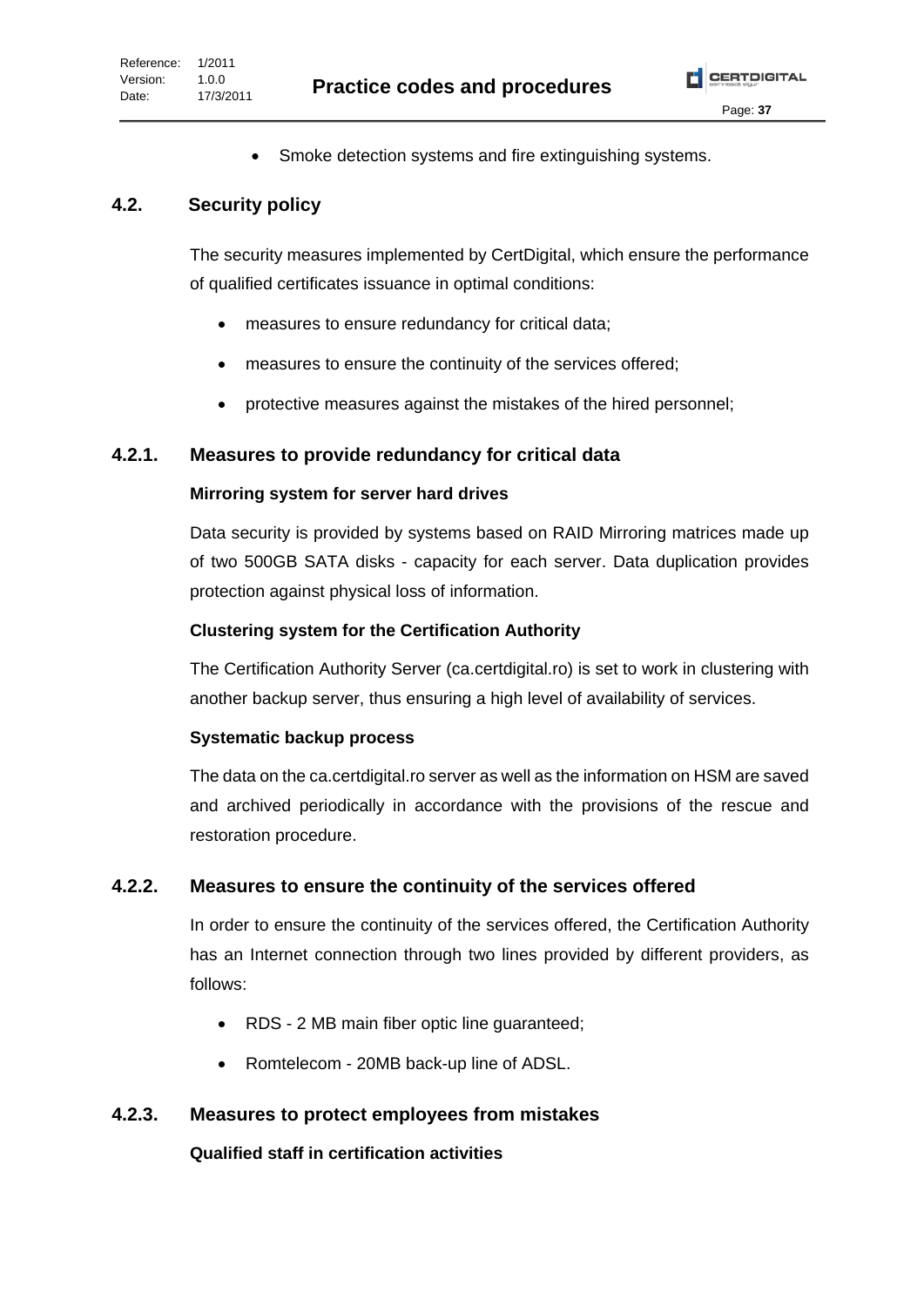CertDigital Certified Authorizing Officer staff is made up of highly qualified and highly trained people with certifications and diplomas.

#### **Qualified and experienced staff**

Personnel nominated to be part of the certification team must provide evidence of past experience, qualifications and experience required to perform competently and satisfactorily the job responsibilities.

#### **Segregation of activities**

Activities are rooted according to the responsibility sheet, so that a more complex activity can only be done with the consent of several people. An example would be the creation of new key pairs and certifications for certification authorities, where the system administrator and the management authority responsible for the certification should collaborate as specified in the operational procedure governing this activity. Moreover, for critical activities, the written consent of the General Director is required.

Another example is issuing Qualified Certificates, where we are responsible for entering data, responsible for validating them, who can revoke certificates, or administrators who can create new user accounts and change their roles.

#### <span id="page-37-0"></span>**4.3. Data rescue and restoration procedure**

The data rescue program is developed on the basis of a risk assessment carried out by CertDigital IT staff.

The system administrator is responsible for the entire backup and restore process that must be performed according to the current procedures. For the restoration procedure it is necessary, however, a written authorization, signed by the CertDigital Management.

#### <span id="page-37-1"></span>**4.3.1. The rescue process**

At the level of the Certification Authority, two sets of critical data are identified.

- The SQL Server database, where all the issued certificates are kept, and information about them: the recipient, the date of issue, the validity, etc..
- Key pairs and certificates of all authorities in the CertDigital Trusted Tree. This information stored on the Hardware Security Module (HSM).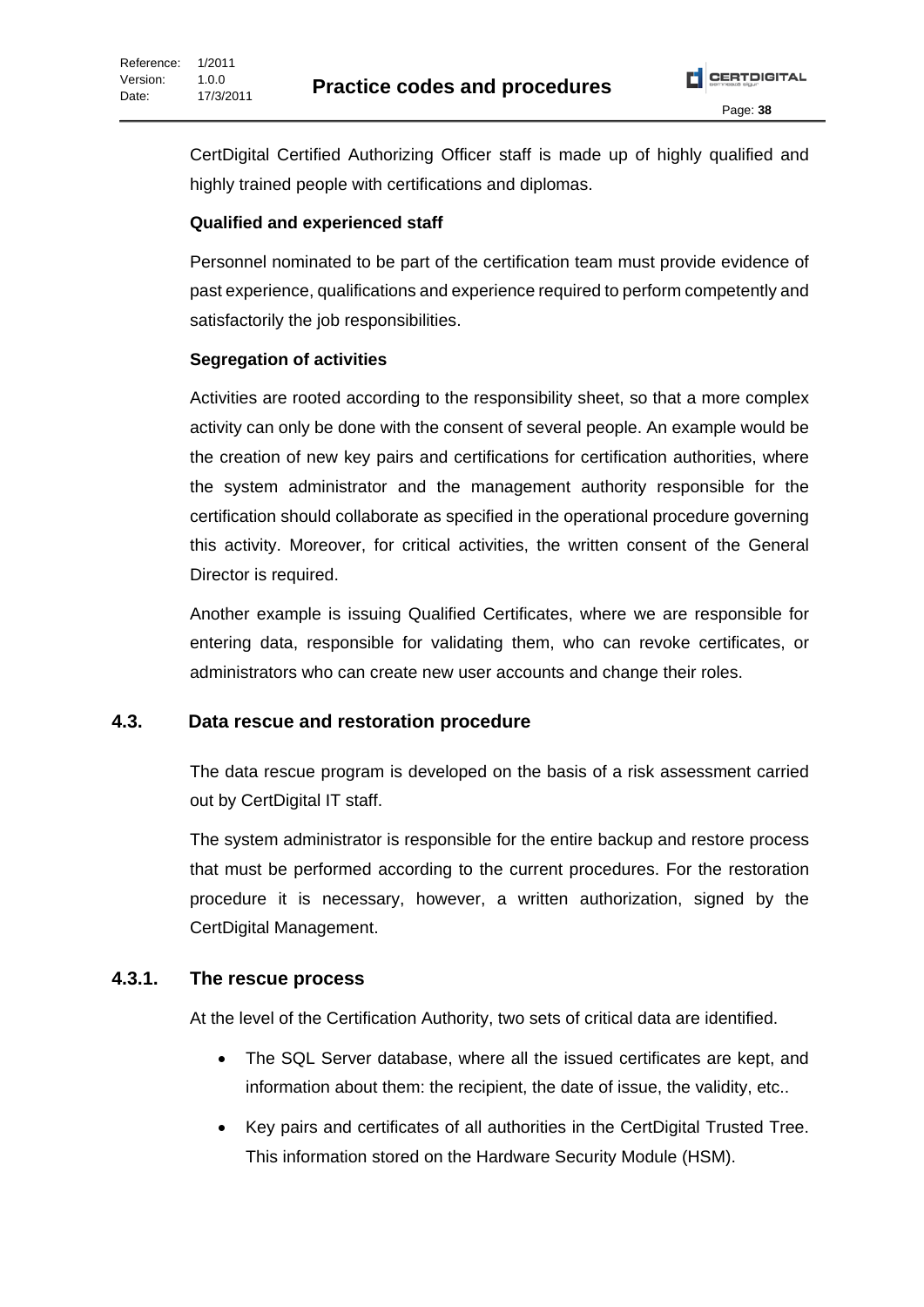The backup process is done by the System Administrator, which includes both points in the above paragraph.

The SQL Server database back-up process is run automatically, programmatically, using native SQL Server programs (back-ups) in the following steps:

- 1. **Full Back-up**  is run weekly each Sunday at 00.00. Backup consists of completely saving the database: tables, structure, views, stored procedures and functions, indexes, resulting in an exact copy of the initial database at the time of saving. The save is performed on the Network Storage in a file named "ca\_full\_backup.bak".
- 2. **Differential Back-up -** Is executed automatically once a day, at 1.00 pm and consists of saving all database changes that have occurred since the last Full Backup. Saving is done on Network Storage in a file called ca\_diff\_backup.bak.
- 3. **Transaction Log Back-up -** Is automatically executed daily from 8:00 to 18:00, every two hours, including time intervals. This procedure saves the log of operations on the SQL database. Saving is done on Network Storage in a file called "as log backup.bak".

Back-up of key pairs and certificates is executed whenever the structure of CertDigital certification authorities changes, or automatically, programmatically, every 1 and 15 days of each calendar month.

Saving HSM data will be done using the HSM client application installed on "ca.certdigital.ro". The HSM backup file is encrypted, and can only be used for the data restoration process.

The files will be saved with the \* .backup extension and will be stored on the NetworkStorage in the BackupHSM \ YYYY.MM.DD location hh: mm, where YYYY.MM.DD hh: mm represents the Year.Month.Day Time: Current Minute.

Every Friday on weekdays, Network Storage saved on both the SQL database and the HSM certificates' savings are written on CD / DVD magnetic media, which will indicate the date and time at which they were saved. Subsequently, the CD / DVD drives are kept in a safe place in key-protected metal lockers and dedicated security system within CertDigital.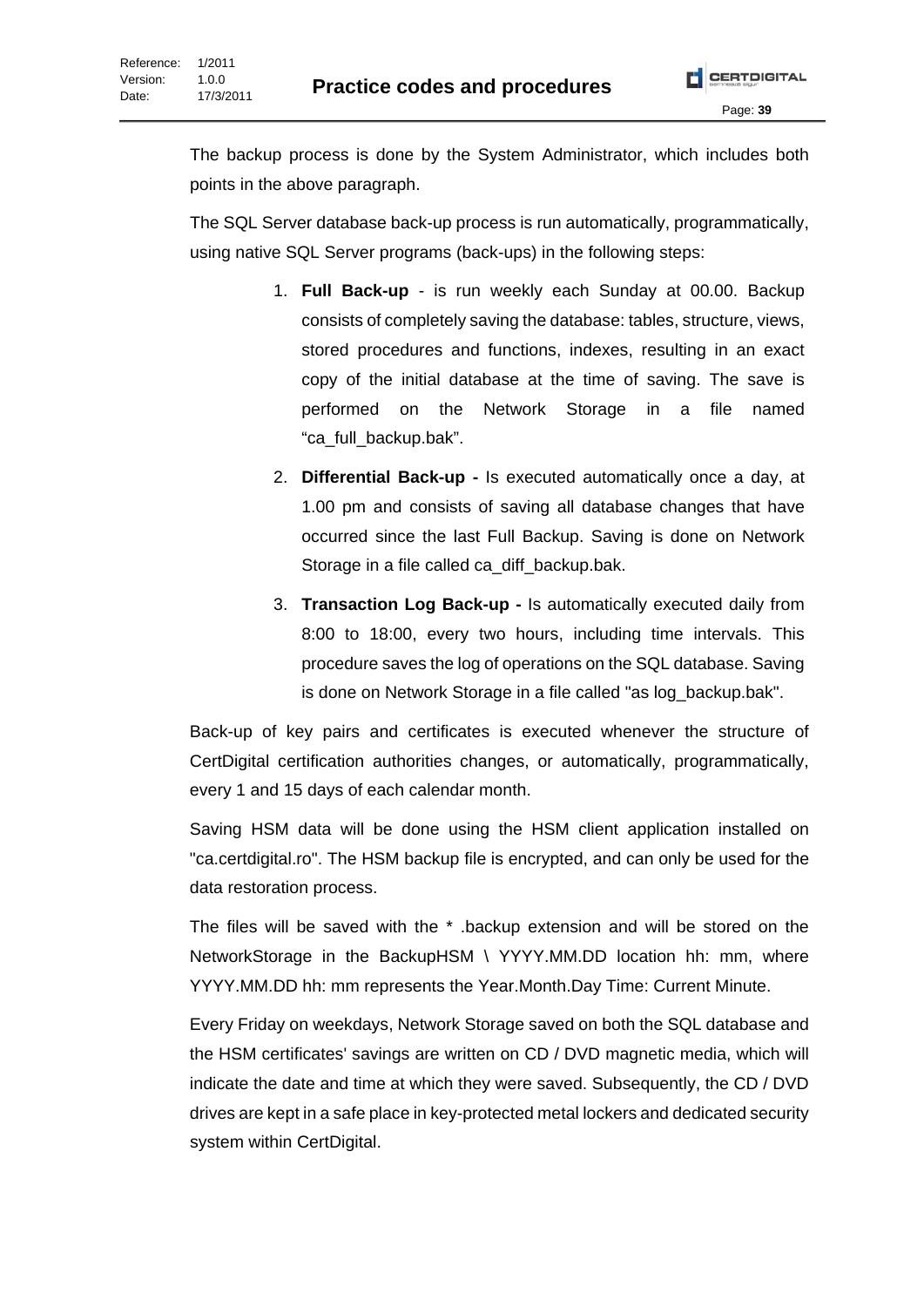#### <span id="page-39-0"></span>**4.3.2. Restoration procedure**

The implementation of restoration procedures is carried out as follows:

- The IT department performs at least quarterly backup environment testing to verify that it can be used to restore data.
- Restore testing is performed on the test environment and aims to verify the correct operation of the restored data.

If hardware failures (motherboard malfunction, storage failure, or other) are detected, the problem is remedied by replacing defective components with other compatible new components with the same technical characteristics as those of the original components.

After installing the new components in the system, if necessary, repopulate with existing data saved before the problem occurs. To back up the data backup procedure (CD or DVD), the written consent of the Director General.

The restoration process will be performed by the system administrator under the supervision of the Technical Director, who will be responsible for this process.

#### <span id="page-39-1"></span>**4.4. Account management procedure in CertDigital systems**

All user accounts of CertDigital employees are uniquely identified by a username (based on the employee's name using the account) and a password (which will be determined based on the rules and procedures mentioned in the Procedure for Administering Passwords).

The user name of an employee is issued during the course of his activities under contract with CertDigital and can only be modified on the basis of well-founded needs (the employee changes his name legally, CertDigital carries out another employee with Similar or similar names that may create confusion, etc.).

CertDigital's computer and e-mail applications allow the definition of user groups that specify the rights that users in a group have in using a computer system. User groups will be defined according to the strict responsibilities and requirements that the category of users associated with them has.

Users have the obligation to use their access rights in computer systems that have been granted only to fulfill their assigned tasks and responsibilities, and it is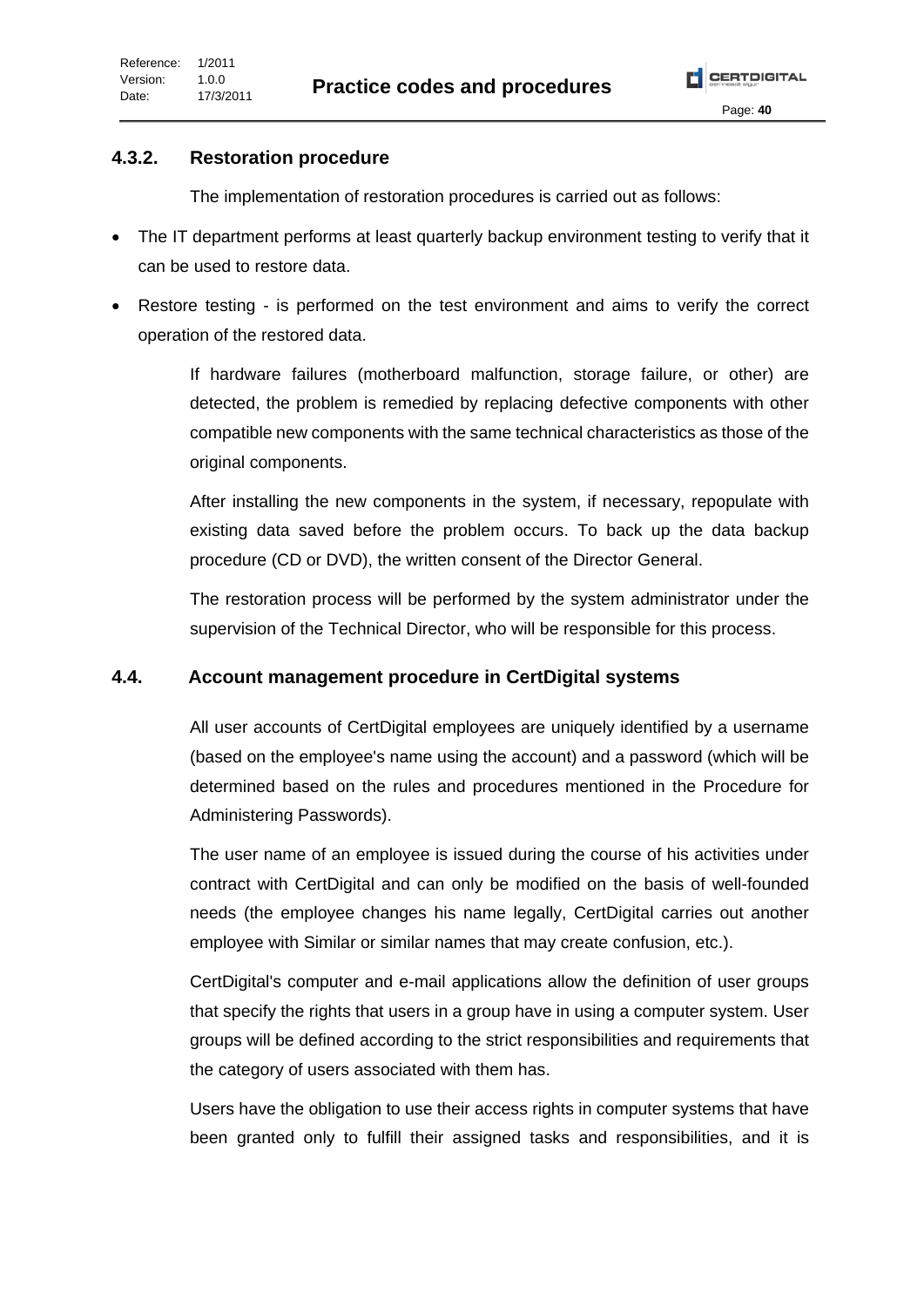forbidden to use the information to which they have access for purposes other than those specified.

It is also forbidden for employees to alienate or "lend" their own access accounts to the computer network, computer applications or e-mail systems to other employees.

A user's account may have multiple states as follows:

- *Active - your account is fully operational*;
- *Expired - the account password is expired and reactivation is required to generate a new password*;
- *Disabled - the use of the user account has been suspended due to termination of the employment contract between the employee and the Company or if the account holder no longer fulfills the criteria for using the account*.

#### <span id="page-40-0"></span>**4.4.1. Create user accounts**

Defining user accounts for CertDigital's computer network, computer systems, or e-mail systems is done by application management personnel within the IT Department.

When hiring a new person in CertDigital who needs access to one or more of the IT systems, the direct boss will ask for the creation of the required user accounts by filling out a form for creating a user account. The form will detail the applications and systems for which the access account is requested, as well as the rights and user profiles that that person needs in order to fulfill the responsibilities assigned to him / her.

The completed form must be signed both by the user and by the direct superior and must be submitted to the IT Department for implementation.

Based on the completed form and its approval, the IT Department will create the required accounts exactly with the rights and profiles specified.

#### <span id="page-40-1"></span>**4.4.2. Changing user accounts**

If there is a need to modify an access account in CertDigital IT systems, the requesting user will complete a user account modification form by specifying in detail the new rights they require (applications and computer systems, profile User,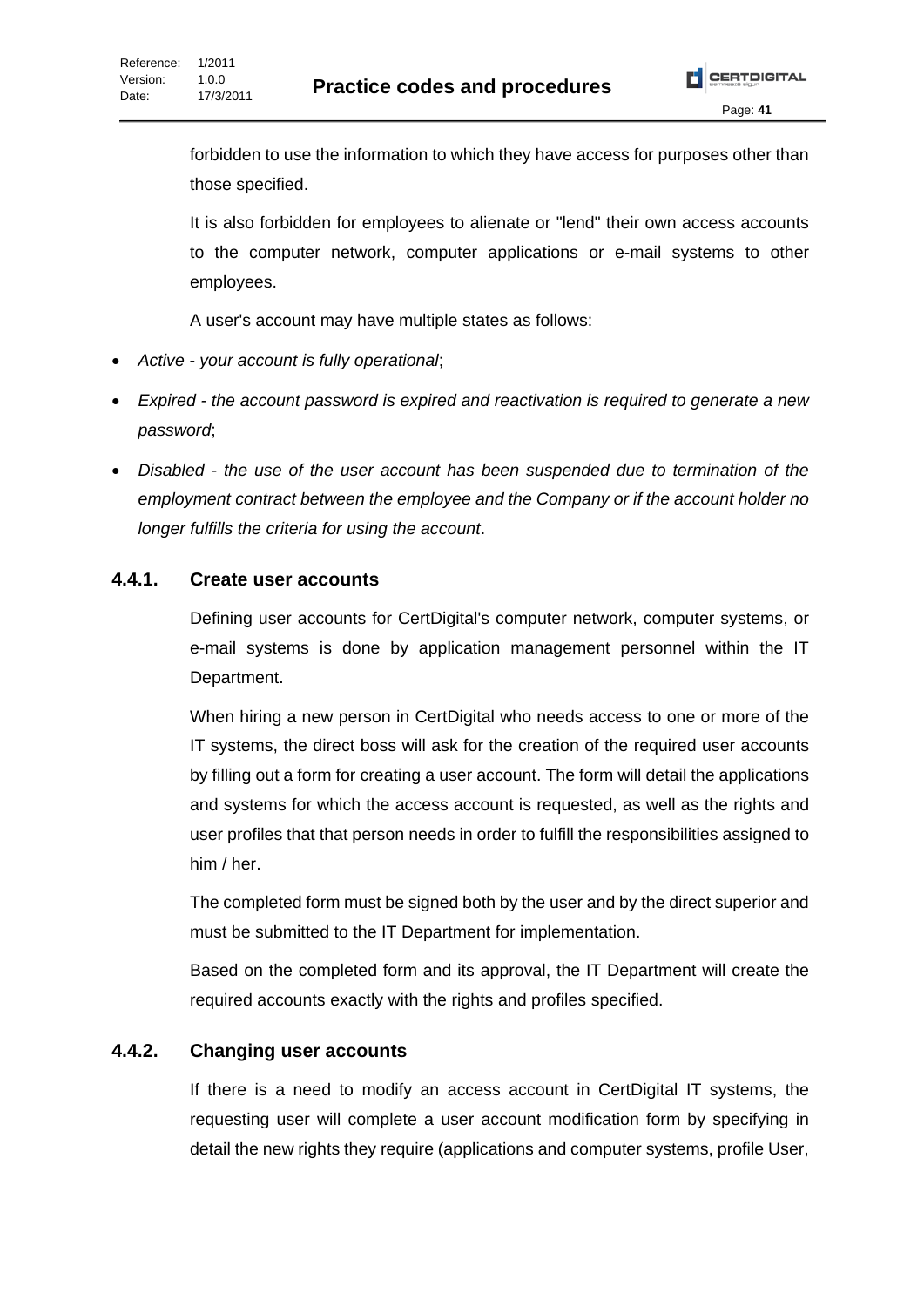**CERTDIGITAL** Page: **42**

etc.) as well as the rights it holds and which must be canceled with the change of position within CertDigital.

The completed form is approved by the immediate superior of the employee who will agree and review where appropriate the details of the requested user accounts, as well as of those that will be canceled.

Based on the completed form and its approval, the IT Department will perform the operations to modify the accounts in accordance with the specified details.

Also, if the activity is interrupted for more than 60 days (for example in the case of maternity leave), the employee has the obligation to request through the user account modification form the temporary deactivation of the user account. The form must be signed by the supervisor directly and sent to the IT Department that will act accordingly.

#### <span id="page-41-0"></span>**4.4.3. Disable user accounts**

The process of disabling a user account is based on the liquidation letter issued by the Human Resources Department. Thus, upon termination of the employment contract with CertDigital, the employee will submit to the IT Department the liquidation file containing a reference to the deactivation of his user accounts.

The IT department will deactivate accounts immediately or as soon as possible to mitigate the risk of keeping an active account inappropriately and will confirm this by signing the liquidation letter.

In order to facilitate the traceability of activities performed with user accounts, these will be disabled and not deleted. After a period of at least 24 months after deactivation, the IT Department may decide to permanently delete the accounts.

#### <span id="page-41-1"></span>**4.5. The administration procedure for users with privileged rights**

A privileged right is the unrestricted access of a user's implemented controls to one or more functionalities within a computer system.

These rights include, but are not limited to:

- A user with administrator rights;
- The right to directly access the application databases;
- Access rights to specific system facilities (applications, utilities).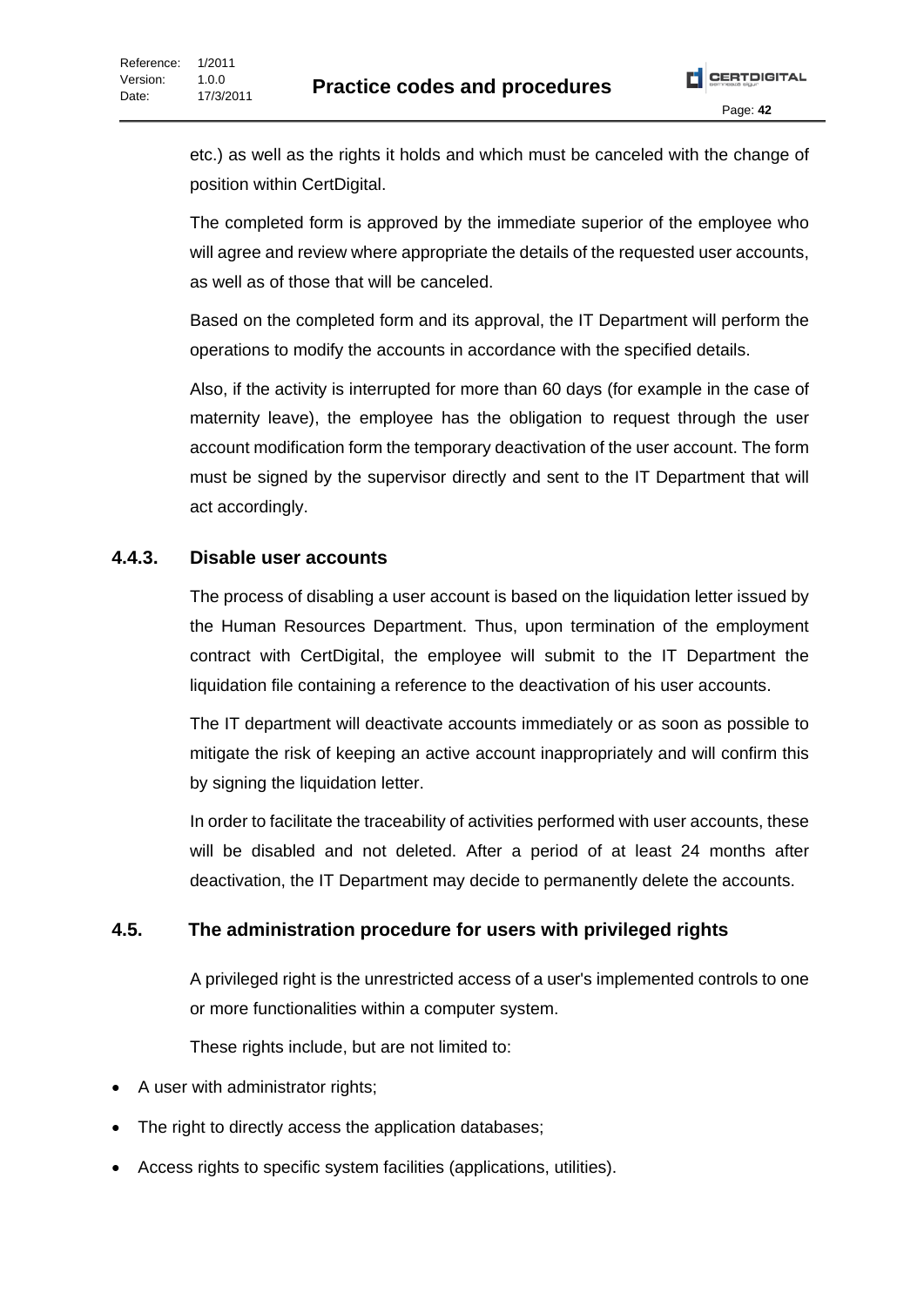The allocation of privileged rights for users in the Company's IT applications is allowed only on the basis of an authorization and a justified need in the job description in the case of employees, respectively in the service / collaboration contracts for third parties.

Beneficiaries of privileged rights are, in general, system administrators, network administrators, system engineers, or third-party consultants who require access to CertDigital's IT applications to undertake specific actions (such as maintenance, debugging, etc.).

The privileged rights are identified for each element of the infrastructure (egg operating system, database, etc.) and for each application. Also, the categories of users for whom these rights will be assigned are also identified.

Certain emergency situations may justify the use of privileged accounts. Thus, a preconfigured access privilege is made and appropriate control imposed. For example, user account access data can be stored in a sealed envelope in a secure location, along with a list of people authorized to use these accounts if necessary. Also included in the sealed envelope are the contact details of the system administrator, to be contacted when opening the respective envelop.

#### <span id="page-42-0"></span>**4.5.1. Managing user accounts with privileged rights**

Application management personnel have the responsibility to create, modify, and delete user accounts with privileged rights. The process of creating an account with privileged rights based on an issued request implies, in addition to the usual process and described in the procedure of account management in CertDigital systems.

The privileged user accounts must be permanently reviewed by the Security Officer in order to prevent the situation in which unused active accounts or inappropriate access rights may exist in the system.

System administrators, if possible, should not use accounts with privileged rights to conduct day-to-day low-level activities. For these activities, each administrator must hold an account with normal access rights in parallel.

#### <span id="page-42-1"></span>**4.5.2. Monitor user accounts with privileged rights**

All activities deployed through user accounts with privileged rights will be monitored and recorded. According to the retention policy, these files will be saved and kept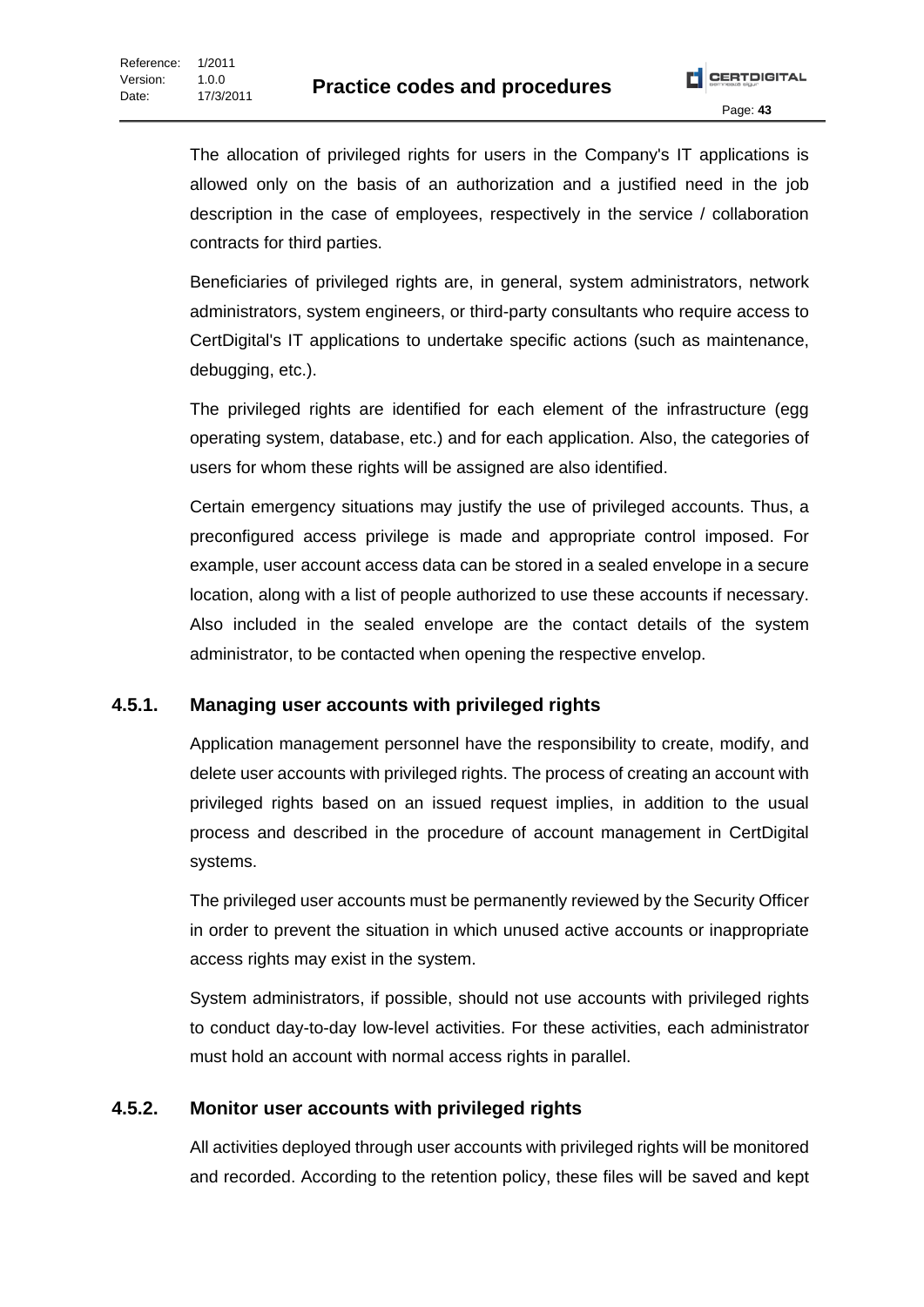for a specified period of time and will be reviewed periodically or whenever needed by the Security Officer. It will draw up regular reports containing the results of the review process.

#### <span id="page-43-0"></span>**4.6. Password management procedure for CertDigital staff**

The purpose of this procedure is to establish standards for password creation, protection and frequent change, so that the CertDigital information system is protected against unauthorized access.

Passwords are associated with user accounts and are used within CertDigital applications or various systems (e.g., for network access, e-mail, etc.). Therefore, it is necessary for all employees to know the recommendations regarding the choice of appropriate passwords.

#### <span id="page-43-1"></span>**4.6.1. Rules for choosing passwords**

Appropriate passwords have the following features:

- Contains both capital and lower case letters (a-z, A-Z);
- Include digits and at least one alphanumeric character (0-9, !@#\$%^&\*()\_+|~-=\`{}[]:";'<>?,./);
- There are no words spoken in any language, dialect, slang, jargon, etc.;
- It is not based on personal information such as names, phone numbers, etc;
- Does not coincide and does not contain the username;
- They have a minimum length of eight characters.

Inappropriate passwords are passwords of low complexity that are often characterized by one of the following specifications:

- It is a commonly used word, such as:
	- he words "CertDigital", "Bucharest", "Password" or other derivatives;
	- The name of the family user, children, service colleagues, pets, etc.;
	- birthdays, addresses, phone numbers, car number or other personal information;
	- Words or sequences of letters or numbers like: abcdef, 123456, zyxwvuts, 123321 etc.;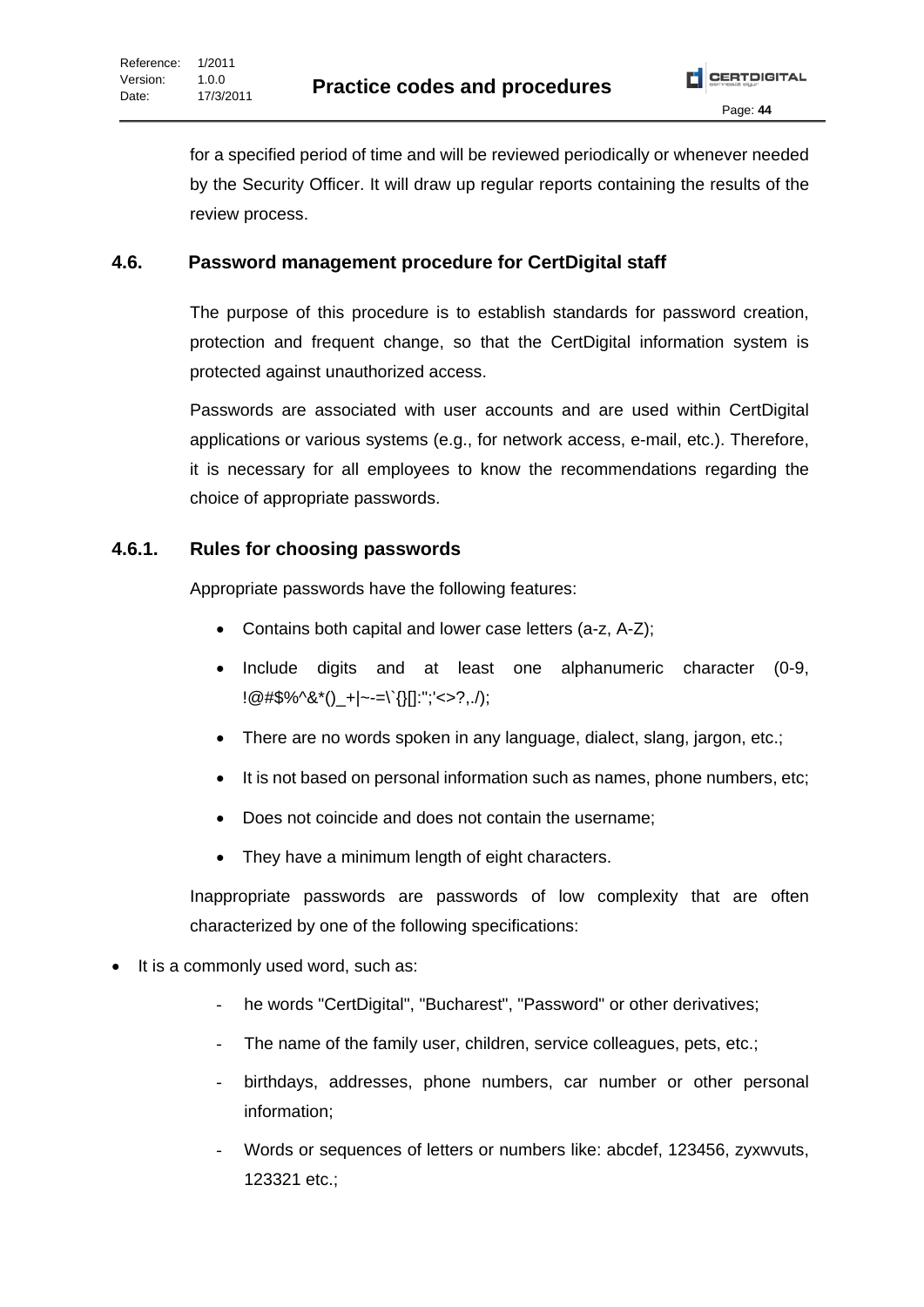- Any of the above words written in reverse order;
- They have words that are found in a dictionary (Roman, English etc.);
- Coincide or contain your username;
- They are less than eight characters in length.

#### <span id="page-44-0"></span>**4.6.2. Protecting passwords by users**

Passwords associated with user accounts are not used for authentication in CertDigital external systems (for example, personal email accounts, merchant accounts, etc.). Also, passwords are chosen distinctly for each type of application that requires password authentication.

All passwords are classified as confidential information and are not allowed to store them in computer systems or on another medium.

If checks on the use of passwords are not being met, CertDigital takes appropriate steps to comply with them.

#### <span id="page-44-1"></span>**4.7. Usage procedure for electronic mail**

To increase performance, the CertDigital Certification Authority favors the use of electronic communication (Internet, phone, pager, voice, e-mail and fax).

All messages emitted/handled through CertDigital electronic systems are considered to be the property of that person except in situations where third parties expressly express their copyright or other rights of this kind over electronic messages that have passed through the previously announced electronic systems.

Managing the email system is only done by employees of the IT Department.

The administration of email boxes will be done taking into account the internal procedures of the Company.

#### <span id="page-44-2"></span>**4.7.1. Rules on the use of email**

The use of the CertDigital electronic messaging system should be carried out as part of the professional activity that aims to improve daily activities by facilitating internal communication within CertDigital and externally by maintaining links with customers, CertDigital business partners or local authorities.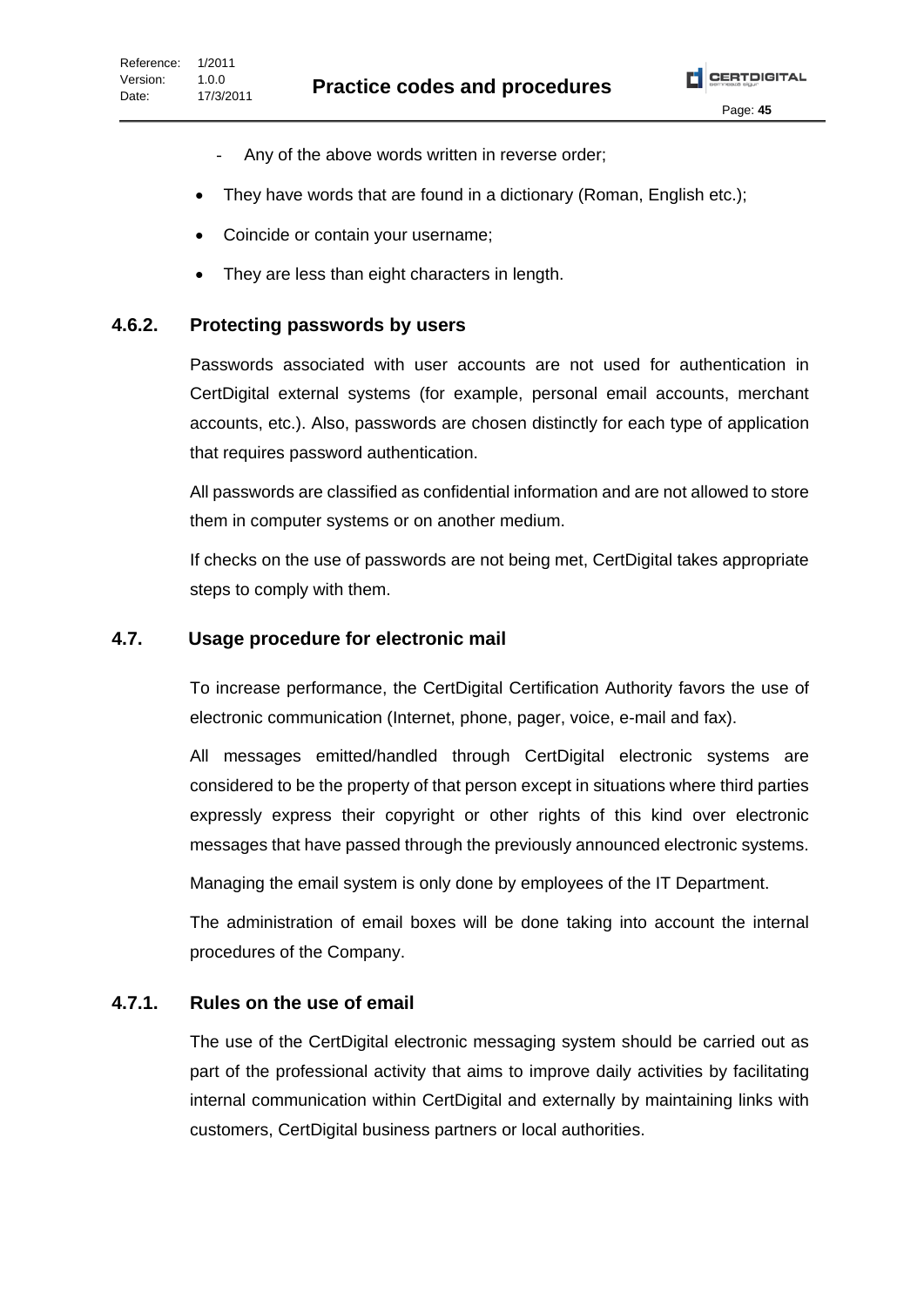Electronic communication will be limited to materials related to professional activities and employee service tasks and will not be used as support for charitable fundraising campaigns, political / religious support campaigns or for personal business activities, amusement Or distraction.

This procedure prohibits the use of public e-mail systems for sending messages about CertDigital activities.

It is forbidden for a user to use an email address belonging to another person.

In formulating electronic messages, the user is required to specify identification data that must reflect his or her name, telephone number, e-mail address, or membership of a particular organization (except "hot-line" lines that are , generally anonymous). It is also recommended to attach an electronic signature within the messages containing information about the sender, such as: the position occupied within CertDigital, its affiliation, address, etc.

Periodically, employees are informed and trained to adequately use the resources of the Company's IT system.

In the electronic communication, it is forbidden to replace, remove or distort the identity of a user.

#### <span id="page-45-0"></span>**4.7.2. Rules about message content**

Use of pejorative remarks or obscene speech in e-mail discussions with other employees, customers, competitors or other people is strictly forbidden, as they may be the basis of legal issues that could cause defamation of CertDigital. These remarks can then be detached from the original context and used against CertDigital. Under these circumstances, in order to avoid such problems, employees will have to confine themselves to electronic communications only to communicating CertDigital business issues in accordance with conventional standards of ethics and goodwill.

#### <span id="page-45-1"></span>**4.8. Information security procedure**

For optimal information handling, simplification of information security decisions and minimization of information security costs, CertDigital has implemented a hierarchy of information based on confidentiality. The main purpose of this hierarchy is to provide a consistent process of manipulation of information,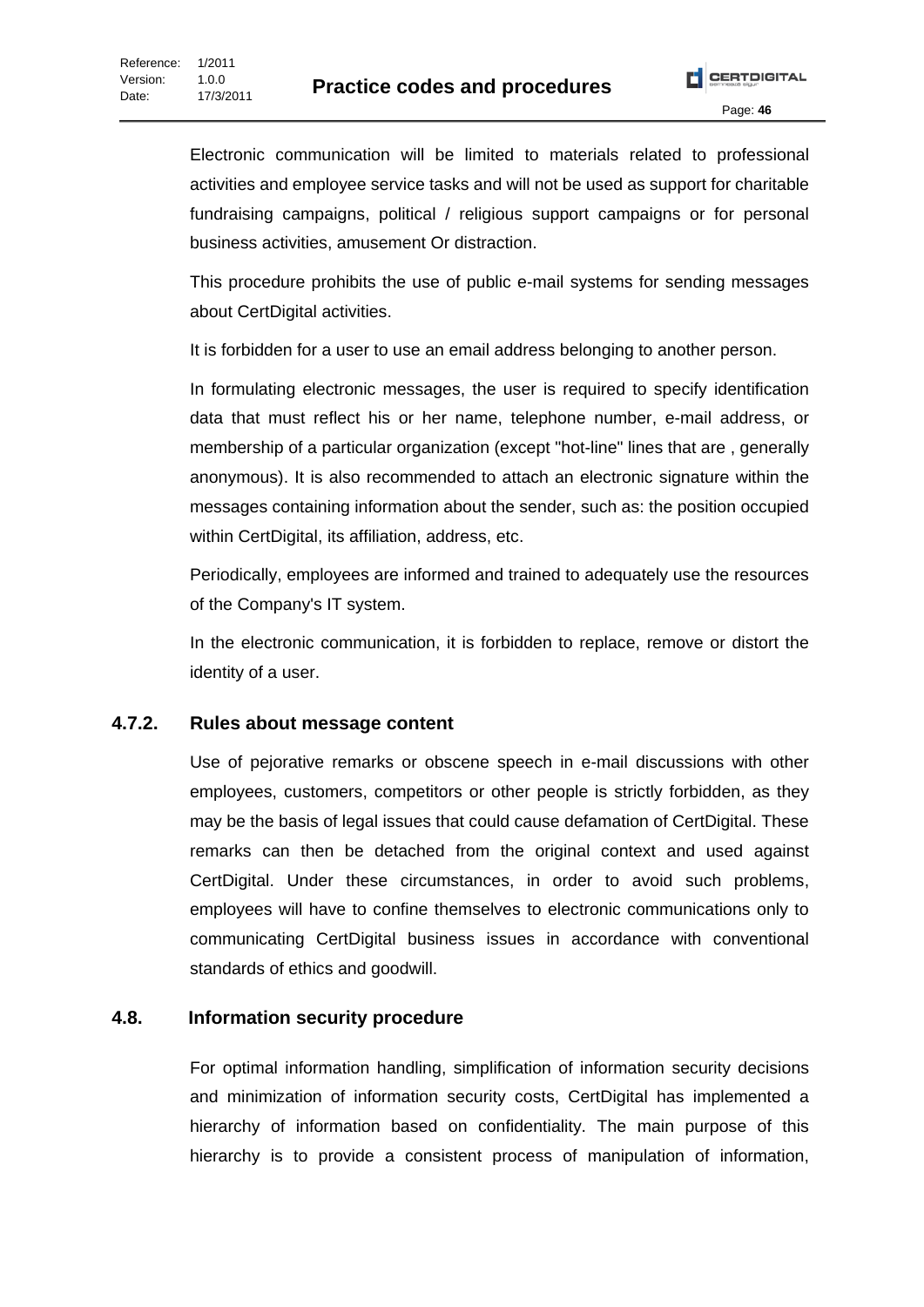regardless of how the information is presented, to whom it is addressed or who is in custody.

Each employee must have access only to the information required to perform his / her duties. Sensitive information must only be accessed by employees whose ownership of the application has been granted access.

CertDigital information should not be used for purposes other than those officially approved by the Management. Unauthorized use of restricted information is forbidden. The policy applies to all types of information within CertDigital. The policy applies to all parties that come into contact with CertDigital information, including external collaborators.

Users are not allowed to perform any activity in internal computer systems that could damage the CertDigital image.

CertDigital uses three categories of information classification detailed below.

#### <span id="page-46-0"></span>**4.8.1. Public Information**

This information is approved by the CertDigital Management as public. Unauthorized disclosure of public information is permitted because it cannot cause problems to CertDigital, its customers or business partners. (Example of information publishes brochures and materials on the official website). For information to be classified as public, it must be labeled as such under the permission of the Information Owner.

#### <span id="page-46-1"></span>**4.8.2. Internally used information**

The use of this information is allowed within CertDigital, and in some situations and within affiliated organizations (CertDigital partners). Unauthorized disclosure of this type of information to people outside of CertDigital is not permitted and can cause problems within your organization, customers, or business partners. This type of information can be disseminated within CertDigital without the prior approval of the Information Owner. (Examples of internal information: CertDigital phone numbers and e-mail address addresses).

#### <span id="page-46-2"></span>**4.8.3. Restricted information**

It represents the most sensitive information and requires permanent monitoring. It is subject to the highest level of confidentiality. Unauthorized disclosure of this type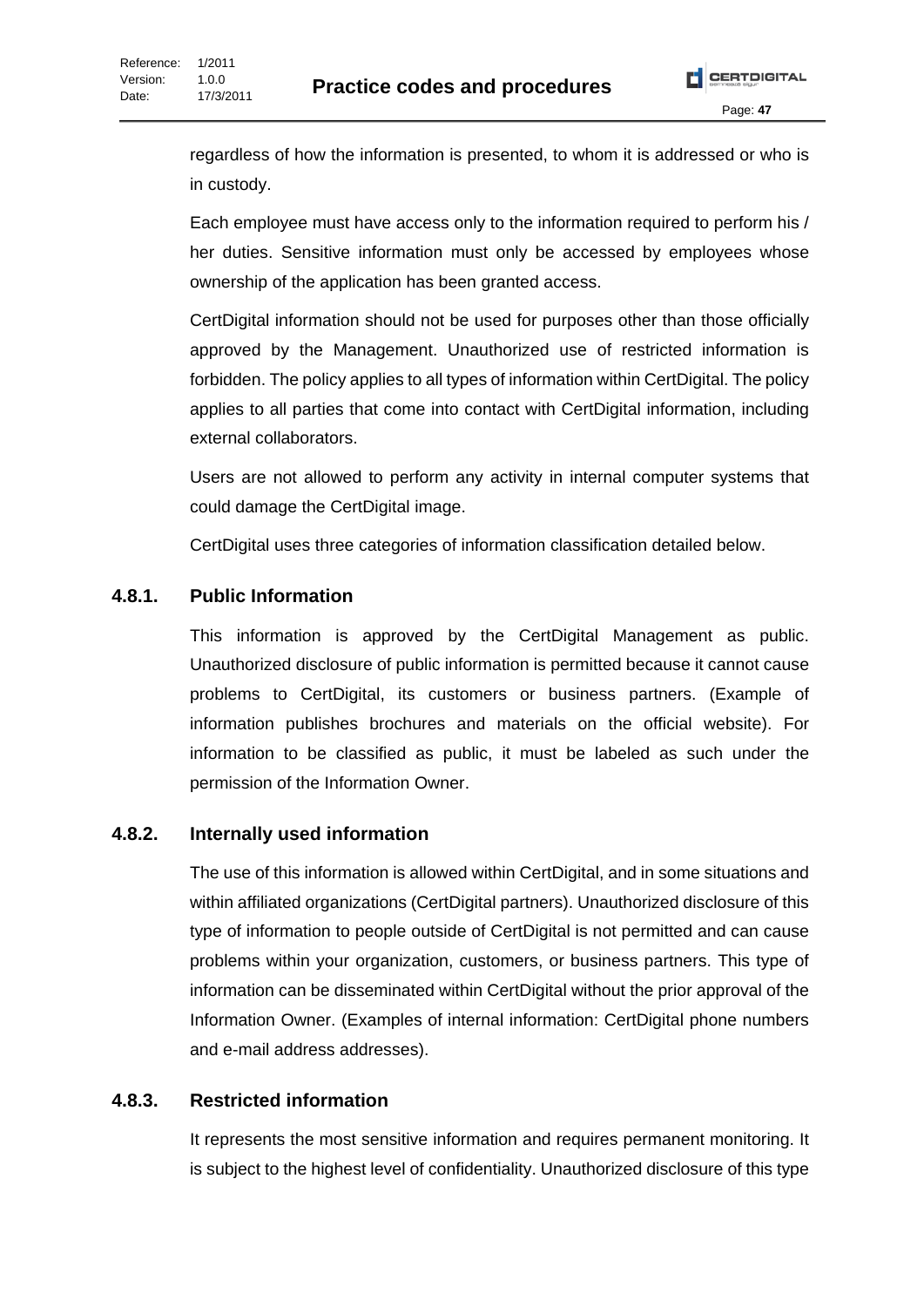of information to employees who are unnecessary may constitute a violation of applicable laws and regulations and may cause problems for the organization, clients or business partners. The owner of the information may approve access to this type of information. (Examples of restricted information: merger and acquisition plans and legal information protected by lawyer-client privacy).

#### <span id="page-47-0"></span>**4.9. Personnel procedure**

#### <span id="page-47-1"></span>**4.9.1. Past experience, qualifications, experience and acceptance**

Staff who are nominated to be part of the Qualified Certificates and Trademarks Team must provide proof of the fulfillment of past experience, qualifications and experience required to perform competently and satisfactorily the job responsibilities.

#### <span id="page-47-2"></span>**4.9.2. Procedures for checking the past**

CertDigital makes the following checks on the past of staff who will handle the issue / revocation of Qualified Certificates and Trademarks:

- Confirmation of your previous job;
- Check professional references;
- Confirmation of the highest or relevant institute of education followed;
- Studying the criminal record
- Searching for financial reports;
- Searching for driving license reports;
- Search for social assistance reports;

To the extent that any of the imposed requirements cannot be satisfied, CertDigital will use an investigative technique that is permitted by law and which provides similar information.

Factors involved in checking the past, which can lead to the rejection of candidates to be part of the team or to take action against those in the team, include:

- The wrong presentation made by the candidate;
- Personal or unfavorable personal references;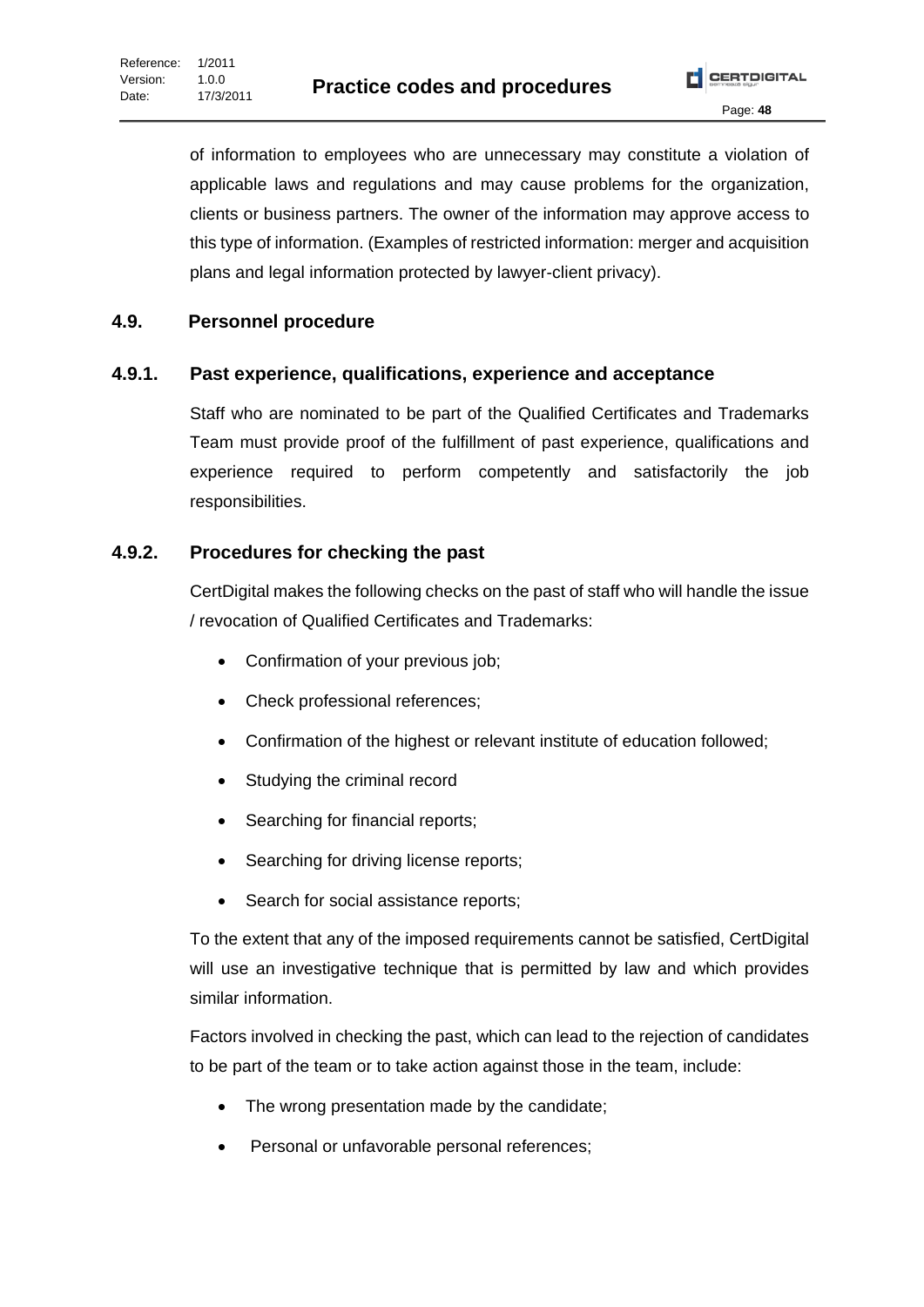- Sentences;
- Indices of lack of financial responsibility.

Reports containing such information are evaluated by human resources and security staff, which determine the appropriate course of action, depending on the type, importance and frequency of behavior revealed by past verification. These actions may include measures that may result in the conclusion of contractual reports with that person. Using the information found by checking the past to do so is subject to the laws in force.

#### <span id="page-48-0"></span>**4.9.3. Preparation requirements**

CertDigital provides staff with the necessary training to perform competently and satisfactorily the job responsibilities. CertDigital's training programs are tailored to individual responsibilities and include the following:

- Basic concepts about public key infrastructure;
- Responsibilities of the function;
- CertDigital security and operational policies and procedures;
- Using and running existing hardware and software;
- Reporting and handling incident and compromise cases;
- Disaster Recovery and Business Continuity Recovery Procedures.

#### <span id="page-48-1"></span>**4.9.4. Requirements and frequency of training courses**

CertDigital provides training and upgrading for staff, to the extent and frequency, to ensure that the level required to meet the competence and satisfactory performance of the service is maintained. Periodic security training is provided.

#### <span id="page-48-2"></span>**4.9.5. Sanctions for unauthorized actions**

Appropriate disciplinary measures are taken for unauthorized actions or other violations of CertDigital policies and procedures. Disciplinary actions may include measures that lead to the termination of the contract and are taken in accordance with the frequency and severity of the actions.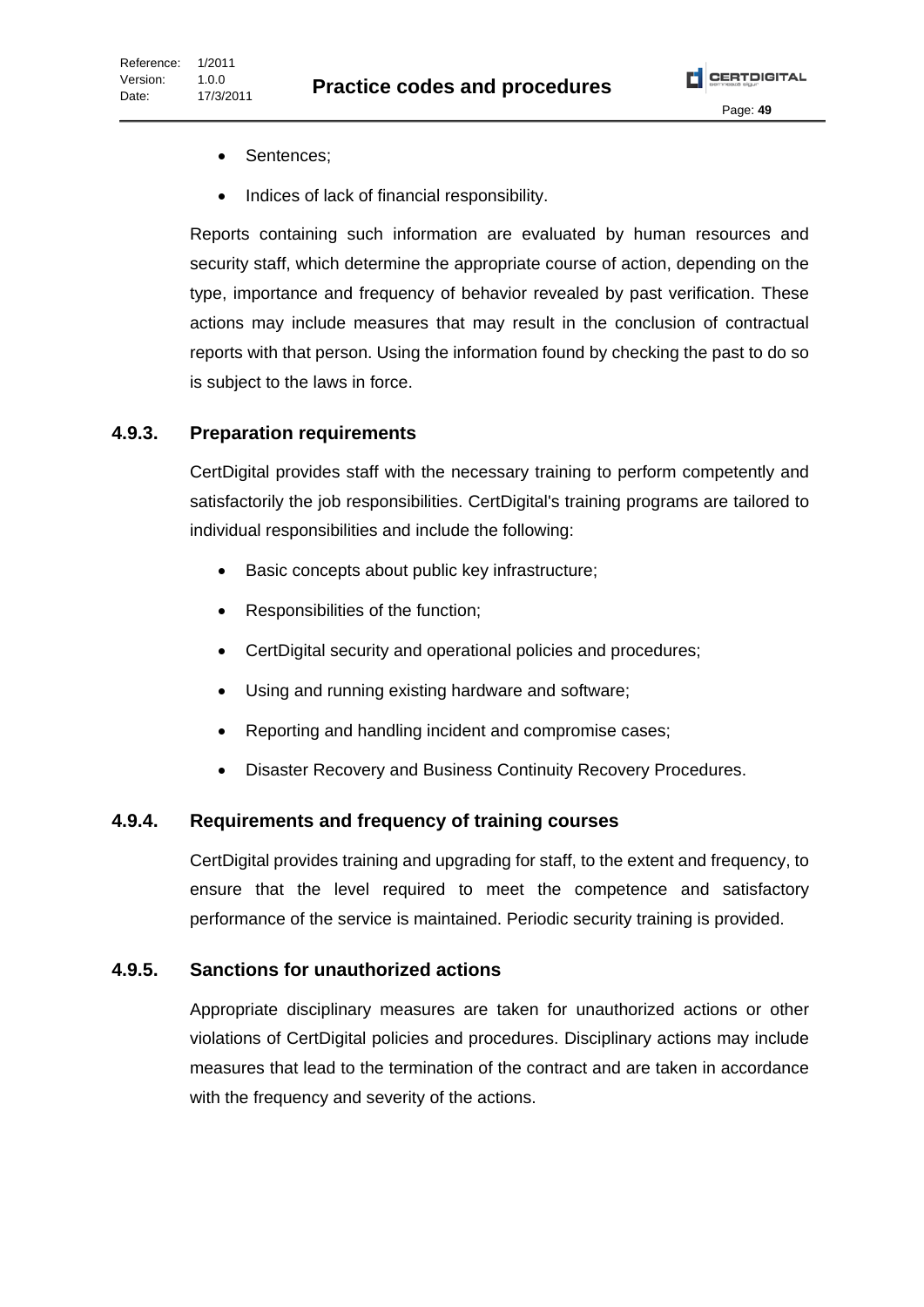Reference: 1/2011 Version: Date: 1.0.0

## <span id="page-49-0"></span>**4.9.6. Requirements for staff contracting**

Under limited circumstances, independent contractors or consultants may be employed to perform trustworthy functions. Any such contractor or consultant is maintained according to the same functional and security criteria that apply to CertDigital, which is in a similar position. Independent contractors and consultants who have not completed the past verification procedures specified in paragraph 1.2 may access CertDigital secure locations only if escorted and supervised directly by trusted persons.

## <span id="page-49-1"></span>**4.9.7. Documentation provided to staff**

CertDigital staff involved in the operation of CertDigital public key infrastructure services should read the Code of Practice and Procedures and the Internal Security Policy. CertDigital offers its employees the necessary training and other documentation to fulfill competently and satisfactorily the responsibilities of the function.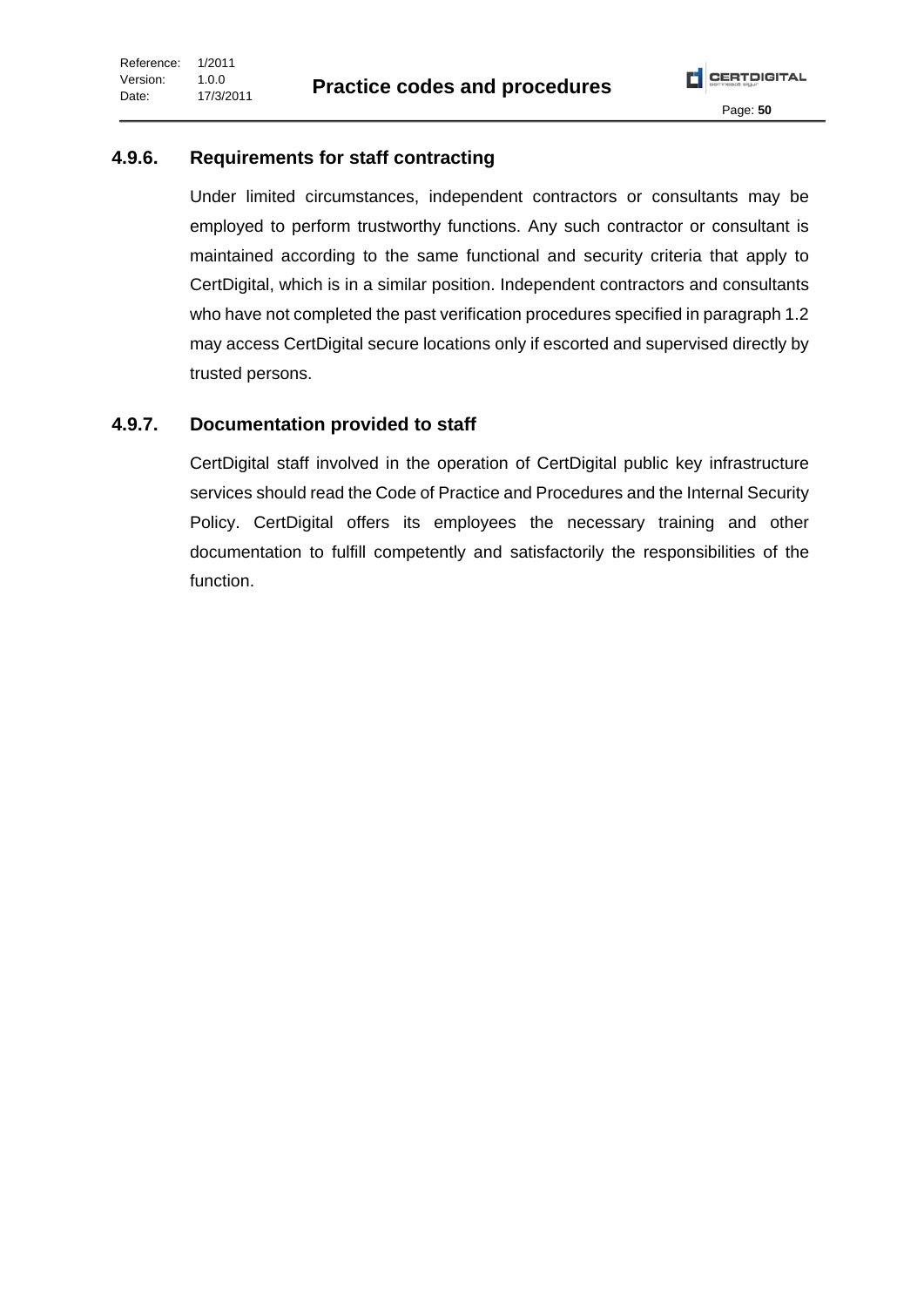Page: **51**

## <span id="page-50-0"></span>**5. Information security controls**

#### <span id="page-50-1"></span>**5.1. Generate and use the key pair**

#### <span id="page-50-2"></span>**5.1.1. Generate the key pair**

The process of generating key pairs within the CertDigital Certification Authority is performed by trusted people using trustworthy systems and processes that include key security and cryptographic structure within key pairs.

The cryptographic hardware system used to generate key pairs meets the requirements of FIPS 140-1 Level 3.

All key generation activities are recorded, dated and signed by all persons involved. Supporting documents related to key generation processes and other sensitive operations are stored and made available to auditors for further review.

#### <span id="page-50-3"></span>**5.1.2. The hash and encryption procedures used**

In accordance with Article 39 of the Technical and Methodological Norms for the Application of Law no. 455/2001 on electronic signature, the Certification Authority CertDigital only uses the SHA-1 hash-code function and the RSA encryption algorithm.

### <span id="page-50-4"></span>**5.1.3. Private Key delivery**

If a user's keys were generated by the Certification Authority, delivery to the user is done in two ways

- Shipped personally by storing on a cryptographic device (for example, token), or in some cases in PKCS # 1 format;
- By recommended postal letter

The information required for key decryption or activation of the card (PIN code) or (password) is provided separately from the storage medium containing the key pairs.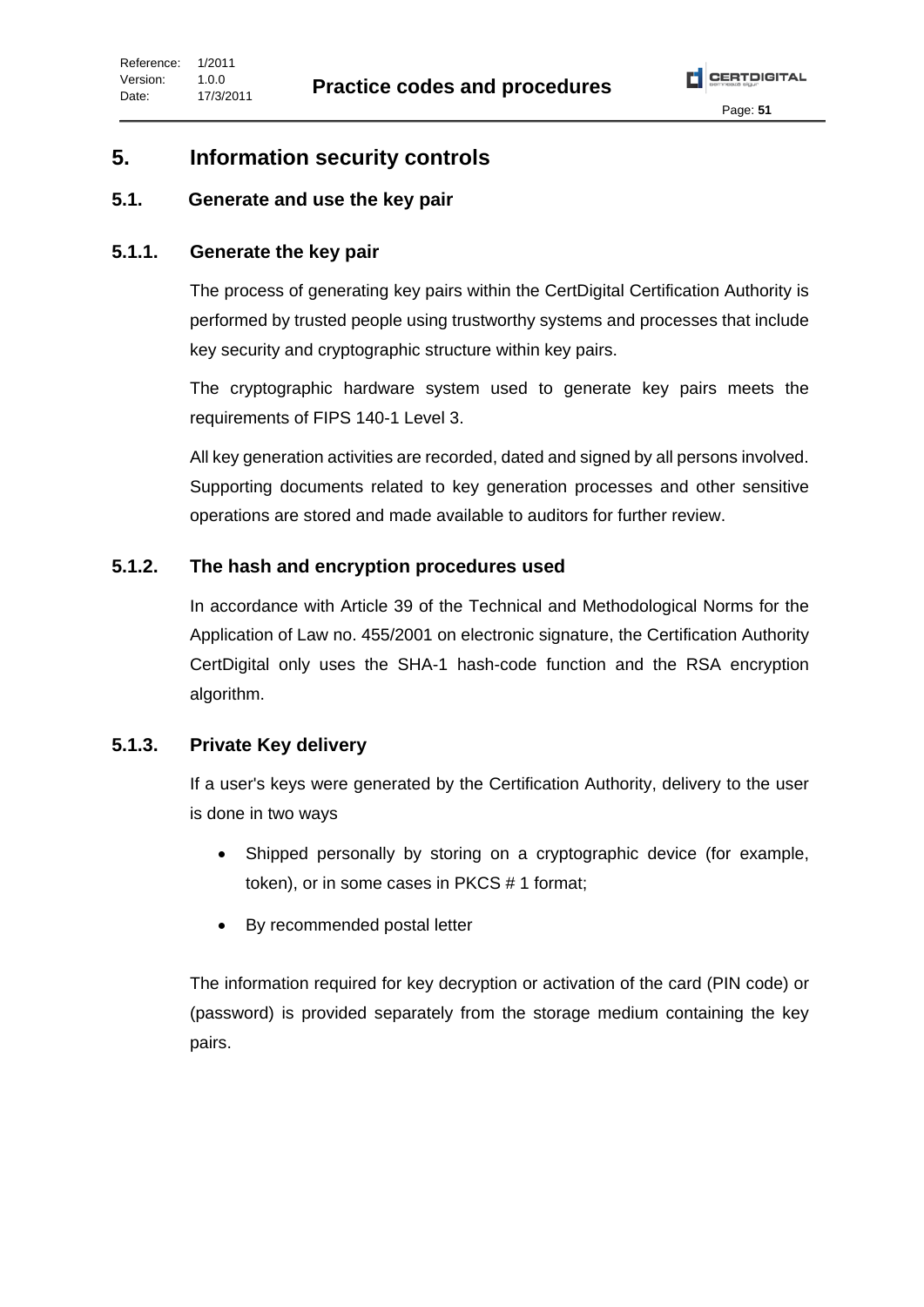#### <span id="page-51-0"></span>**5.1.4. Delivery of the public key to the issuer of the certificate**

The signer sends the public key generated by an electronic request to an issuer in an SSL secure session that complies with the standard syntax for PKCS  $#$  10 certificate applications.

The delivery of the public key takes place in the same session with the submission of the details by the applicant in the application for the certificate issuance.

#### <span id="page-51-1"></span>**5.1.5. Public key delivery to users**

In accordance with X.509 Version 3, CertDigital distributes public keys in the form of certificates through e-mail services or the CertDigital site by downloading.

#### <span id="page-51-2"></span>**5.1.6. Key dimensions**

The CertDigital Certification Authority key pairs are 2048 bits defined, and those for users defined are 1024 bits.

#### <span id="page-51-3"></span>**5.1.7. Generating the hardware / software key**

The key pairs of the subscribers are generated and stored in the hardware and software infrastructure. It is recommended that subscribers use a FIPS 140-1 cryptographic module for key generation.

#### <span id="page-51-4"></span>**5.2. Privacy keys protection**

#### <span id="page-51-5"></span>**5.2.1. Standards for cryptographic modules**

CertDigital uses cryptographic modules that are certified FIPS 140-1 Level 3 and meet industry standards for random number generation.

Keys used by the CertDigital Certification Authority are generated and stored in hardware security modules (HSMs) that can be activated simultaneously by only two people, and which is also validated by FIPS 140-1 Level 3.

Depending on the state in which it is located, a key (public or private) can be assigned to one of the following phases:

- "Waiting" the key is generated, but it is not released during the validity period;
- "Activate" the key is fully usable in terms of functionality;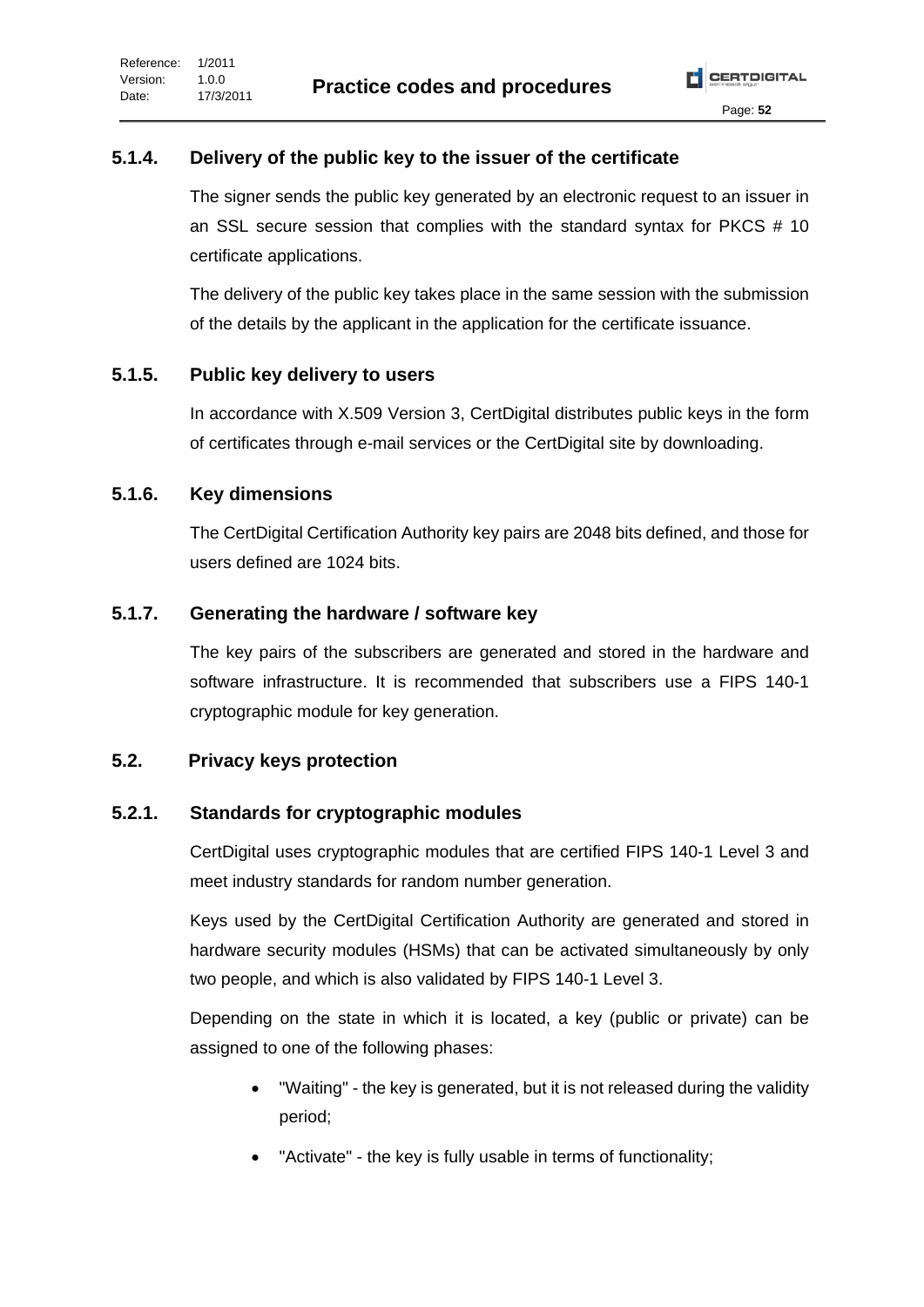• "Expired" - the validity period of the key is exceeded. The key can only be used to validate electronic signatures, not for creation.

#### <span id="page-52-0"></span>**5.2.2. Multi-person control of private key access**

CertDigital services use hardware modules that require more people to engage in sensitive tasks. All the tools required to perform these operations are safely stored and can not be accessed without the information held by authorized persons.

#### <span id="page-52-1"></span>**5.2.3. Private Key back-up**

CertDigital private keys are generated and stored in a cryptographic hardware module. If these keys are to be transferred to other environments for backup purposes, they are transferred and stored in encrypted form on specialized key storage equipment.

All private key back-up processes are performed in accordance with the controls described in section 6.1.1.

#### <span id="page-52-2"></span>**5.2.4. Archiving private keys**

The Certification Authority CertDigital does not normally store copies of the private keys of the certificate users. Creating these copies is done only at the request of users..

#### <span id="page-52-3"></span>**5.2.5. Enter a private key in the crypt module**

CertDigital private keys are generated and stored on the FIPS 140-1 Level 3 hardware validated hardware security modules, which will otherwise be used.

Transferring private keys to the outside is done only in encrypted forms.

#### <span id="page-52-4"></span>**5.2.6. Activate private keys**

Enable private keys for CertDigital Qualified Qualified Certificates requires password authentication and / or PIN authentication.

Users are solely responsible for the protection of private keys that they own. CertDigital has no responsibility for generating, protecting or distributing these keys.

CertDigital suggests its users authenticating using powerful passwords to prevent unauthorized access to and fraudulent use of private keys.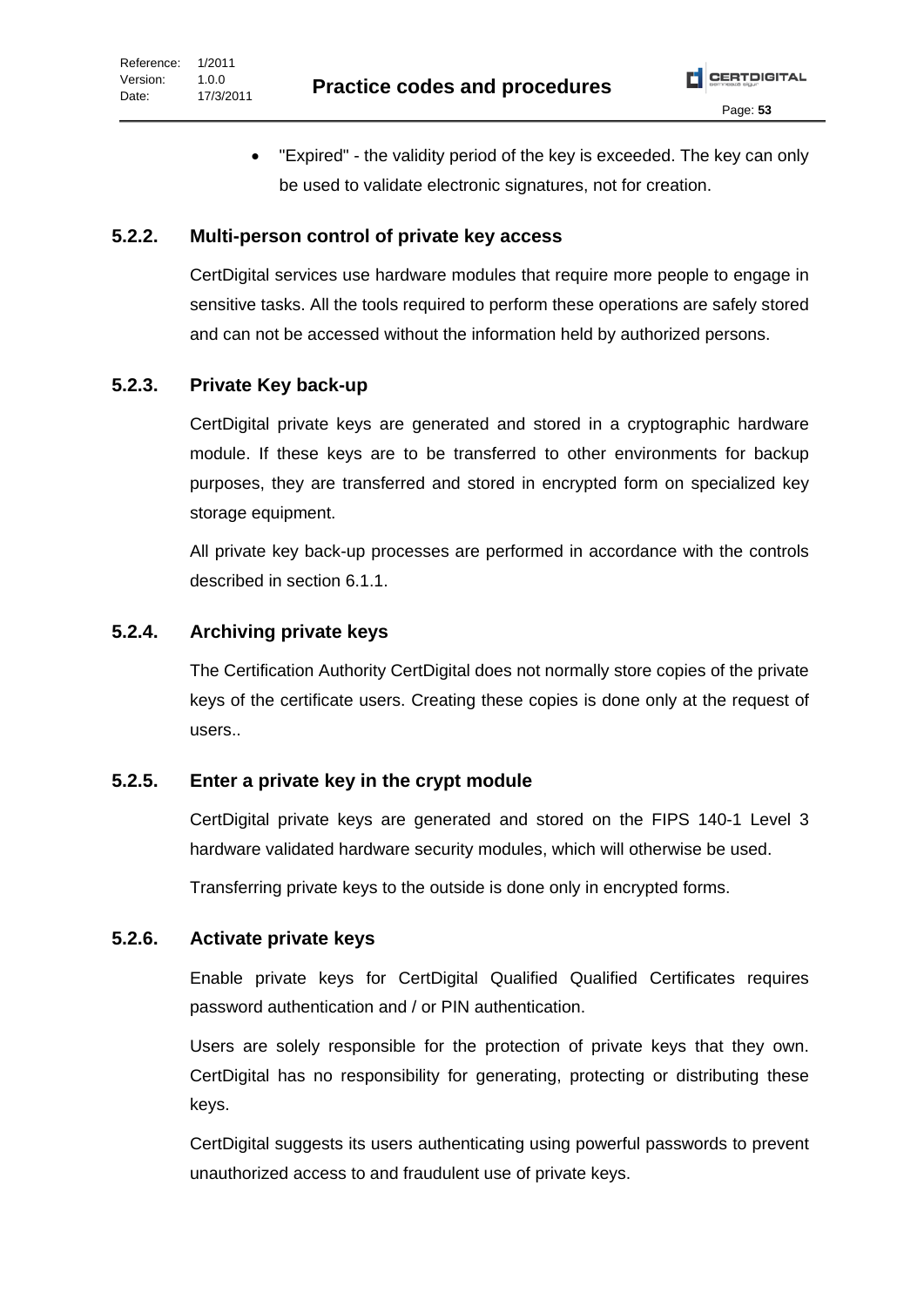## <span id="page-53-0"></span>**5.2.7. Disable Private Keys**

Private keys stored on a hardware security module are disabled when the card is removed from the device.

In the case of a user, disabling the primary key is done when you exit the application when the session closes.

During use, hardware security modules should not be left unattended or in any other state that could favor unauthorized access. When not in use, modules must be stored in a locked location that benefits from increased security.

## <span id="page-53-1"></span>**5.2.8. Destroy the private key**

In its original form, destroying the primary key means removing it from the storage medium in a manner that ensures that there are no key fragments that could allow it to be reconstituted.

Hardware Security Modules (primary and back-up) are re-initialized according to the hardware manufacturer's specifications. If this procedure fails, CertDigital assumes the obligation to destroy the equipment in a way that does not allow the recovery of the private key.

## <span id="page-53-2"></span>**5.2.9. The format of documents that can be signed electronically**

The certification services provided by CertDigital allow the use of the signature for any type of electronic document.

For example, if the document to be signed is a PDF format, then it will also result in a PDF format, which has an XML structure that allows for the inclusion of electronic signatures in the file.

For any other file, a tire file will be generated, including the old file and the signatures. This file will have the P7M extension (PKCS # 7 Message).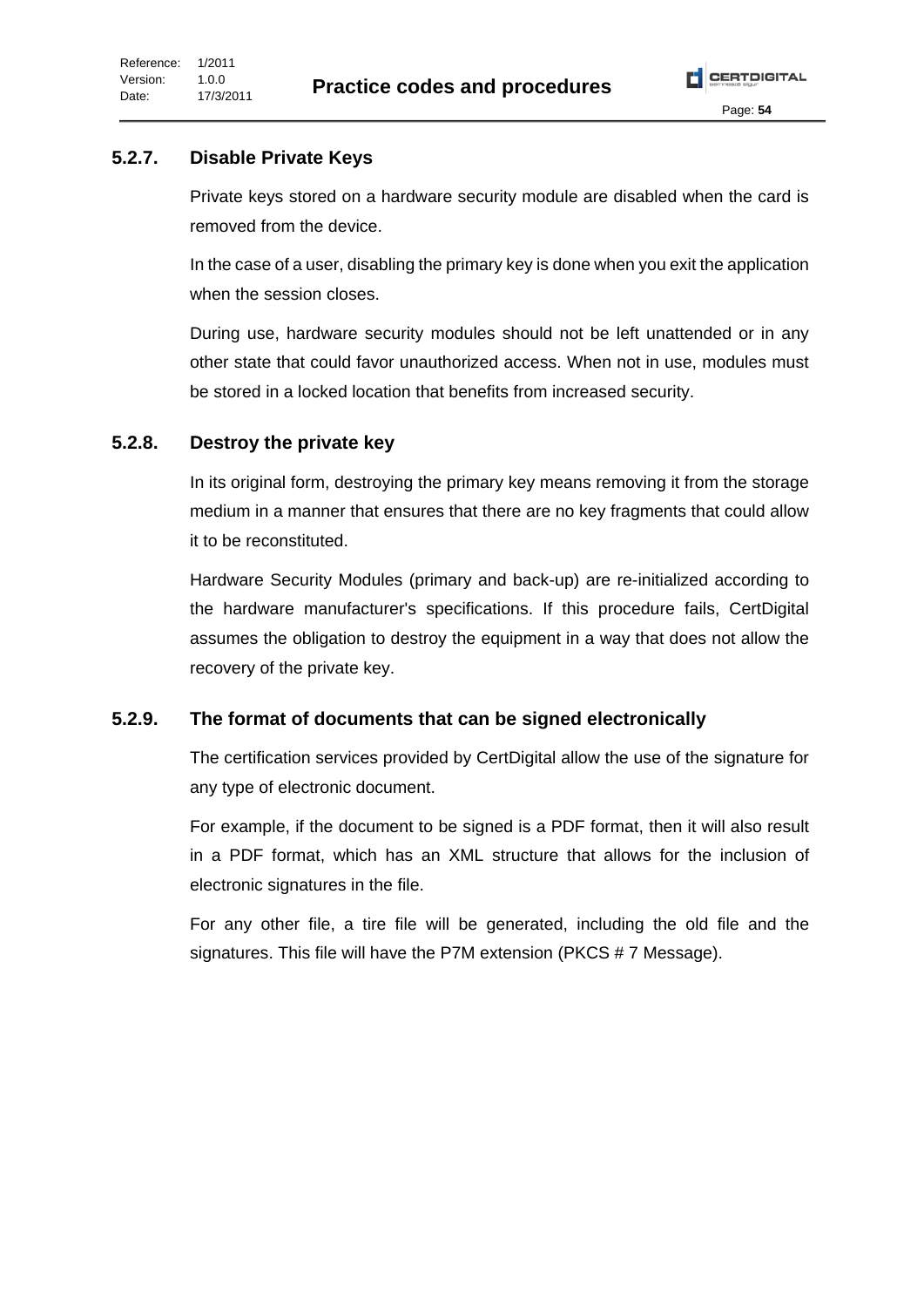

## <span id="page-54-0"></span>**5.3. Other aspects of key pair management**

#### <span id="page-54-1"></span>**5.3.1. Archiving public keys**

CertDigital certificates issued to users are stored in the certificate repository and on backup media.

#### <span id="page-54-2"></span>**5.3.2. Period of use of private and public keys**

Certificates issued by CertDigital and the corresponding key pairs can be used for the entire validity period if there are no violations of regulations requiring immediate revocation.

n the case of private and public keys, the expiration of the validity period determines the downgrading of the decryption functionality (in the case of private keys), the respect of signature verification in the case of public keys.

The validity of CertDigital certificates is structured as follows:

| <b>Certificate issued by:</b>       | <b>Validity:</b> |
|-------------------------------------|------------------|
| <b>ROOT Certification Authority</b> | 25 years         |
| <b>Sub-Authorities</b>              | 10 years         |
| Certification authority for users   | 1 year           |

In the event of litigation, in order to prove certification, the information on a qualified certificate is kept for a minimum of 10 years from the date of expiry of the certificate's validity.

#### <span id="page-54-3"></span>**5.4. Activation data**

#### <span id="page-54-4"></span>**5.4.1. Installing and generating activation data**

To enable hardware security, CertDigital staff and service users are instructed to use strong authentication passwords.

Through an appropriate policy, CertDigital employees establish passwords in accordance with the password management procedure described in this document.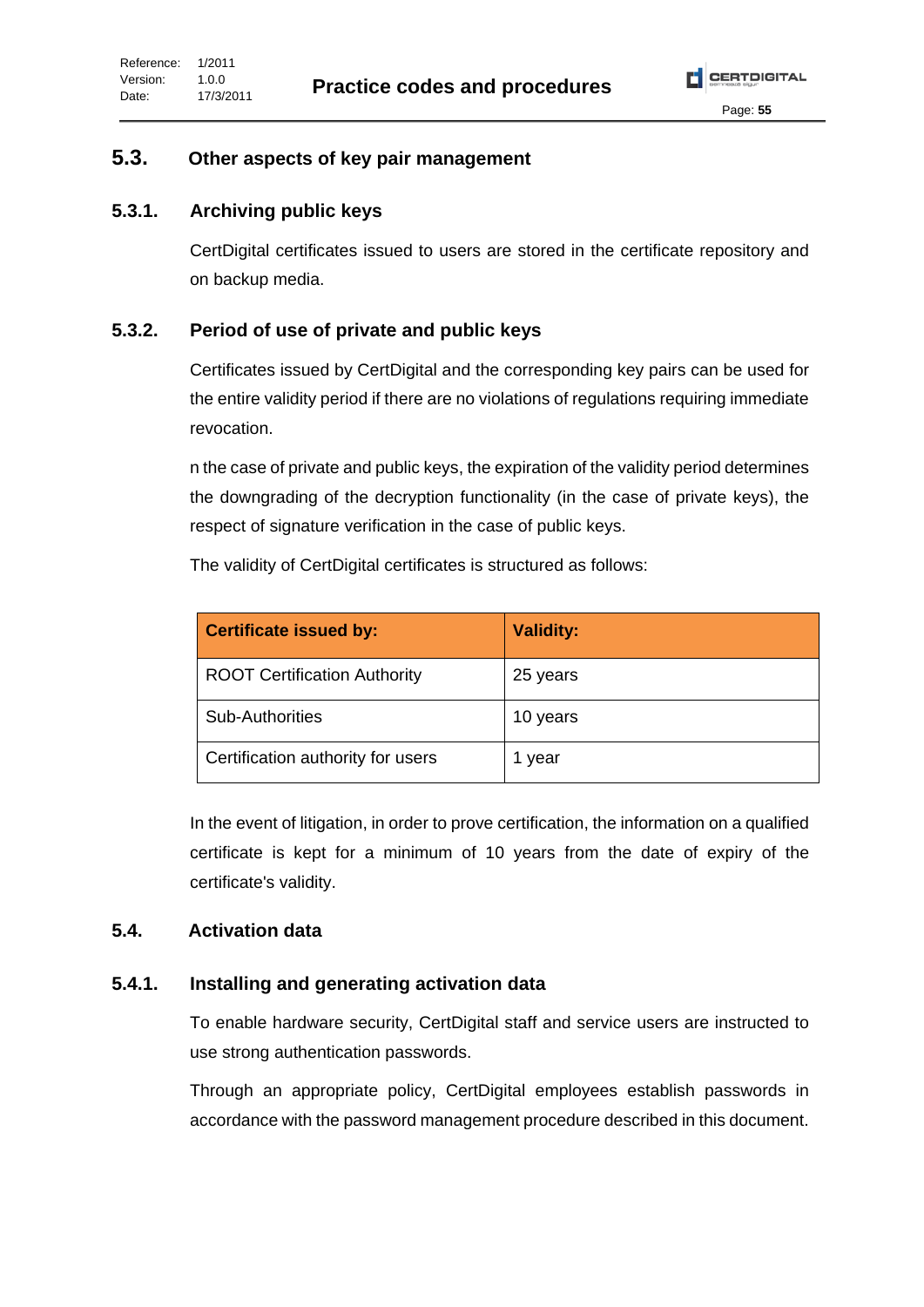## <span id="page-55-0"></span>**5.4.2. Protection of activation data**

Activation data for hardware security modules is protected as specified in section 6.2.2.

CertDigital employees are instructed not to disclose foreigners' passwords and not to write passwords on environments that might be accessible to others.

## <span id="page-55-1"></span>**5.5. Security checks of the computing stations**

CertDigital's servers and computing devices run on trustworthy systems configured and tested using industry best practices. All operating systems require individual identification and access control restrictions on authentication-based authentication services

Systems are scanned for malware detection, and are also protected against spyware or viruses.

The CertDigital network is provided with firewall solutions to protect against intrusion attempts from inside or outside and to limit network processes that could cause vulnerabilities in production systems.

## <span id="page-55-2"></span>**5.6. Life Cycle Technical Controls**

## <span id="page-55-3"></span>**5.6.1. System-specific controls**

The implementation of CertDigital systems is done in accordance with current standards on system development and change management.

Before they are released in the production environment, the results of implementing the changes are tested in a test environment.

The testing process is carried out by IT staff and end-user representatives of applications in departments using the system that has been modified.

Testing is based on predefined test scenarios, which include among other things the persons responsible for testing, the duration of the tests, the test data, etc.

If applicable, the following types of tests will be performed:

- Functional testing;
- Integration tests;
- User Acceptance Testing ATU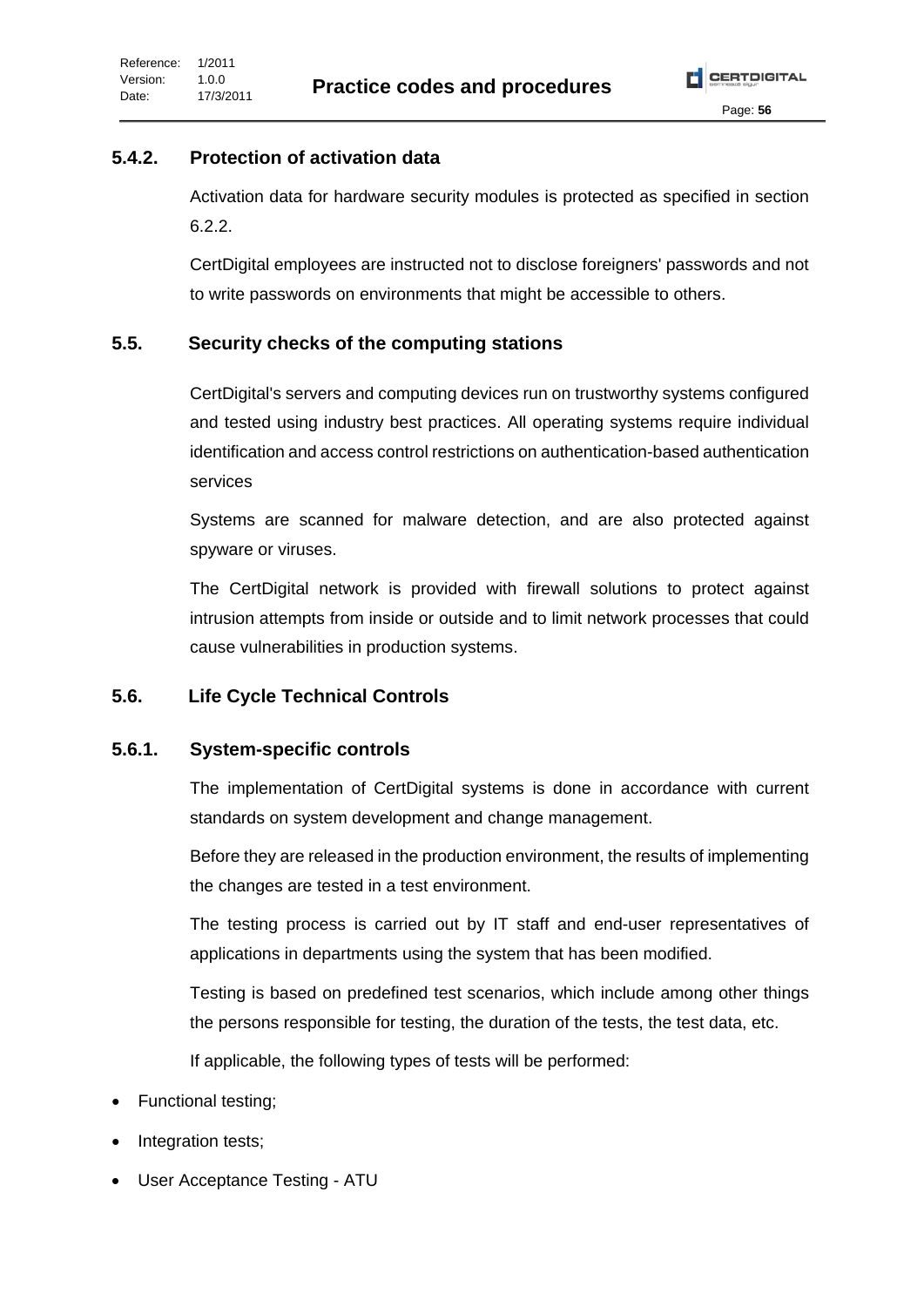Test data will not be used in the production environment, and production environment data will be used for testing unless it has been depersonalized.

#### <span id="page-56-0"></span>**5.6.2. Security management controls**

CertDigital implements security management controls to ensure optimal functionality of IT systems and implicitly to guarantee operation in accordance with operational requirements.

CertDigital has implemented within IT systems controls that enable permanent verification of the integrity and availability of systems in hardware and software.

#### <span id="page-56-1"></span>**5.7. Network security controls**

CertDigital IT Infrastructure benefits from both internal and external protection systems through the use of firewall solutions and intrusion detection systems.

User access to CertDigital systems is only allowed directly for processes that have a close connection with the activity they perform.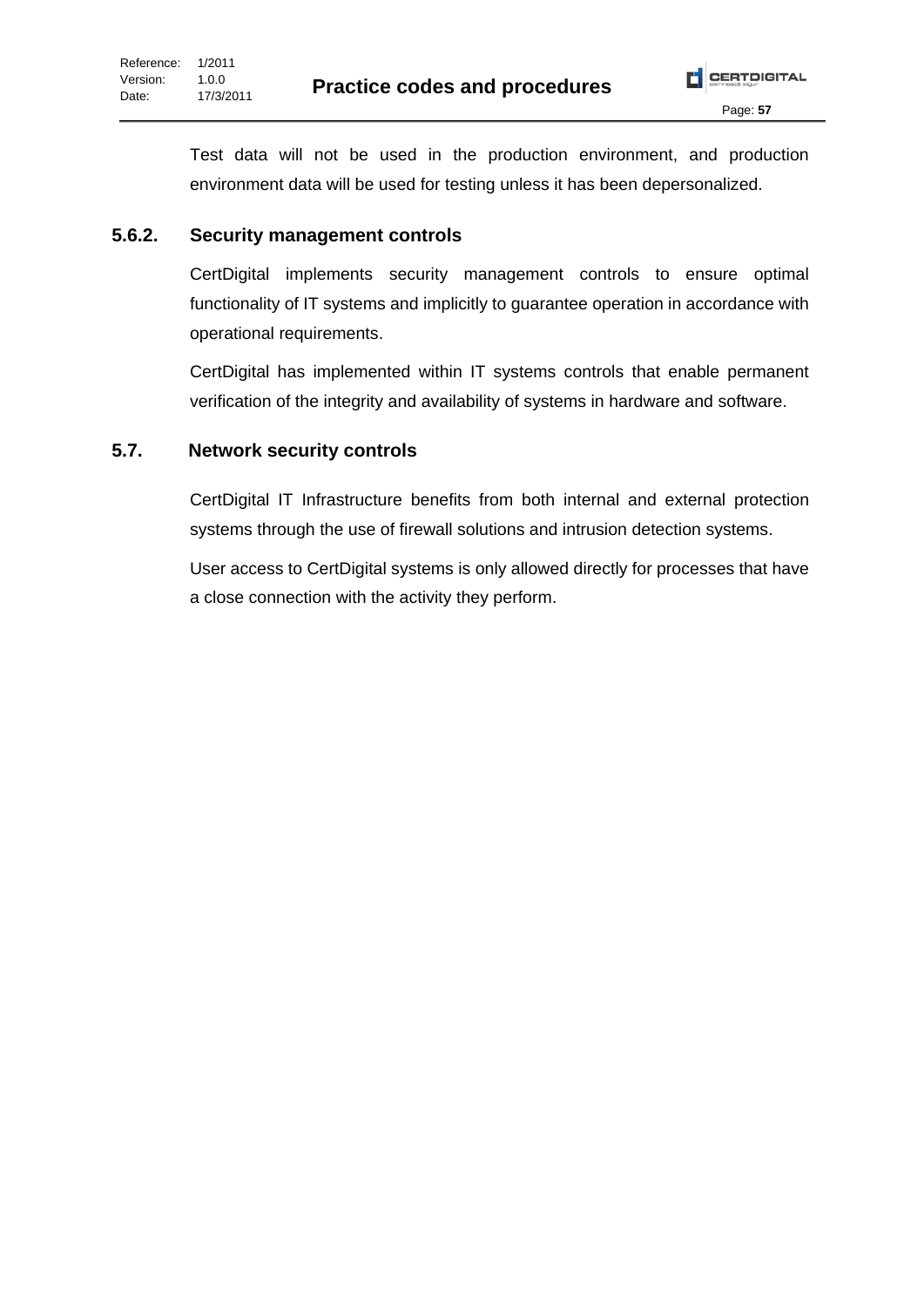## <span id="page-57-0"></span>**6. Certificate Profiles and Certificate Revocation List**

#### <span id="page-57-1"></span>**6.1. Certificate profiles**

Certificate profiles issued by CertDigital comply with X.509 standard 3.

According to this standard, the structure of a certificate consists of:

- the body of the certificate;
- information about the algorithm used for signing the certificate;
- proper signature of the Certification Authority.

#### <span id="page-57-2"></span>**6.1.1. Content**

The base fields of a CertDigital certificate are:

| <b>Field</b>                     | <b>Required value or value</b>                      |
|----------------------------------|-----------------------------------------------------|
| Version                          | X.509 Version 3                                     |
| Serial number                    | Unique value for CertDigital certificates issued    |
| Signature algorithm              | Object identifier of the algorithm used to sign the |
|                                  | certificate (SHA-1 hash-code function and RSA       |
|                                  | encryption algorithm)                               |
| <b>ND Issuer</b>                 | Authority issuing the certificate                   |
| Valid starting with              | Date of Certificate Validity Validation Start Date  |
|                                  | Based on Server Synchronization with the Official   |
|                                  | Time of Romania                                     |
| Valid until                      | Certificate expiration date expired based on server |
|                                  | synchronization with the official time of Romania.  |
|                                  | The validity of the certificates is established in  |
|                                  | accordance with the mandatory provisions.           |
| Subject (Name Distinct)          | The distinctive name meets the requirements of the  |
|                                  | X.501 standard. Certain attributes in the Distinct  |
|                                  | Name component may be optional.                     |
| The subject of the public<br>key | Coded according to RFC 3280                         |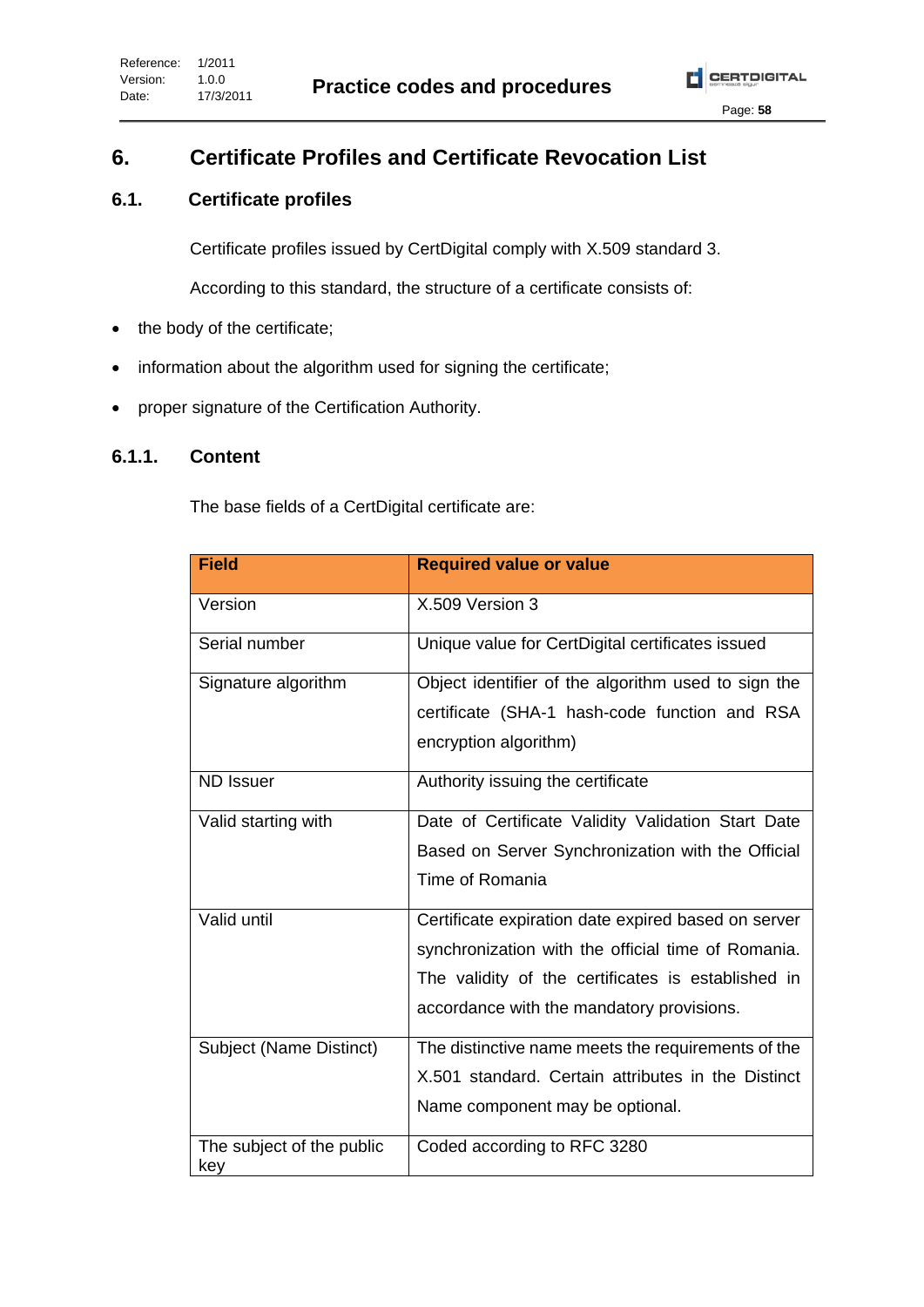

Page: **59**

| Signature | Generated and encoded in accordance with RFC |
|-----------|----------------------------------------------|
|           | 3280                                         |

#### <span id="page-58-0"></span>**6.1.2. Version number**

CertDigital Certification Authority and end-user certificates are issued certificates complying with X.509 standard 3.

#### <span id="page-58-1"></span>**6.1.3. Extensions**

In according to the X.509 standard version 3, the certificates issued by VertDigital include the following extension fields:

| <b>Extension field</b> | <b>Meaning</b>                                                                                                                             |
|------------------------|--------------------------------------------------------------------------------------------------------------------------------------------|
| basicConstraints       | <b>Critical Extension with False Value</b>                                                                                                 |
| keyUsage               | Critical Extension with<br>digital Signature,<br>keyEncipherment                                                                           |
| subjectAltName         | Non-critical extension attaching an additional<br>identity to the subject of the certificate (for<br>example, an email address)            |
| authorityKeyIdentifier | Non-critical extension<br>that identifies<br>the<br>certificate of the Certification Authority required<br>to verify an issued certificate |
| gcStatements           | Non-critical extension<br>indicating<br>that<br>the<br>certificate issued is a qualified certificate                                       |

#### <span id="page-58-2"></span>**6.1.4. Signature algorithm identifier**

The identifier specified by the Signature Algorithm field refers to the cryptographic algorithm used for the electronic signature of the certificate. In accordance with Article 39 of the Technical and Methodological Norms for the Application of Law no. 455/2001 on electronic signature, the Certification Authority CertDigital only uses the SHA-1 hash-code function and the RSA encryption algorithm.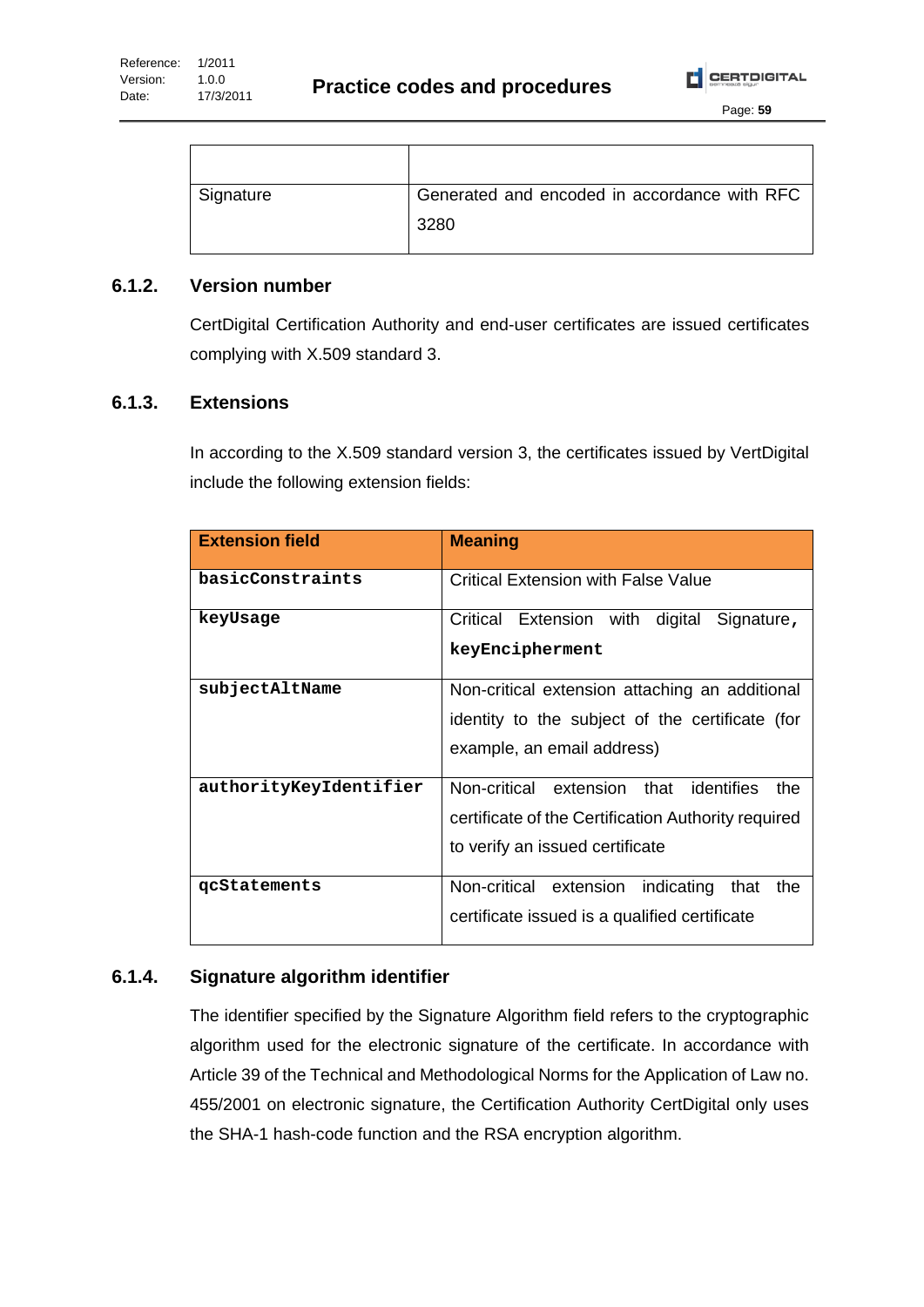#### <span id="page-59-0"></span>**6.1.5. Field specifying the electronic signature**

Field value signature is obtained by applying the hash function to the certificate fields.

#### <span id="page-59-1"></span>**6.2. Revocation Certificate Profile**

Lists of revoked certificates comply with X.509 standard 3.

In accordance with this standard, the structure of a list consists of three types of information as follows:

- information about revoked certificates;
- information about the algorithm identifier used to sign the list;
- information about the electronic signature of the Certification Authority.

#### <span id="page-59-2"></span>**6.2.1. Content**

The base fields of a revoked certificate list are:

| <b>Field</b>                      | <b>Required value or value</b>                                                               |
|-----------------------------------|----------------------------------------------------------------------------------------------|
| Version                           | See section 7.1.1                                                                            |
| Revocation<br>Certificate<br>List | Number assigned to revocation certificate list                                               |
| number                            | versions                                                                                     |
| Issuer                            | Authority that has signed and issued the List                                                |
|                                   | of Canceled Certificates                                                                     |
| Date of entry into force          | Date on which a Certificate Revocation List                                                  |
|                                   | was issued. The vigor is done after the issue                                                |
| Signature algorithm               | Object identifier of the algorithm used to sign                                              |
|                                   | the Certificate Revocation List (SHA-1 hash-                                                 |
|                                   | code function and RSA encryption algorithm)                                                  |
| Date of the next update           | the<br>Certificate<br>Date<br>Ωf<br>issue<br>Ωf<br>next                                      |
|                                   | <b>Revocation List</b>                                                                       |
| Certificate revoked               | List of revoked certificates, including the<br>serial number of revoked certificates and the |
|                                   | date they were revoked.                                                                      |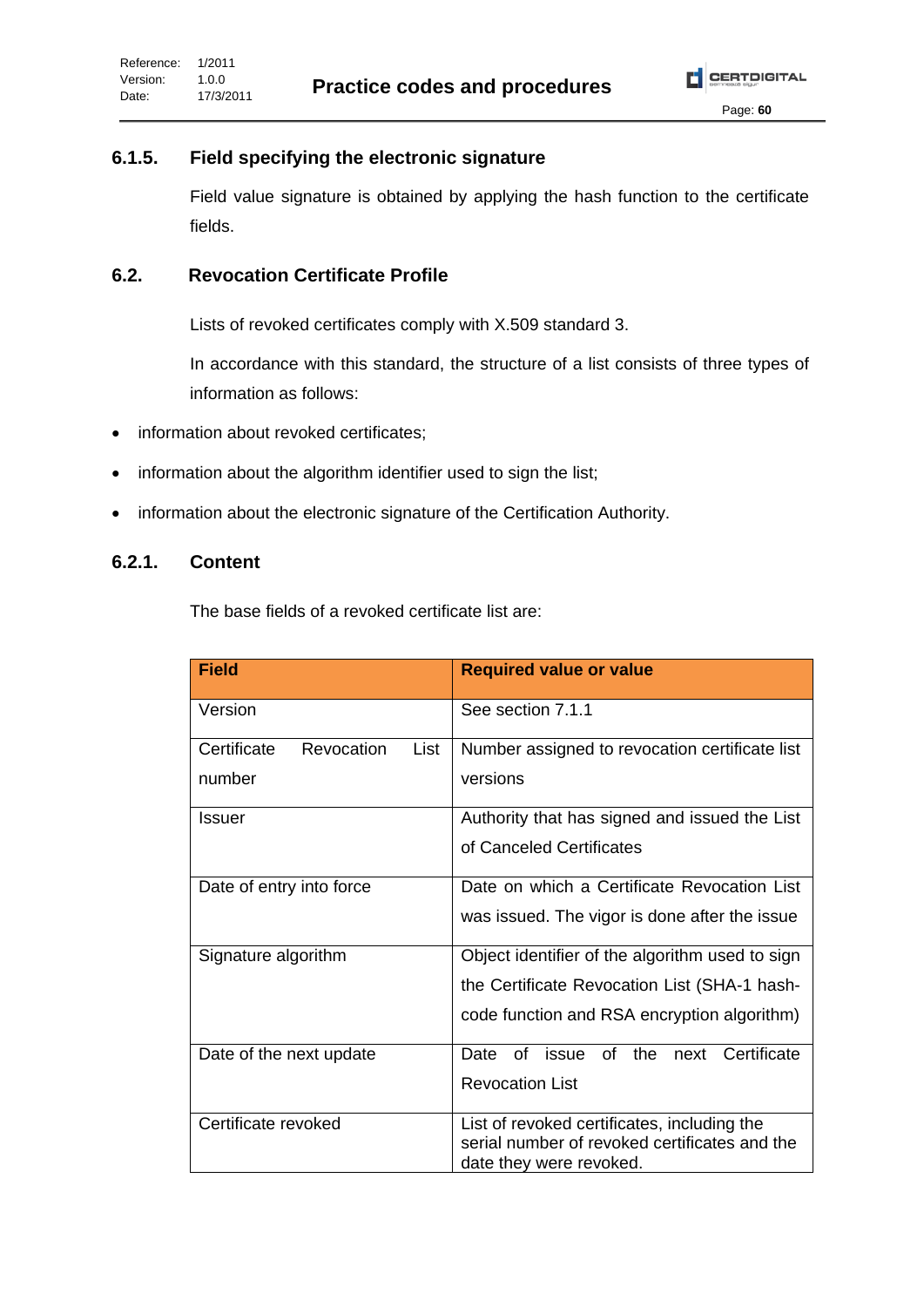

## <span id="page-60-0"></span>**6.2.2. Version number**

Evocated Certificate Lists issued by CertDigital comply with X.509 standard 2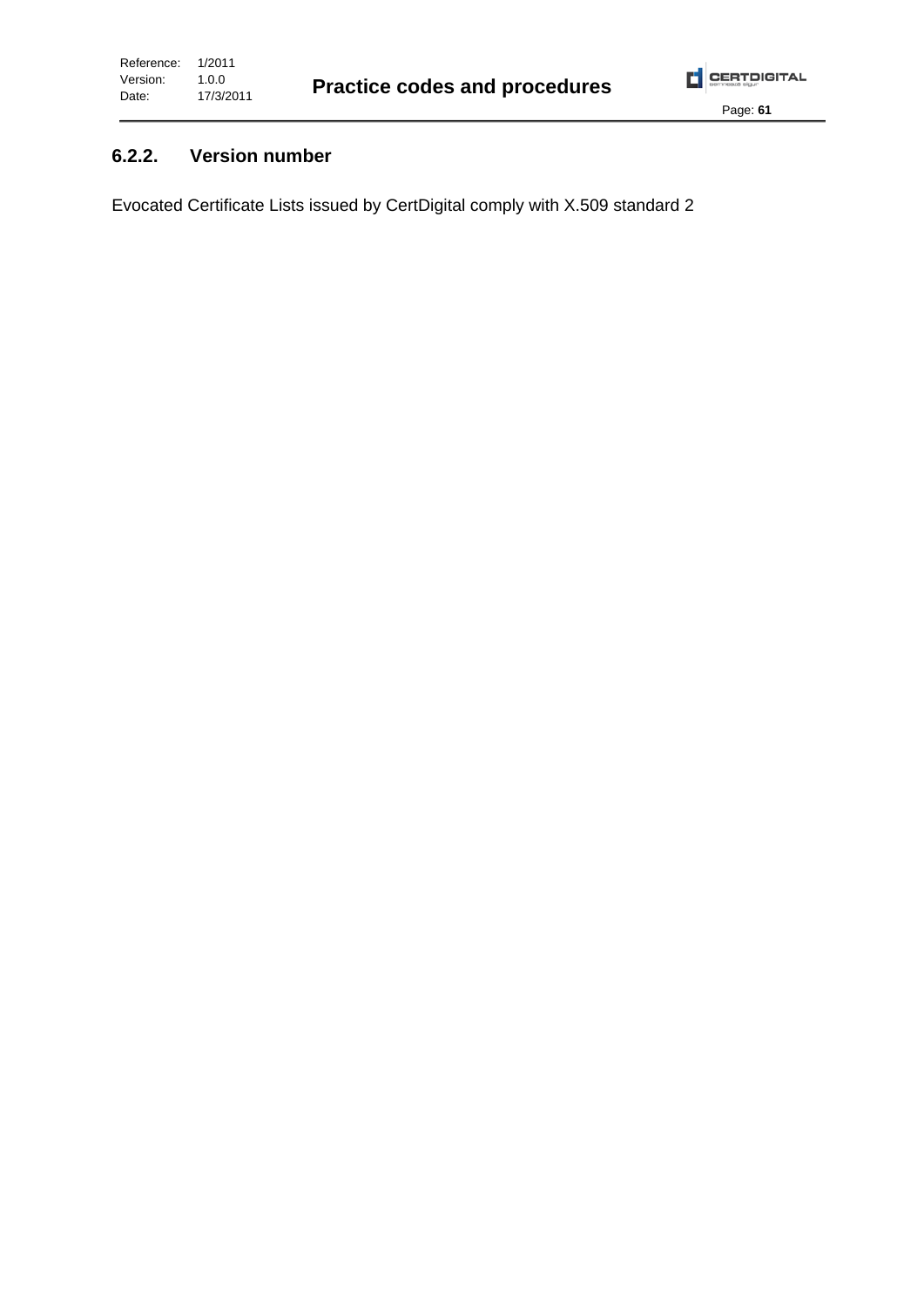## <span id="page-61-0"></span>**7. Administration of the document**

#### <span id="page-61-1"></span>**7.1. The mechanism of change**

Changes that may occur in the content of this document are either caused by nonconformities following process reviews or periodic improvements in operational flows within CertDigital.

The implementation of the changes updates the version number of the document and the date of issuing the Code of Practice and Procedures, depending on the date the changes were made.

Authorized Certification CertDigital grants the right to make changes to the content (correction of printing errors, modification of published URL links, changes in contact information, etc.) on the rules of the Code of Practice and Procedures.

Revisions to the Code of Procedures and Practices with no impact or insignificant impact on Signatory and Trusted Parties using CertDigital Certificates and related Certificate Status information can be made and recorded without notifying users and trusted parties and not involving the change of version number of the document or the date of entry into force.

Changes that require notifications to entities include:

- Changes made to the extension for a group of certificate users;
- Inclusion of new types of certificates;
- Significant changes in content and interpretation of Certificate fields and Certificate Revocation List.

Along with the synthesis of the changes to be implemented, the Code of Practice and Procedures enters into an internal approval procedure based on a committee consisting of the Director-General, the Deputy General Manager and the Managers of the Technical Departments.

The responsibility for maintaining the Code of Practice and Procedures is assigned to the department manager who assures the provision of certification services. For approval, the Code of Practice and Procedures is passed to the Regulatory and Supervisory Authority and will be published within 10 days and marked as valid.

The current version of the Code of Practice and Procedures is dated March 2011.